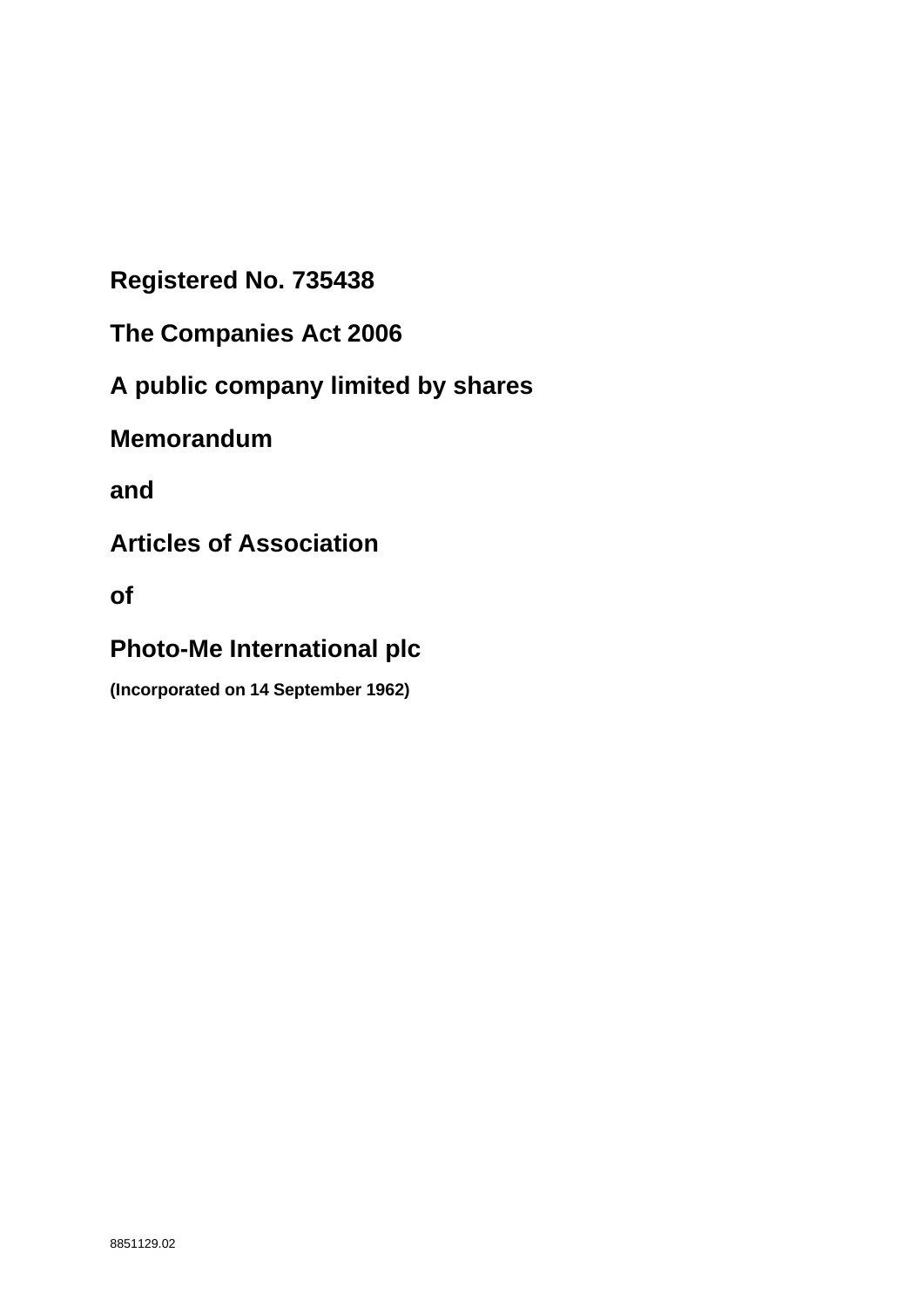# **The Companies Act 2006**

# **Company limited by Shares**

# **Memorandum of Association**

# **of**

# **Photo-Me International plc**

We, the several persons whose names and addresses are subscribed, are desirous of being formed into a Company, in pursuance of this Memorandum of Association, and we respectively agree to take the number of Shares in the Capital of the Company set opposite our respective names.

| Names, Addresses and Descriptions of<br><b>Subscribers</b>                                                                                                   | Number of Shares taken by each Subscriber |
|--------------------------------------------------------------------------------------------------------------------------------------------------------------|-------------------------------------------|
| <b>Edward Frank Weston</b><br>26 Astons Road<br>Moor Park<br>Hertfordshire                                                                                   | One                                       |
| <b>Chartered Accountant</b>                                                                                                                                  |                                           |
| <b>Percival Ronald Valdema Wheeler</b><br>Bury St. Austens<br>Rudgwick<br><b>Sussex</b>                                                                      | One                                       |
| Member, Stock Exchange, London                                                                                                                               |                                           |
| Dated the 26th day of August, 1962<br>WITNESS to all the above Signatures:<br>D. Pearcy<br>170 Tippendell Lane<br><b>Park Street</b><br>St. Albans<br>Herts. |                                           |
| <b>Chartered Accountant</b>                                                                                                                                  |                                           |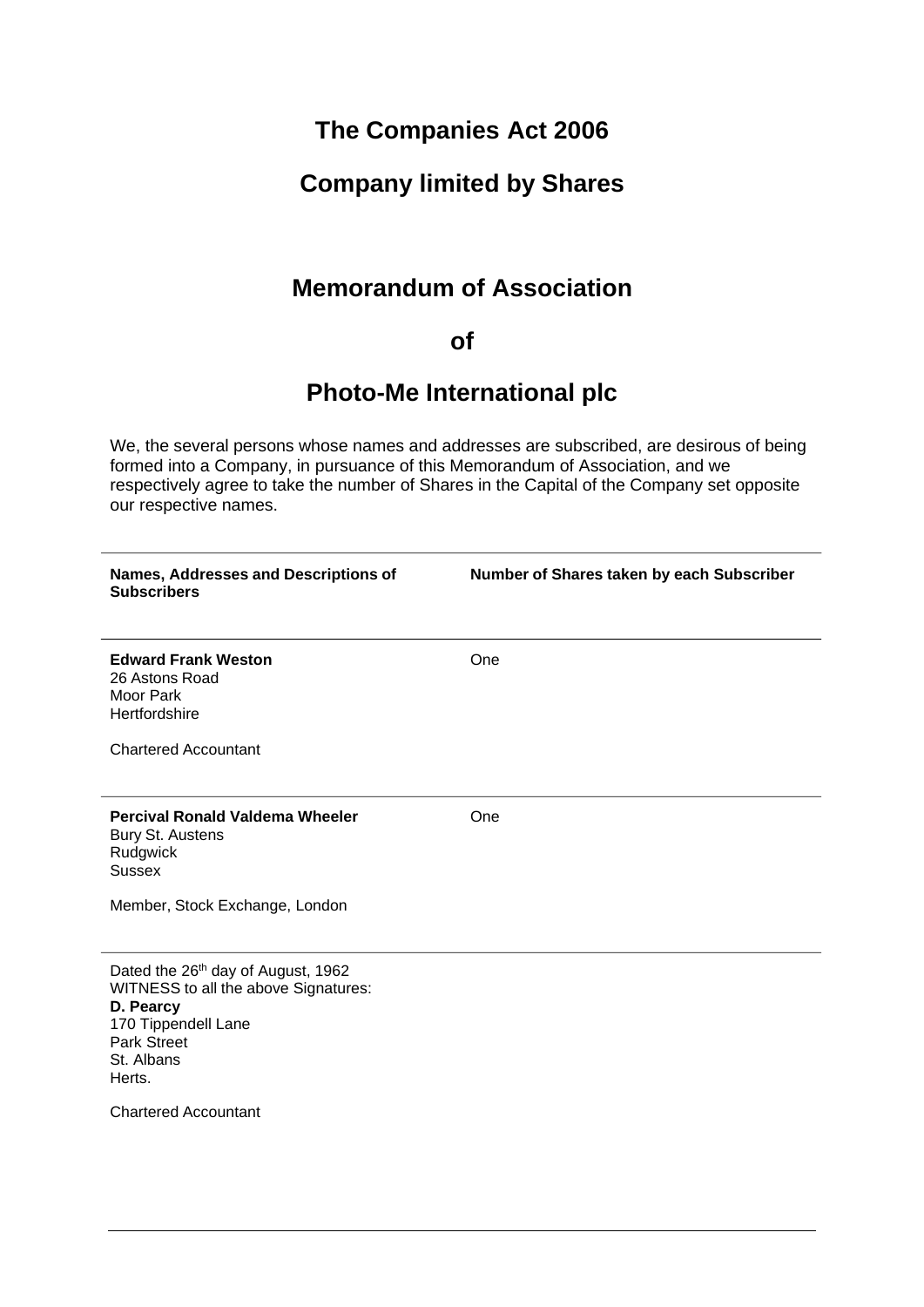# **Registered No. 735438**

- **The Companies Act 2006**
- **A public company limited by shares**

# **Articles of Association**

**of**

# **Photo-Me International plc**

**(adopted by a special resolution passed on 15 September 2010)**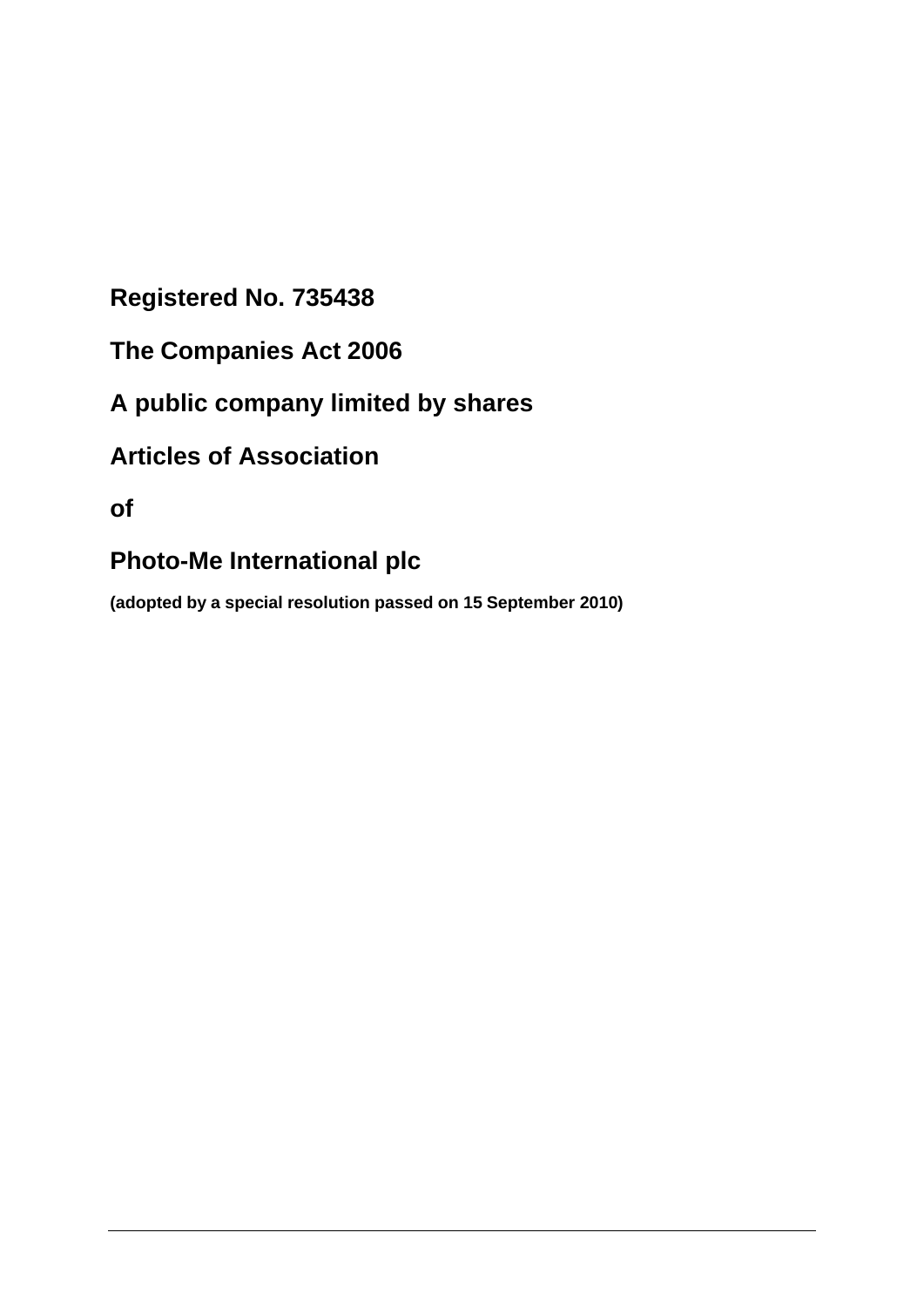| <b>Contents</b>                                | Page           |
|------------------------------------------------|----------------|
| <b>Exclusion of Table A and Model Articles</b> | $\mathbf 1$    |
| Interpretation                                 | 1              |
| <b>Limited Liability</b>                       | 3              |
| <b>Rights Attached to Shares</b>               | 3              |
| <b>Redeemable Shares</b>                       | 3              |
| <b>Variation of Rights</b>                     | 4              |
| <b>Pari Passu Issues</b>                       | 4              |
| <b>Shares</b>                                  | 4              |
| <b>Commissions</b>                             | 4              |
| <b>Trusts not Recognised</b>                   | 5              |
| <b>Share Warrants</b>                          | 5              |
| <b>Share Certificates</b>                      | 5              |
| <b>Uncertificated Shares</b>                   | 6              |
| Lien                                           | $\overline{7}$ |
| <b>Calls on Shares</b>                         | 8              |
| <b>Forfeiture of Shares</b>                    | 9              |
| <b>Disclosure of Interests in Shares</b>       | 10             |
| <b>Transfer of Shares</b>                      | 12             |
| <b>Transmission of Shares</b>                  | 14             |
| <b>Untraced Shareholders</b>                   | 15             |
| <b>Alteration of Share Capital</b>             | 16             |
| <b>General Meetings</b>                        | 16             |
| <b>Notice of General Meetings</b>              | 17             |
| <b>Proceedings at General Meetings</b>         | 18             |
| <b>Amendments to Resolutions</b>               | 20             |
| <b>Voting</b>                                  | 20             |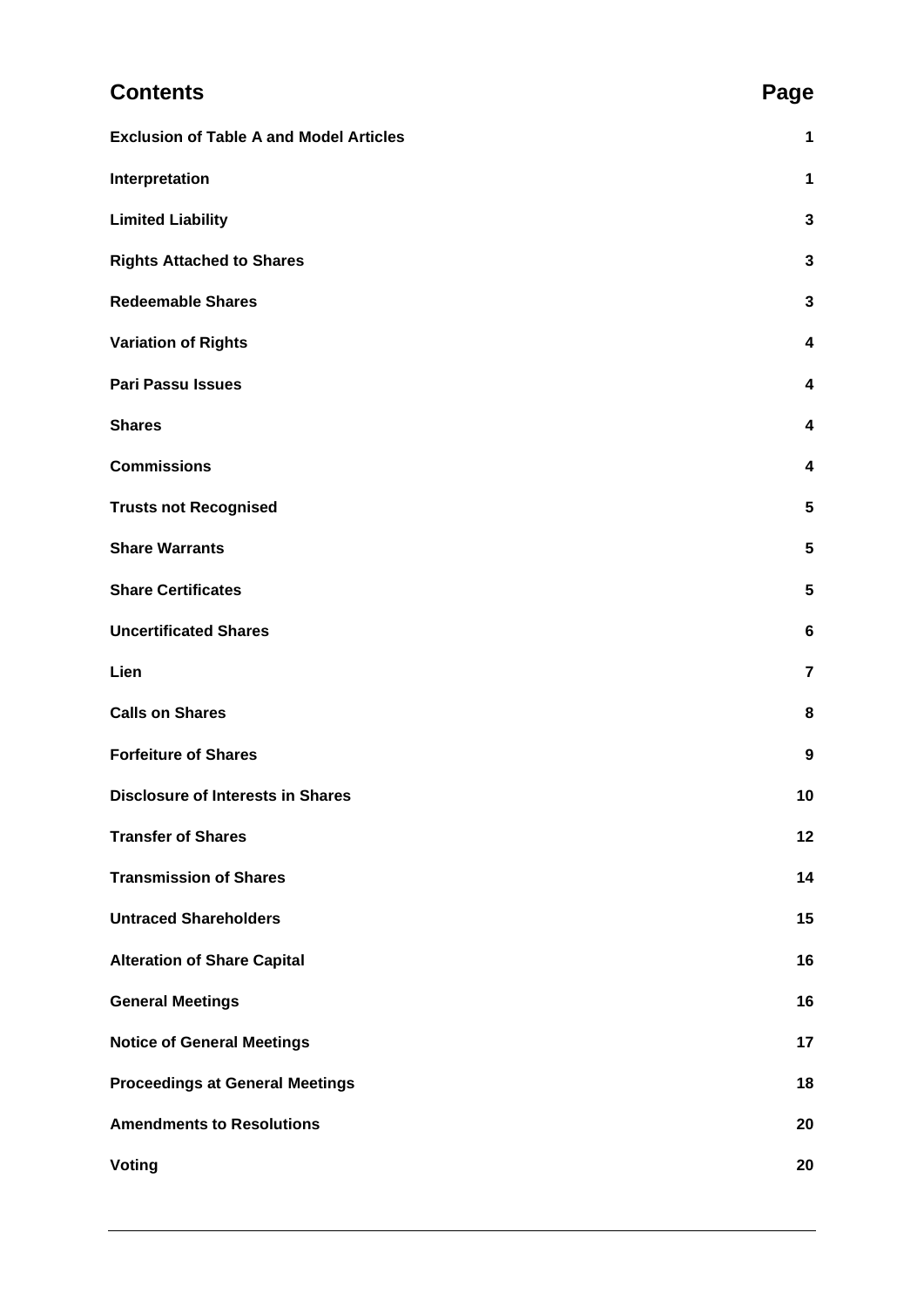| <b>Contents</b><br><b>Proxies</b>                 | Page<br>23 |
|---------------------------------------------------|------------|
| <b>Representation of Corporations at Meetings</b> | 25         |
| <b>Appointment and Retirement of Directors</b>    | 25         |
| <b>Alternate Directors</b>                        | 28         |
| <b>Non-Executive Directors</b>                    | 29         |
| <b>Executive Directors</b>                        | 29         |
| <b>Directors' Expenses</b>                        | 30         |
| <b>Pensions and Other Benefits</b>                | 30         |
| <b>Director's Interests</b>                       | 30         |
| <b>Powers of the Board</b>                        | 33         |
| Delegation of Powers of the Board                 | 34         |
| <b>Change of Company name</b>                     | 35         |
| Provision for Employees on Cessation of Business  | 35         |
| <b>Borrowing Powers</b>                           | 35         |
| <b>Proceedings of the Board</b>                   | 37         |
| <b>Secretary</b>                                  | 39         |
| <b>Authentication of Documents</b>                | 39         |
| <b>Minutes</b>                                    | 40         |
| <b>The Seal</b>                                   | 40         |
| <b>Registers</b>                                  | 40         |
| <b>Reserves</b>                                   | 40         |
| <b>Dividends</b>                                  | 41         |
| <b>Capitalisation of Reserves</b>                 | 44         |
| <b>Record Dates</b>                               | 46         |
| <b>Accounts and Accounting Records</b>            | 46         |
| <b>Auditors</b>                                   | 47         |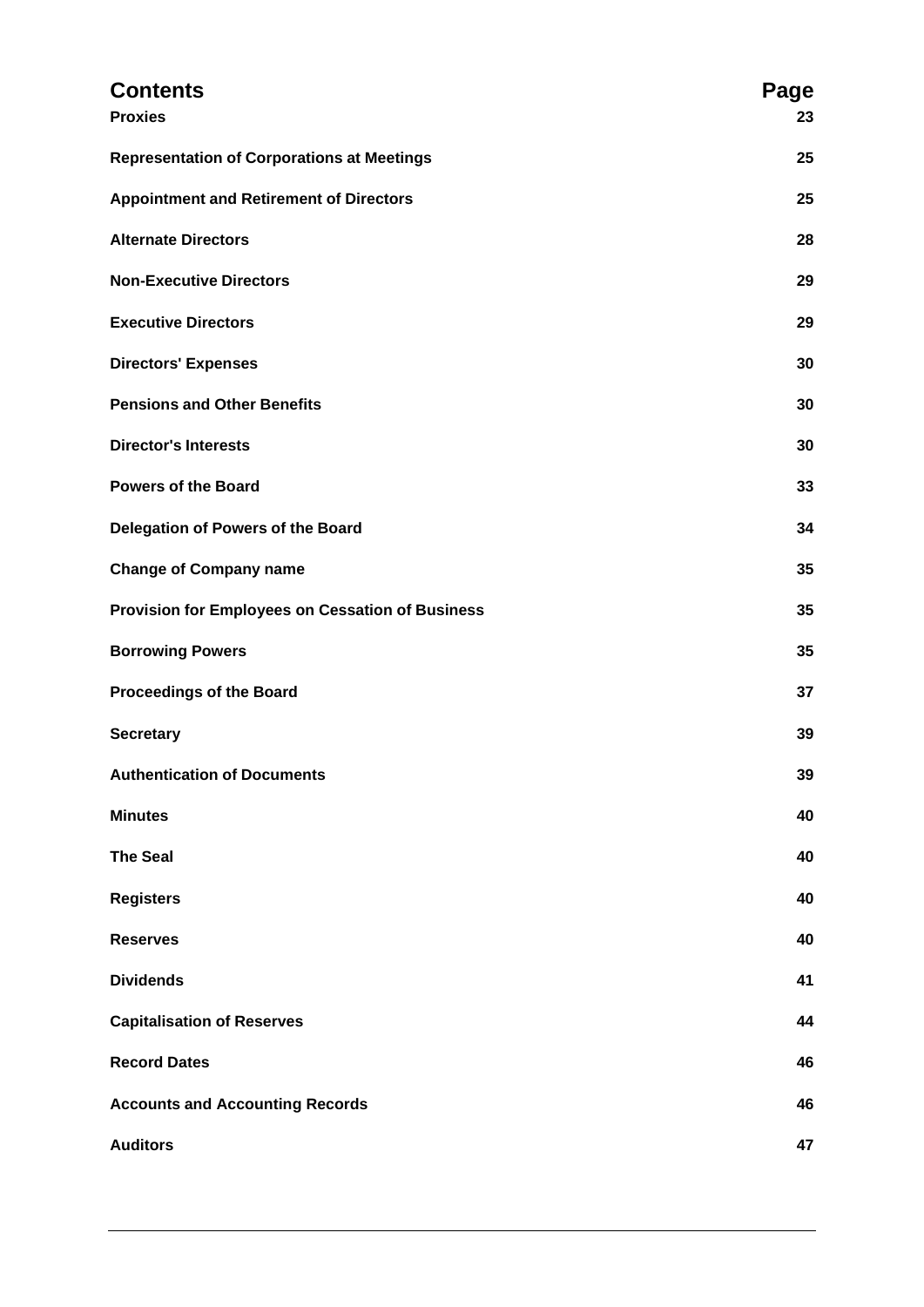| <b>Contents</b>                   | Page |
|-----------------------------------|------|
| <b>Communication with Members</b> | 47   |
| <b>Destruction of Documents</b>   | 49   |
| <b>Indemnity and Insurance</b>    | 50   |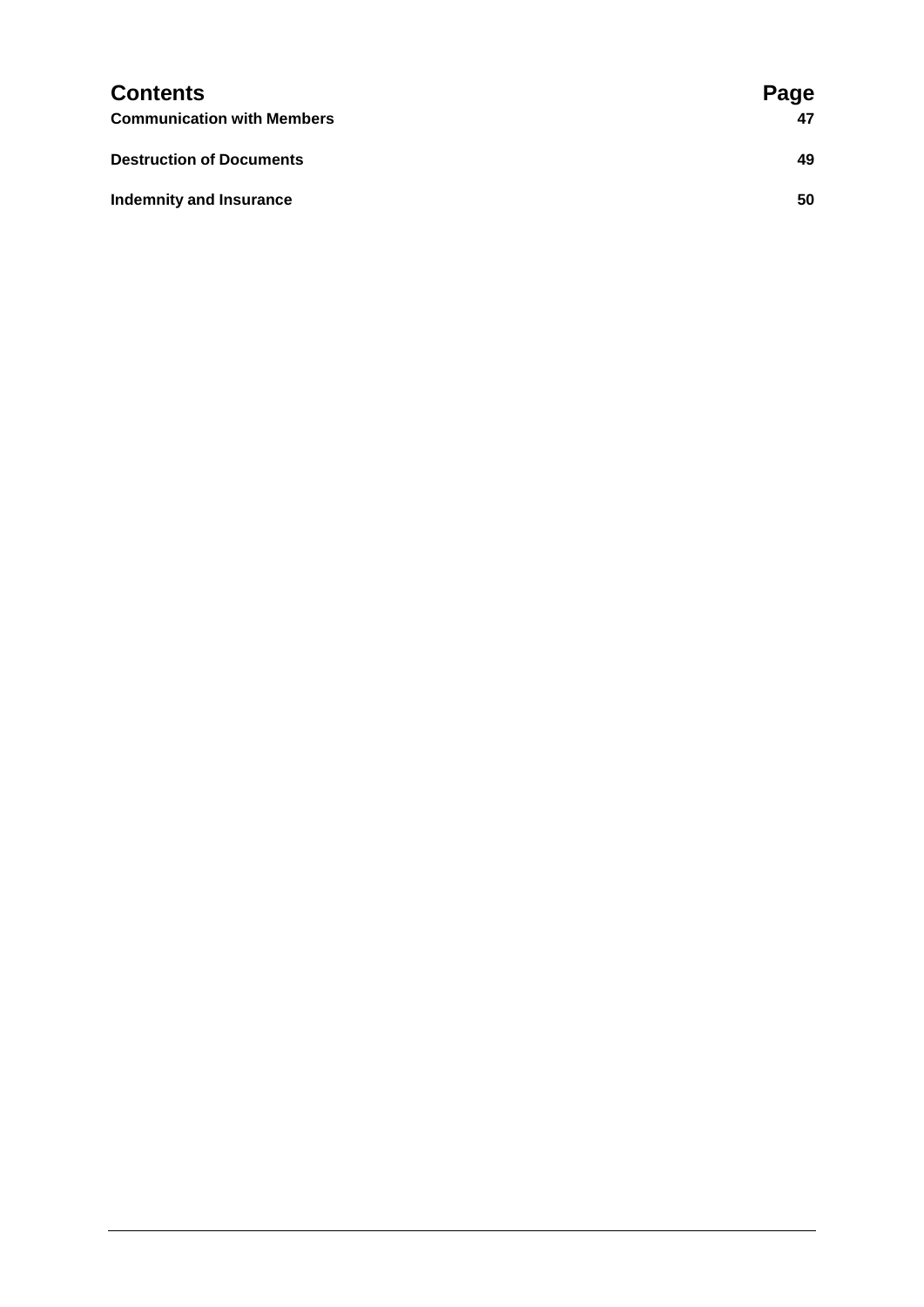# **Registered No. 735438**

# **The Companies Acts 1985 and 2006**

# **A public company limited by shares**

# **Articles of Association**

# **of**

# **Photo-Me International plc**

# **(adopted by a special resolution passed on 15 September 2010)**

# <span id="page-6-0"></span>**Exclusion of Table A and Model Articles**

*Table A and model articles*

1. The regulations in Table A of the Companies Act 1948, Table A of the Companies (Tables A to F) Regulations 1985, Table A to the Companies (Tables A to F) (Amendment) Regulations, the model articles for public companies adopted pursuant to the Act and any similar regulations in any other legislation relating to companies do not apply to the Company.

# <span id="page-6-1"></span>**Interpretation**

# *Definitions*

2. In these Articles unless the context otherwise requires:

**Act** means the Companies Act 2006 as in force from time to time.

**these Articles** means these articles of association or as from time to time altered.

**auditors** means the auditors of the Company.

**board** means the directors or any of them acting as the board of directors of the Company.

**clear days** in relation to the sending of a notice means the period excluding the day on which a notice is sent or deemed to be sent and the day for which it is sent or on which it is to take effect.

**Company** means Photo-Me International plc.

**Company Communications Provisions** has the meaning given to it in sections 1143 to 1148 of the Act.

**director** means a director of the Company.

**electronic signature** means anything in electronic form which the board requires to be incorporated into or otherwise associated with a communication sent in electronic form for the purpose of establishing the authenticity or integrity of the communication.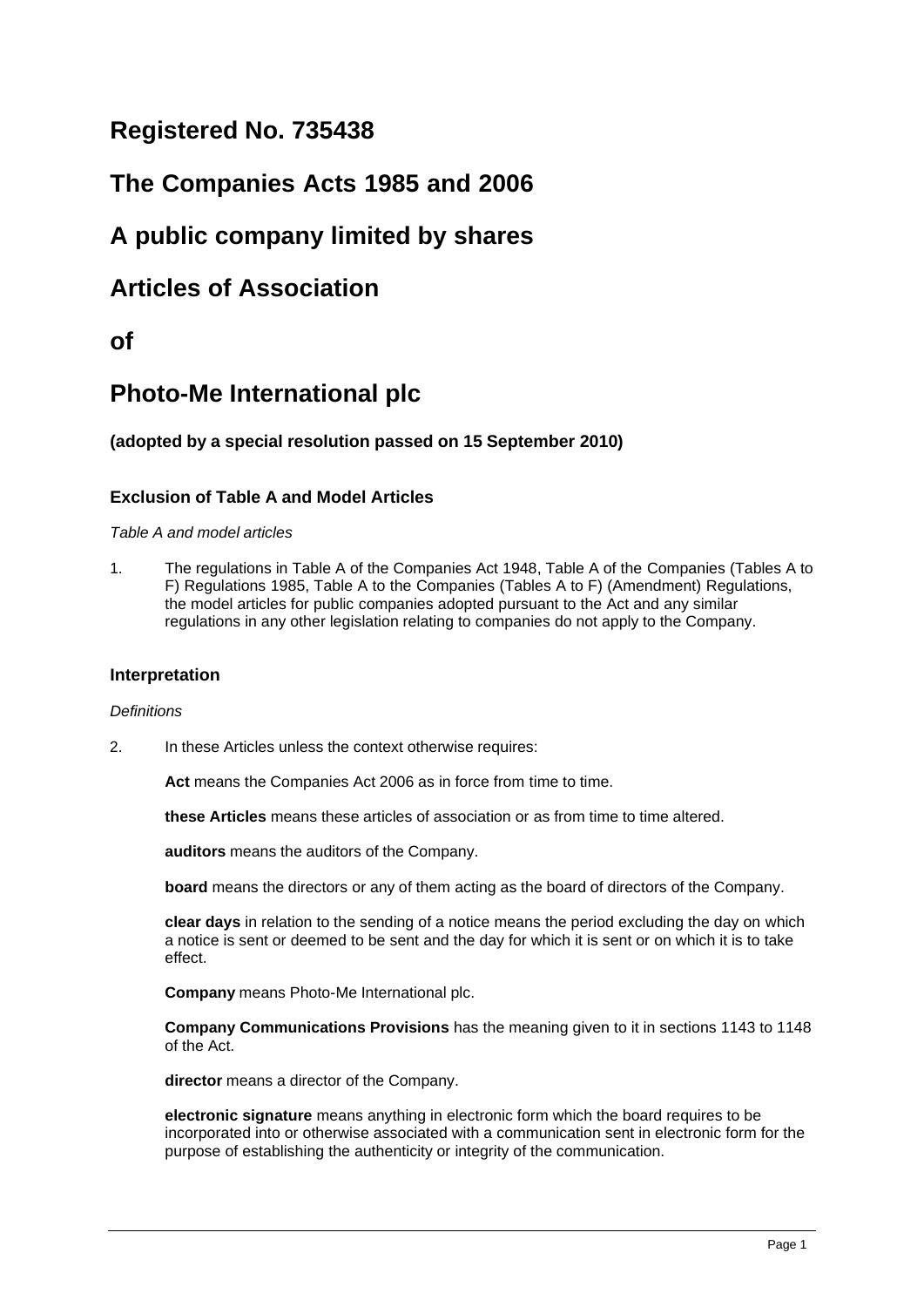**entitled by transmission** means, in relation to a share, entitled as a consequence of the death or bankruptcy of the holder or otherwise by operation of law.

**holder** in relation to any shares means the member whose name is entered in the register as the holder of those shares.

**member** means a member of the Company.

**office** means the registered office of the Company.

**Operator** means CREST Co Limited or such other person as may for the time being be approved by HM Treasury as Operator under the Uncertificated Securities Regulations.

**ordinary shares** means the Company's ordinary shares.

**paid up** means paid up or credited as paid up.

**participating security** means a security title to units of which is permitted by the Operator to be transferred by means of a relevant system.

**recognised investment exchange** means any investment exchange granted recognition under the Financial Services and Markets Act 2000.

**register** means the register of members of the Company and, at any time when the Company has shares in issue which are uncertificated shares, means either or both of the Operator register of members and the issuer register of members of the Company.

**relevant system** means a computer-based system and procedures which enable title to units of a security to be evidenced and transferred without a written instrument pursuant to the Uncertificated Securities Regulations or any regulations made pursuant to the Act.

**seal** means any common seal or official seal that the Company may be permitted to have under the Act.

**secretary** means the secretary, or (if there are joint secretaries) any one of the joint secretaries, of the Company and includes any person appointed by the board to perform any of the duties of the secretary.

**Uncertificated Securities Regulations** means the Uncertificated Securities Regulations 2001 including any modification or re-enactment of them for the time being in force.

**United Kingdom** means Great Britain and Northern Ireland.

#### *Construction*

3. References to an address include any number or address (including an email address and an identification number of a participant in a relevant system) used for the purposes of sending or receiving notices, documents or information by electronic means and/or by means of a website.

References to a share being **certificated** or **uncertificated** are references, respectively, to that share being a certificated or an uncertificated unit of a security for the purposes of the Uncertificated Securities Regulations.

References to a **document** include, unless the context otherwise requires, references to a communication sent in electronic form.

References to a document being **executed** or **signed** or to **signature** include references to it being executed under hand or under seal or by any other method and, in the case of a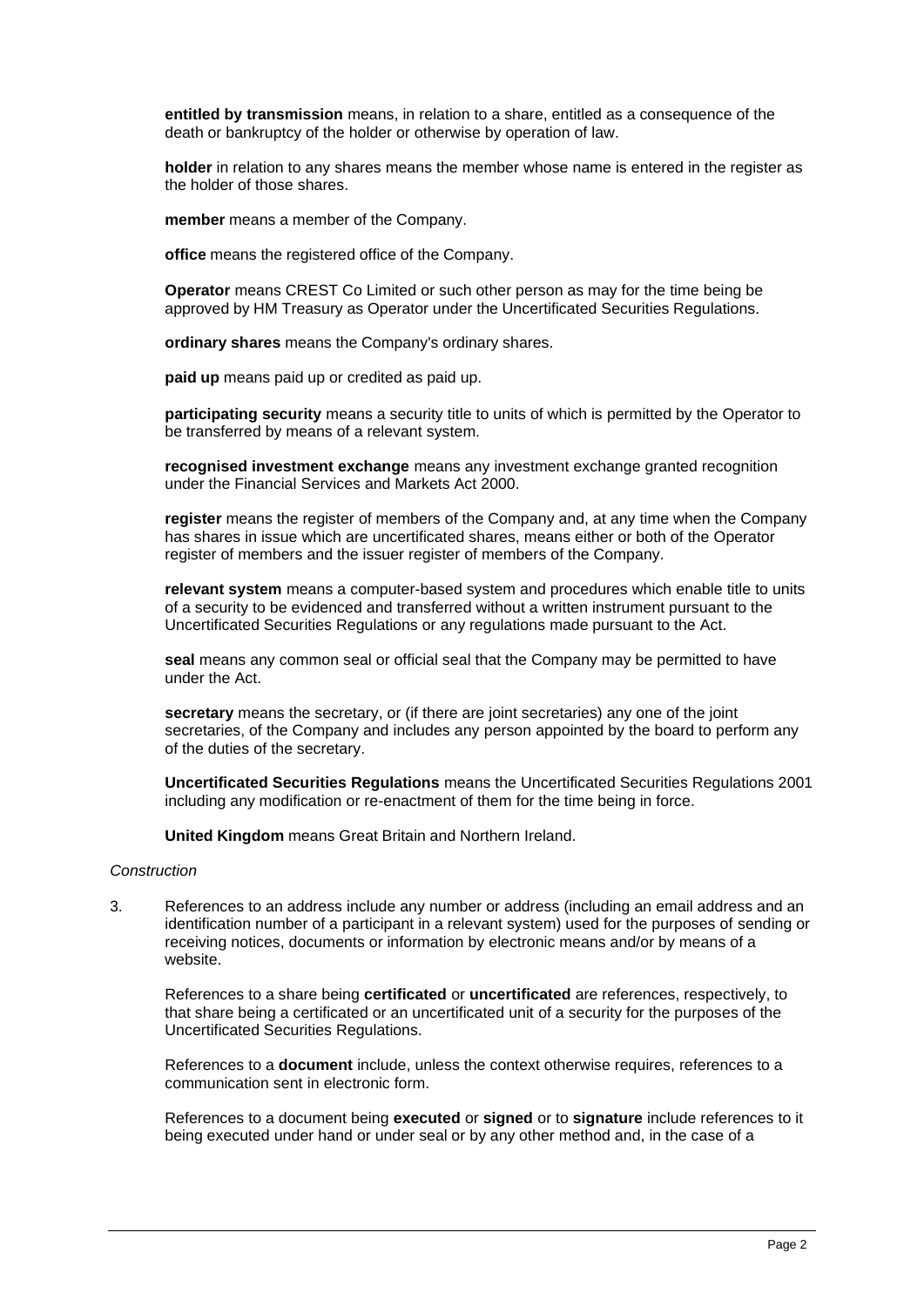communication sent in electronic form or by electronic means, such references are to its bearing electronic signature.

The expressions **hard copy form**, **electronic form** and **electronic means** have the respective meanings given to them in section 1168 of the Act.

References to an **instrument** mean, unless the contrary is stated, a written document having tangible form and not comprised in electronic form.

References to a **meeting** shall not be taken as requiring more than one person to be present if any quorum requirement can be satisfied by attendance by one person.

References to **writing** include references to any method of representing or reproducing words in a legible and non-transitory form including anything in electronic form, and **written** shall be construed accordingly.

Words denoting the singular number include the plural number and vice versa; words denoting the masculine gender include the feminine gender; and words denoting persons include corporations.

Words or expressions contained in these Articles which are not defined in Article 2 but are defined in the Act or the Uncertificated Securities Regulations have the same meanings as in the Act or, as applicable, the Uncertificated Securities Regulations.

References to statutory provisions shall be construed as references to those provisions as amended or re-enacted or as their application is modified by other provisions from time to time and shall include references to any provisions of which they are re-enactments (whether with or without modification).

Headings and marginal notes are inserted for convenience only and do not affect the construction of these Articles.

# <span id="page-8-0"></span>**Limited Liability**

#### *Limited Liability*

4. The liability of members of the Company is limited to the amount, if any, unpaid on the shares in the Company held by them.

# <span id="page-8-1"></span>**Rights Attached to Shares**

#### *Issue of shares with special rights*

5. Subject to the provisions of the Act and without prejudice to any rights attached to any existing shares or class of shares, any share may be issued with such rights or restrictions as the Company may by ordinary resolution determine or, if there has not been any such determination or so far as the same shall not make specific provision, as the board may determine.

#### <span id="page-8-2"></span>**Redeemable Shares**

#### *Power to issue redeemable shares*

6. Subject to the provisions of the Act, and without prejudice to any rights attached to any existing class of shares, any shares may be issued which are to be redeemed or are to be liable to be redeemed at the option of the Company or the holder, and the directors may determine the terms, conditions and manner of redemption of any such shares.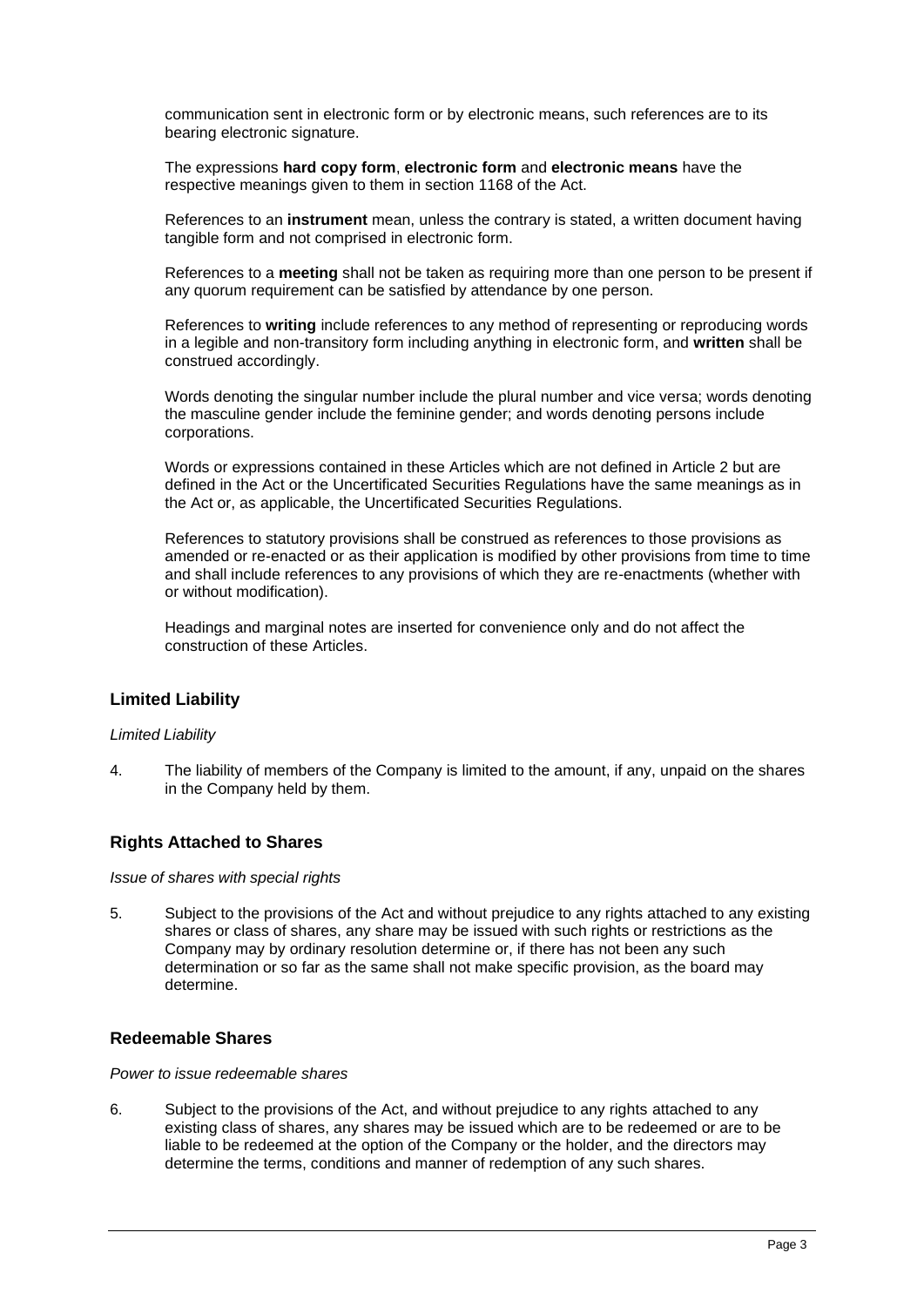# <span id="page-9-0"></span>**Variation of Rights**

## *Method of varying rights*

- 7. Subject to the provisions of the Act, all or any of the rights attached to any existing class of shares may from time to time (whether or not the Company is being wound up) be varied or abrogated either:
	- (A) with the consent in writing of the holders of not less than three-quarters in nominal value of the issued shares of that class (excluding any shares of that class held as treasury shares), which consent shall be by means of one or more instruments or contained in one or more communications in electronic form sent to such address (if any) for the time being notified by or on behalf of the Company for that purpose or a combination of both; or
	- (B) with the sanction of a special resolution passed at a separate general meeting of the holders of the shares of the class,

but not otherwise. The provision of these Articles relating to general meetings of the Company shall, with any necessary modifications, apply to any such separate general meeting, but so that the necessary quorum shall be two persons entitled to vote and holding or representing by proxy not less than one-third in nominal value of the issued shares of the class (excluding any shares of that class held as treasury shares) (but provided that at any adjourned meeting one holder entitled to vote and present in person or by proxy (whatever the number of shares held by him) shall be a quorum), that every holder of shares of the class present in person or by proxy and entitled to vote shall be entitled on a poll to one vote for every share of the class held by him (subject to any rights or restrictions attached to any class of shares) and that any holder of shares of the class present in person or by proxy and entitled to vote may demand a poll. The foregoing provisions of this Article shall apply to the variation of the special rights attached to some only of the shares of any class as if each group of shares of the class differently treated formed a separate class and their special rights were to be varied.

# <span id="page-9-1"></span>**Pari Passu Issues**

#### *Rights not varied by pari passu issues*

8. The rights conferred upon the holders of any shares or class of shares shall not, unless otherwise expressly provided in the rights attaching to, or the terms of issue of, such shares, be deemed to be varied by the creation or issue of further shares ranking pari passu with them.

# <span id="page-9-2"></span>**Shares**

#### *General power of board to dispose of shares*

9. Subject to the provisions of the Act and these Articles and to any resolution passed by the Company and without prejudice to any rights attached to any class of existing shares, the shares of the Company shall be at the disposal of the board, which may offer, allot, grant options over or otherwise deal with or dispose of them to such persons, at such times, for such consideration and upon such terms and conditions as the board may determine.

# <span id="page-9-3"></span>**Commissions**

#### *Power to pay commissions*

10. The Company may in connection with the issue of any shares exercise all powers of paying commissions or brokerage conferred or permitted by the Act. Subject to the provisions of the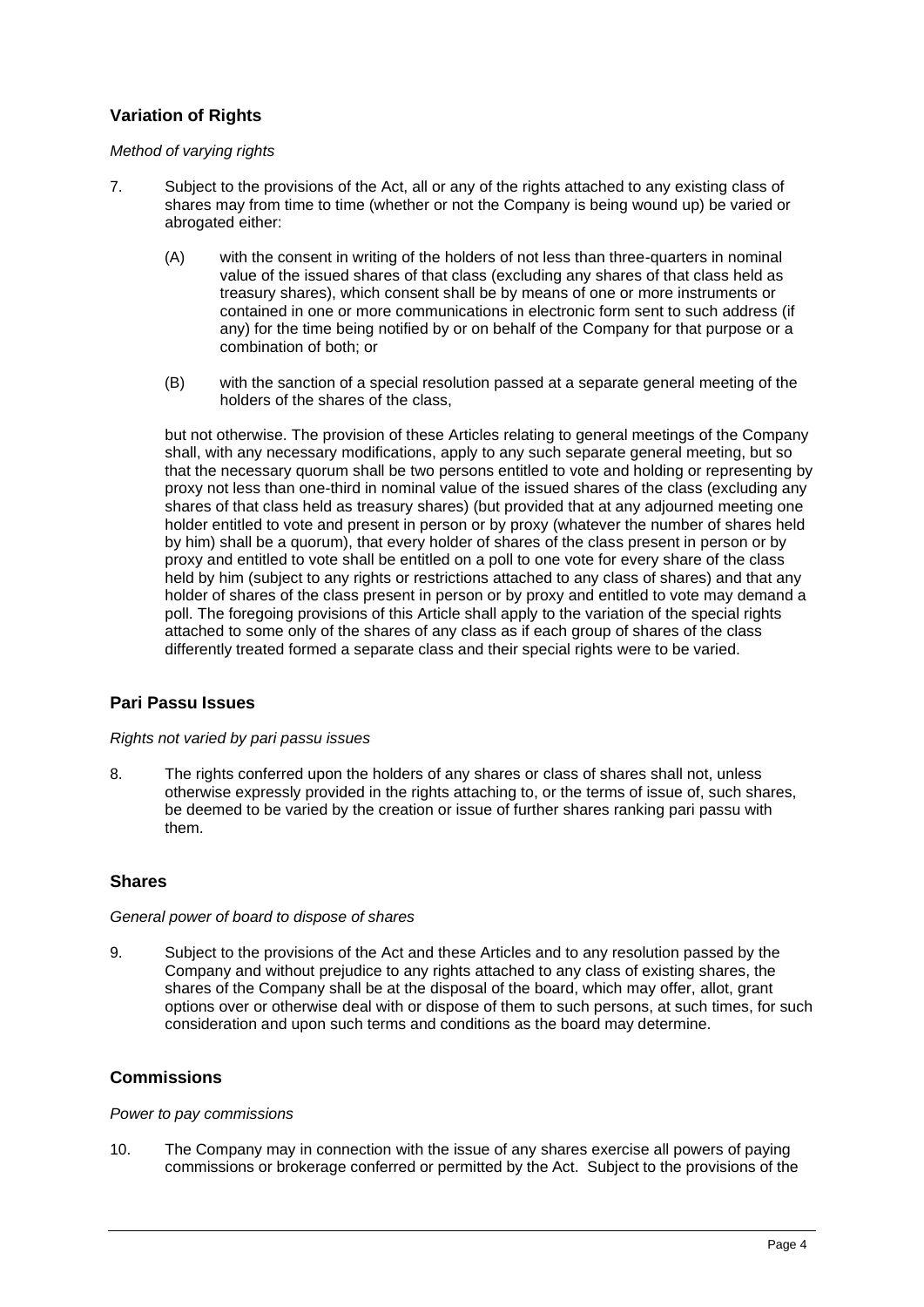Act, any such commissions or brokerage may be satisfied by the payment of cash, or by the allotment of fully or partly paid shares, or by the grant of an option to call for an allotment of shares, or by any combination of these.

# <span id="page-10-0"></span>**Trusts not Recognised**

#### *Trusts of shares not recognised*

11. Except as ordered by a court of competent jurisdiction or as required by law no person shall be recognised by the Company as holding any share upon any trust and (except only as otherwise provided by these Articles or as ordered by a court of competent jurisdiction or as required by law) the Company shall not be bound by or required in any way to recognise (even when having notice thereof) any interest in any share (or in any fractional part of a share) except the holder's absolute right to the entirety of the share (or fractional part of the share).

# <span id="page-10-1"></span>**Share Warrants**

#### *Share warrants to bearer*

12. The Company may, with respect to any fully paid shares, issue a share warrant stating that the bearer of the warrant is entitled to the shares specified in it and may provide (by coupons or otherwise) for the payment of future dividends or other moneys on the shares included in a share warrant. Any share while represented by such a warrant shall be transferable by delivery of the warrant relating to it.

#### *Conditions attached to share warrants*

- 13. The powers referred to in Article 13 may be exercised by the board, which may determine and vary the conditions on which share warrants shall be issued, and in particular on which:
	- (A) a new share warrant or coupon will be issued in the place of one damaged, defaced, worn out, lost or destroyed (provided that no new share warrant shall be issued to replace one that has been lost unless the board is satisfied beyond reasonable doubt that the original has been destroyed);
	- (B) the bearer of a share warrant shall be entitled to receive notice of and to attend, vote and demand a poll at general meetings;
	- (C) dividends will be paid; and
	- (D) a share warrant may be surrendered and the name of the holder entered in the register in respect of the shares specified in it.

Subject to such conditions and to these Articles, the bearer of a share warrant shall be deemed to be a member for all purposes. The bearer of a share warrant shall be subject to the conditions for the time being in force and applicable thereto, whether made before or after the issue of such share warrant.

# <span id="page-10-2"></span>**Share Certificates**

#### *Members' rights to certificates*

14. Every person (except a person to whom the Company is not required by law to issue a certificate) whose name is entered as a holder of any certificated shares in the register shall be entitled, without payment, to receive within the time limits prescribed by the Act (or, if earlier, within any time specified when the shares were issued) one certificate for all those shares of any one class. In the case of a certificated share held jointly by several persons, the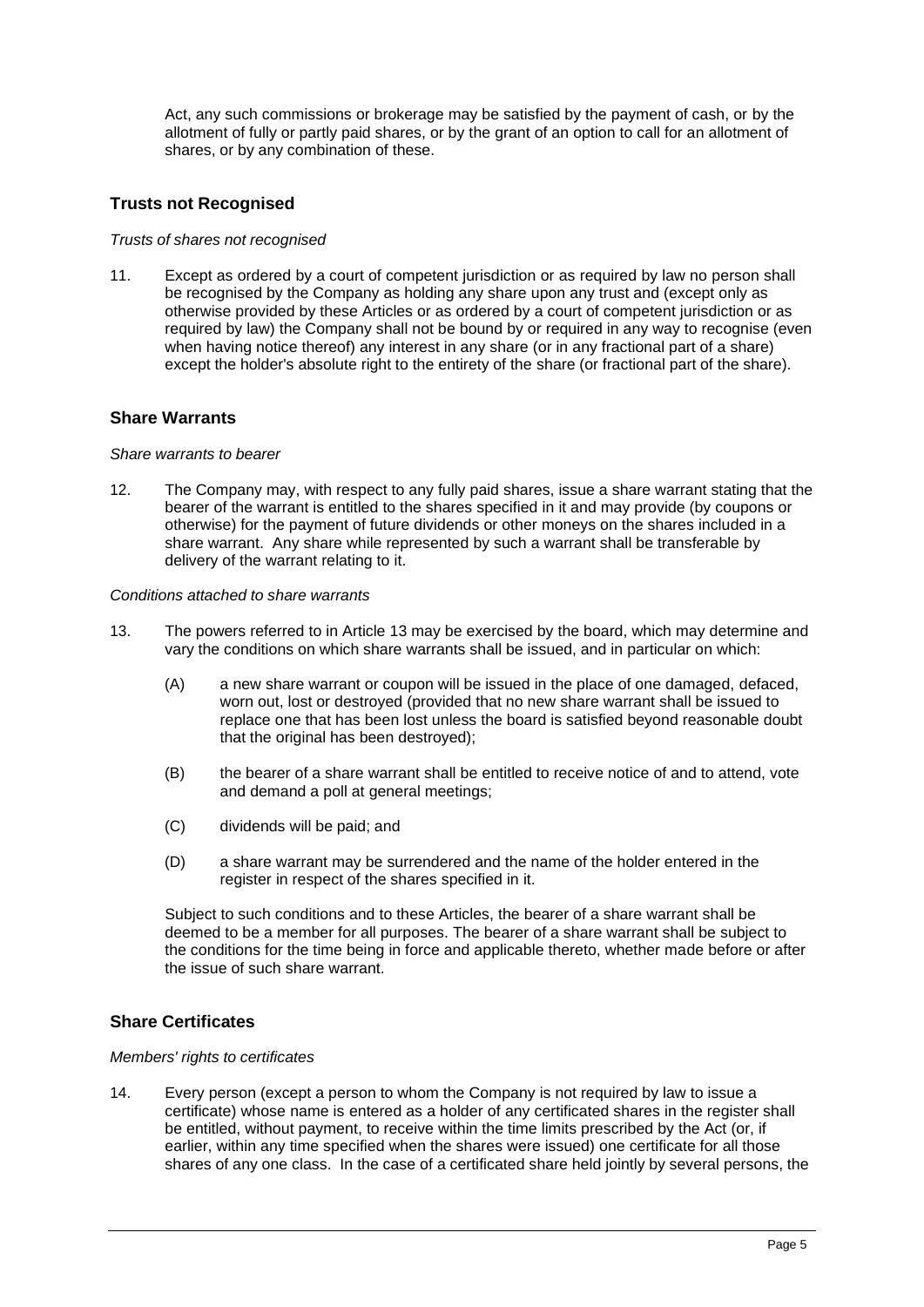Company shall not be bound to issue more than one certificate and delivery of a certificate to one of several joint holders shall be sufficient delivery to all. A member who transfers some but not all of the shares comprised in a certificate shall be entitled to a certificate for the balance without charge. The Company shall in no case be bound to register more than four persons as the joint holders of any share. If a member requires additional certificates, he shall pay for each additional certificate such reasonable sum (if any) as the board may determine.

#### *Consolidation of share certificates*

15. Any two or more certificates representing shares of any one class held by any member may at his request be cancelled and a single new certificate for such shares issued in lieu on surrender of the original certificates for cancellation but the Company may charge to the member any expenses or fees thereby incurred.

### *Splitting of share certificates*

16. If any member shall surrender for cancellation a share certificate representing shares held by him and request the Company to issue in lieu two or more share certificates representing such shares in such proportions as he may specify, the board may, if it thinks fit, comply with such request and may charge to the member any expenses or fees thereby incurred.

### *Replacement certificates*

17. If a share certificate is defaced, worn out, lost or destroyed it may be replaced without fee but on such terms (if any) as to evidence and indemnity and to payment of any exceptional out-ofpocket expenses of the Company in investigating such evidence and preparing such indemnity as the board may think fit and, in case of defacement or wearing out, on delivery of the old certificate to the Company.

### *Execution of share certificates*

18. Every share certificate shall be executed under a seal or in such other manner as the board may authorise and shall specify the number and class of the shares and distinguishing numbers (if any) to which it relates and the amount or respective amounts paid up on the shares. No certificate shall be issued representing shares of more than one class. The board may by resolution decide, either generally or in any particular case or cases, that any signatures on any share certificates need not be autographic but may be applied to the certificates by some mechanical or other means or may be printed on them or that the certificates need not be signed by any person.

# <span id="page-11-0"></span>**Uncertificated Shares**

#### *Power to permit uncertificated shares*

19. Subject to the provisions of the Uncertificated Securities Regulations, the board may permit the holding of shares in any class of shares in the form of uncertified shares and the transfer of title to shares in that class by means of a relevant system and may determine that any class of shares shall cease to be a participating security.

#### *Conversion into and out of uncertificated form*

20. The board may allow, at its discretion, certificated shares to be converted into uncertificated shares and vice versa, but the board shall comply with the Uncertificated Securities Regulations and the requirements of the relevant system, in relation to such conversion.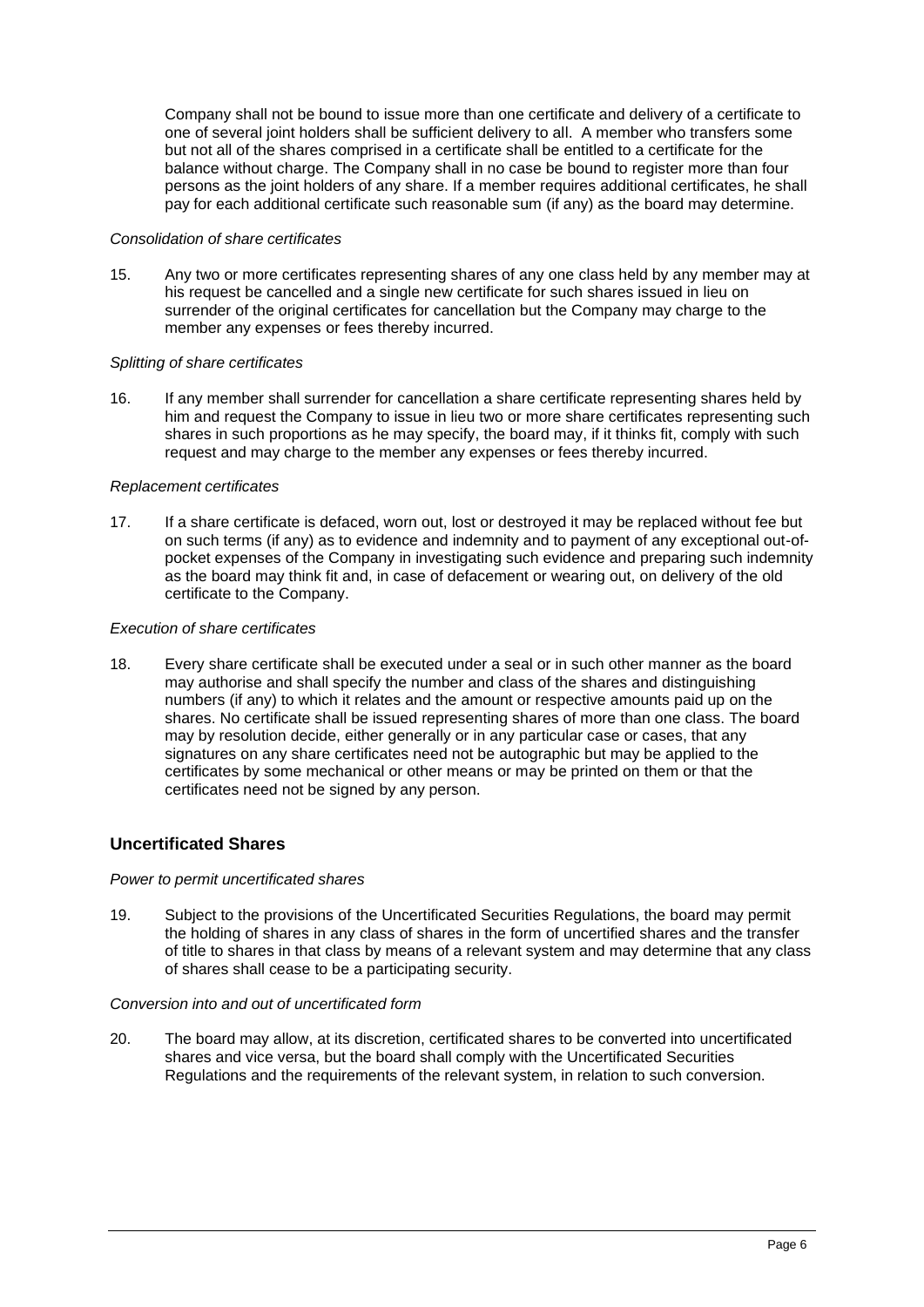## *Details of uncertificated shares to be kept in register*

21. There shall be entered in the register details of the number of uncertificated shares held by each member. The register must be compiled and kept up to date so as to meet the requirements of the Uncertificated Securities Regulations and the relevant system.

# *Certificated and uncertificated shares are one class*

22. Certificated and uncertificated shares of the same class shall be treated as one class of shares, notwithstanding that these Articles or the Uncertificated Securities Regulations require different treatment to be given to certificated or uncertificated shares.

#### *Powers in relation to uncertificated shares*

- 23. Where any class of shares is a participating security and the Company is entitled under any provision of the Act, the Uncertificated Securities Regulations or these Articles to sell, transfer or otherwise dispose of, forfeit, re-allot, accept the surrender of or otherwise enforce a lien over an uncertificated share, the Company shall be entitled, subject to the provisions of the Act, the Uncertificated Securities Regulations, these Articles and the facilities and requirements of the relevant system:
	- (A) to require the holder of that uncertificated share by notice to change that share into a certificated share within the period specified in the notice and to hold that share as a certificated share so long as required by the Company;
	- (B) to require the holder of that uncertificated share by notice to give any instructions necessary to transfer title to that share by means of the relevant system within the period specified in the notice;
	- (C) to require the holder of that uncertificated share by notice to appoint any person to take any step, including without limitation the giving of any instructions by means of the relevant system, necessary to transfer that share within the period specified in the notice;
	- (D) to require the Operator to convert that uncertificated share into a certificated share in accordance with Regulation 32(2)(c) of the Uncertificated Securities Regulations; and
	- (E) to take any action that the board considers appropriate to achieve the sale, transfer, disposal, forfeiture, re-allotment or surrender of that share or otherwise to enforce a lien in respect of that share.

# <span id="page-12-0"></span>**Lien**

# *Company to have lien on shares*

24. The Company shall have a first and paramount lien on every share (not being a fully paid up share) for all amounts payable to the Company (whether presently or not) in respect of that share. The board may at any time, either generally or in any particular case, waive any lien that has arisen, or declare any share to be wholly or partly exempt from the provisions of this Article. The Company's lien on a share shall extend to all dividends and other moneys payable in respect of it.

#### *Enforcement of lien by sale*

25. The Company may sell, in such manner as the board may think fit, any share on which the Company has a lien, but no sale shall be made unless some sum in respect of which the lien exists is presently payable nor until the expiration of 14 clear days after a notice in writing, stating and demanding payment of the sum presently payable and giving notice of the intention to sell in default of such payment, has been served on the holder of the share or the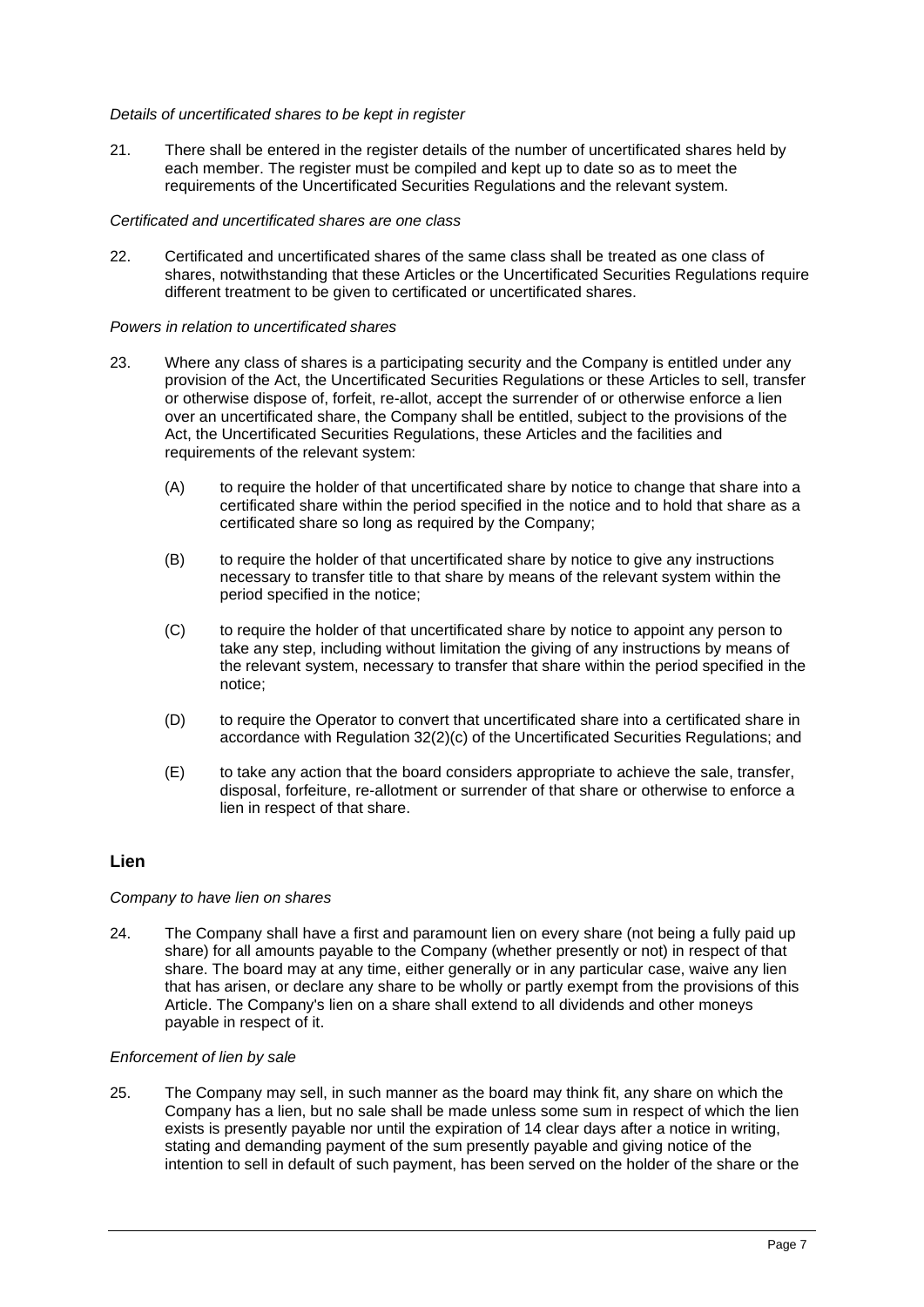person entitled by transmission. For giving effect to any such sale, if the share is a certificated share, the board may authorise any person to execute an instrument of transfer in respect of the share sold to, or in accordance with the directions of, the purchaser. If the share is an uncertificated share, the board may exercise any of the Company's powers under Article 23 to effect the sale of the share to, or in accordance with the directions of, the purchaser. The transferee shall be registered as the holder of the share and he shall not be bound to see to the application of the purchase money, nor shall his title to the share be affected by any irregularity or invalidity in the proceedings relating to the sale.

### *Application of proceeds*

26. The net proceeds, after payment costs, of the sale by the Company of any share on which it has a lien shall be applied in or towards payment or discharge of the debt or liability in respect of which the lien exists so far as the same is presently payable, and any residue shall (upon surrender to the Company for cancellation of the certificate for the share sold and subject to a like lien for debts or liabilities not presently payable as existed upon the share prior to the sale) be paid to the holder immediately before such sale of the share or to any person who is entitled by transmission to the share.

# <span id="page-13-0"></span>**Calls on Shares**

#### *Power to make calls*

27. Subject to the terms of issue, the board may from time to time make calls upon the members in respect of any moneys unpaid on their shares (whether on account of the nominal amount of the shares or by way of premium) and not payable on a date fixed by or in accordance with the terms of issue, and each member shall (subject to the Company serving upon him at least 14 clear days' notice specifying the amount, time or times and place of payment) pay to the Company at the time or times and place so specified the amount called on his shares. A call may be revoked or postponed in whole or in part as the board may determine. A member shall remain liable, jointly and severally with the successors in title to his shares, for all calls made on him notwithstanding the subsequent transfer of the shares in respect of which the call was made.

#### *Time when call made*

28. A call may be made payable by instalments and shall be deemed to have been made at the time when the resolution of the board authorising the call was passed.

#### *Liability of joint holders*

29. The joint holders of a share shall be jointly and severally liable to pay all calls in respect of the share.

#### *Interest payable*

30. If an amount called in respect of a share shall not be paid in whole or in part after it has become due and payable, the person from whom it is due and payable shall pay interest on the amount unpaid from the day it became due and payable until it is paid. Interest shall be paid at the rate fixed by the terms of allotment of the share or in the notice of the call or, if no rate is fixed, the rate determined by the board, not exceeding 15 per cent. per annum, but the board shall be at liberty to waive payment of such interest wholly or in part.

#### *Deemed calls*

31. Any amount payable in respect of a share on allotment or at any date fixed by or in accordance with the terms of issue, whether on account of the nominal amount of the share or by way of premium or as an instalment of a call, shall be deemed to be a call duly made, notified and payable on the date on which, by the terms of issue, the same becomes payable.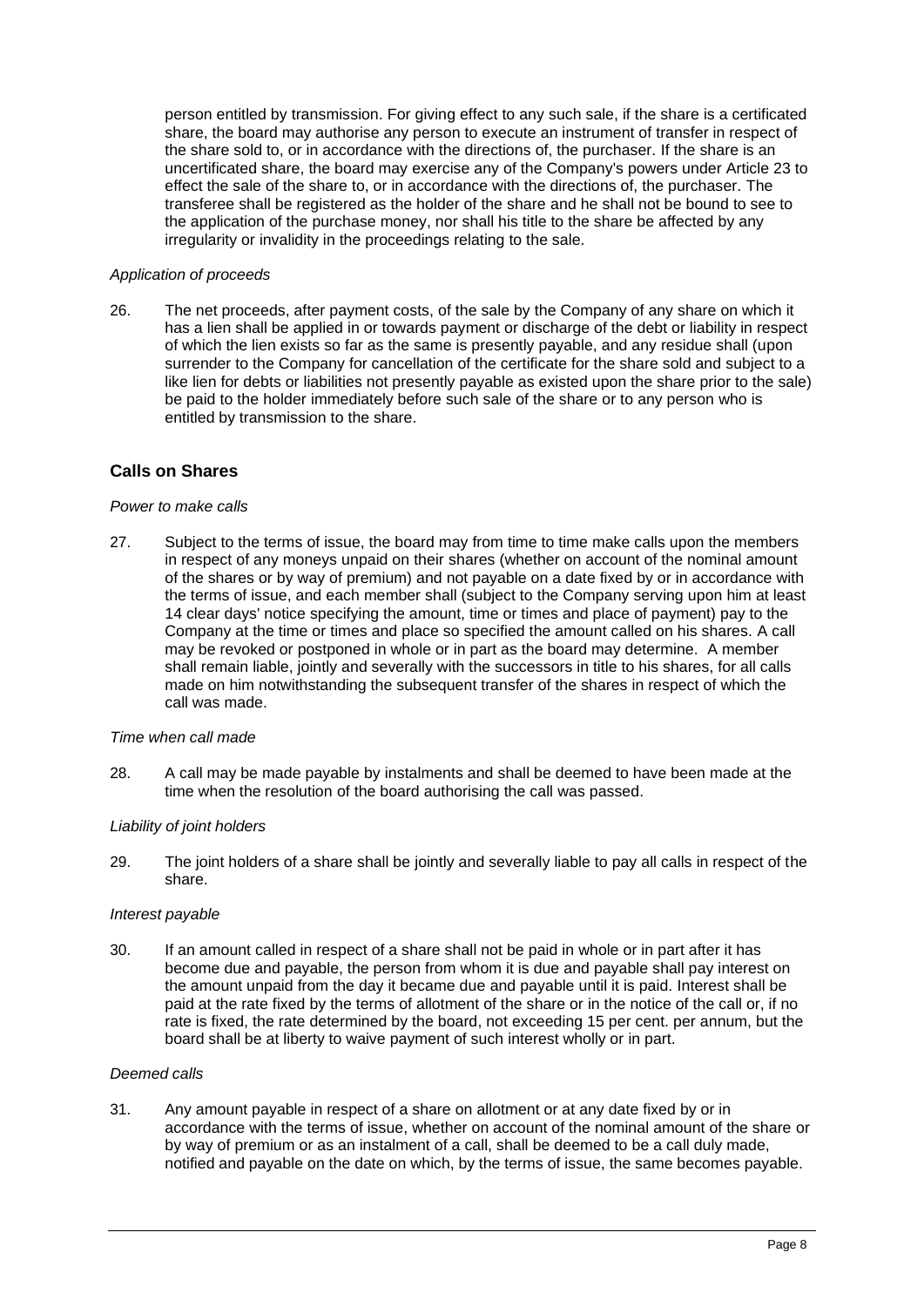In the case of non-payment, all relevant provisions of these Articles as to payment of interest, forfeiture or otherwise shall apply as if such amount had become payable by virtue of a call duly made and notified.

### *Differentiation on calls*

32. The board may on the issue of shares differentiate between the allottees or holders as to the amount of calls to be paid and the times of payment.

#### *Payment of calls in advance*

33. The board may, if it thinks fit, receive from any member willing to advance them all or any part of the moneys uncalled and unpaid upon any shares held by him and upon all or any of the moneys so advanced may (until the same would, but for the advance, become presently payable) pay interest at such rate, not exceeding (unless the Company by ordinary resolution shall otherwise direct) 15 per cent. per annum, as may be agreed upon between the board and the member, but the member shall not be entitled to participate in any dividend or other distribution by virtue of such advance.

# <span id="page-14-0"></span>**Forfeiture of Shares**

#### *Notice requiring payment of call*

34. If a call or any instalment of a call remains unpaid in whole or in part after it has become due and payable, the board may give the person from whom it is due not less than 14 clear days' notice requiring payment of the amount unpaid together with any interest which may have accrued and any costs, charges and expenses incurred by the Company by reason of such non-payment. The notice shall name the place where payment is to be made and shall state that if the notice is not complied with the shares in respect of which the call was made will be liable to be forfeited. The board may accept the surrender of any share liable to be forfeited under these Articles and, in such case, references in these Articles to forfeiture shall include surrender.

#### *Forfieture for non-compliance*

35. If that notice is not complied with, any share in respect of which it was sent may, at any time before the payment required by the notice has been made, be forfeited by a resolution of the board. The forfeiture shall include all dividends or other monies payable in respect of the forfeited share which have not been paid before forfeiture. When a share has been forfeited, notice of the forfeiture shall be sent to the person who was the holder of the share before the forfeiture. Where the forfeited share is a certificated share, an entry shall be made promptly in the register opposite the entry of the share showing that notice has been sent, that the share has been forfeited and the date of forfeiture. No forfeiture shall be invalidated by the omission or neglect to send that notice or to make those entries.

#### *Sale of forfeited shares*

36. Until cancelled in accordance with the requirements of the Act, a forfeited share shall be deemed to be the property of the Company and may, subject to the provisions of the Act, be sold, re-allotted or otherwise disposed of either to the person who was, before forfeiture, the holder of the shares or entitled to them or to any other person upon such terms and in such manner as the board shall think fit, and at any time before a sale, re-allotment or disposition the forfeiture may be annulled on such terms as the board may think fit. Where for the purposes of its disposal a forfeited share which is a certificated share is to be transferred to any person, the board may authorise any person to execute an instrument of transfer of the share to that person. Where for the purposes of its disposal a forfeited share which is an uncertificated share is to be transferred to any person, the board may exercise any of the Company's powers under Article 23 to effect the transfer of the share to, or in accordance with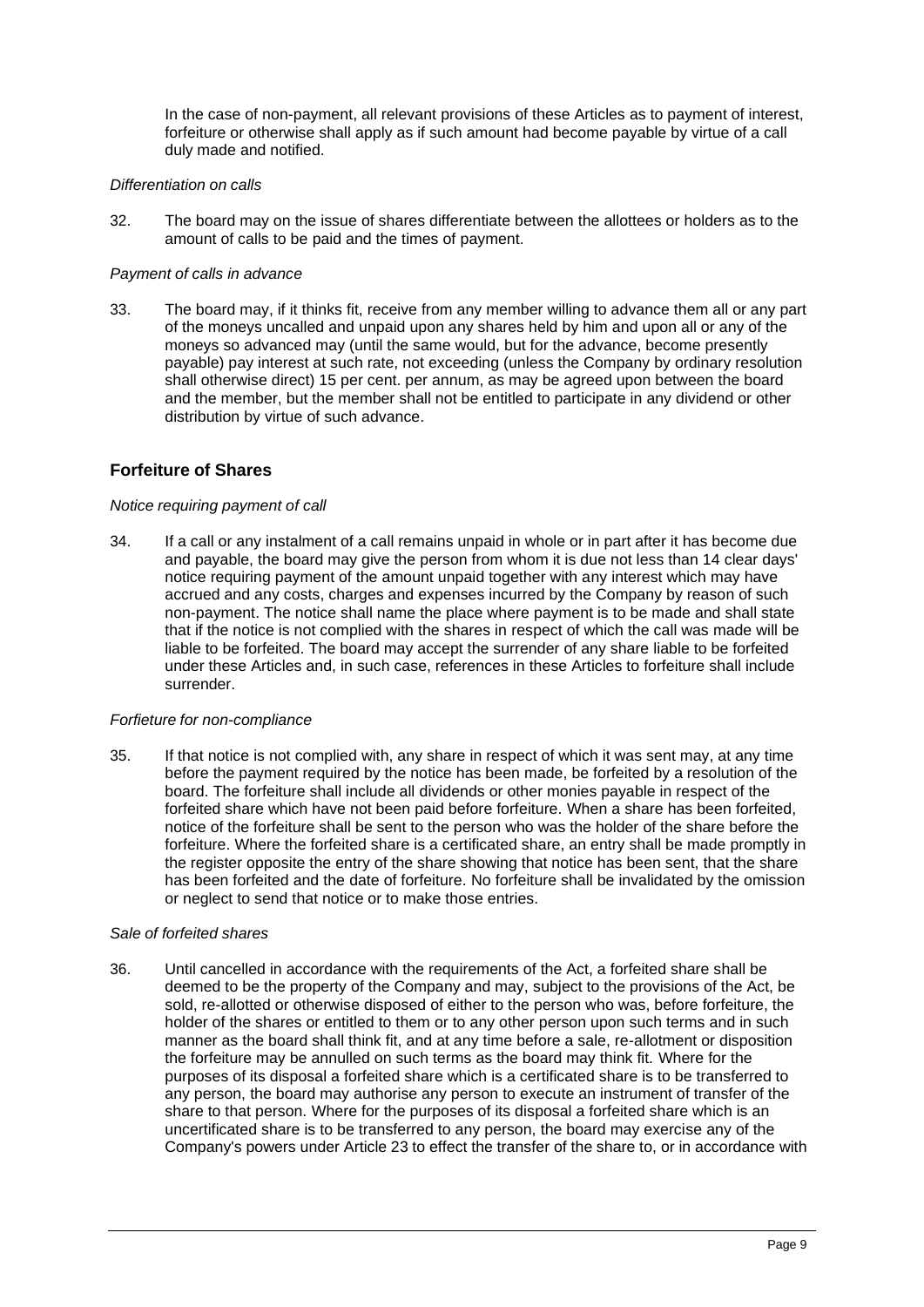the directions of, the purchaser. The Company may receive the consideration given for the share on its disposal and may register the transferee as holder of the share.

# *Liability following forfeiture*

37. A person whose shares are forfeited shall cease to be a member in respect of the forfeited shares, and shall, if the share is a certificated share, surrender to the Company for cancellation the certificate for the shares forfeited, but shall, notwithstanding the forfeiture, remain liable to pay to the Company all moneys which at the date of forfeiture were presently payable by him to the Company in respect of the shares with interest on that amount at the rate at which interest was payable on those monies before the forfeiture or, if no interest was so payable, at the rate determined by the board, not exceeding 15 per cent. per annum, from the date of forfeiture until payment, and the board may enforce payment without being under any obligation to make any allowance for the value of the shares forfeited or for any consideration received on their disposal or may waive payment in whole or in part.

### *Evidence of forfeiture or surrender*

38. A statutory declaration by a director of the Company or the secretary that a share has been duly forfeited or surrendered (or sold to satisfy a lien of the Company) on a specified date shall be conclusive evidence of the facts stated in it as against all persons claiming to be entitled to the share. The declaration shall (subject if necessary to the execution of an instrument of transfer or transfer by means of the relevant system, as the case may be) constitute a good title to the share. The person to whom the share is sold or otherwise disposed of shall not be bound to see to the application of the purchase money (if any) and his title to the share shall not be affected by any irregularity or invalidity in the proceedings relating to the forfeiture, surrender, sale, re-allotment or disposal of the share.

### *Extinction of rights*

39. The forfeiture of a share shall (subject to the Act and unless otherwise provided by these Articles) involve the extinction at the time of forfeiture of all interests in and all claims and demands against the Company in respect of that share and all other rights and liabilities incidental to that share as between the holder of that share and the Company.

# <span id="page-15-0"></span>**Disclosure of Interests in Shares**

## *Consequences of failure to comply with notice to disclose interest in shares*

- 40. (A) If any member, or any other person appearing to be interested in shares held by such member, shall have been duly served with a notice under section 793 of the Act (**Section 793 Notice**) and shall have been in default for the prescribed period (as defined below in this Article) in supplying to the Company the information required by the Section 793 Notice, then (unless the board shall otherwise determine) in respect of:
	- (i) the shares in relation to which the default shall have occurred and any further shares which shall be issued in respect of such shares (**Default Shares**); or
	- (ii) any other shares held by the member,

the member shall (for so long as the default continues) not, nor shall any transferee to which any of such shares are transferred other than pursuant to an approved transfer within the meaning of paragraph  $(F)(v)$  of this Article or pursuant to paragraph (B)(ii) of this Article, be entitled to attend and vote either personally or by proxy at any general meeting of the Company or at any separate meeting of the holders of any class of shares or on a poll or to exercise any other right conferred by membership in relation to general meetings.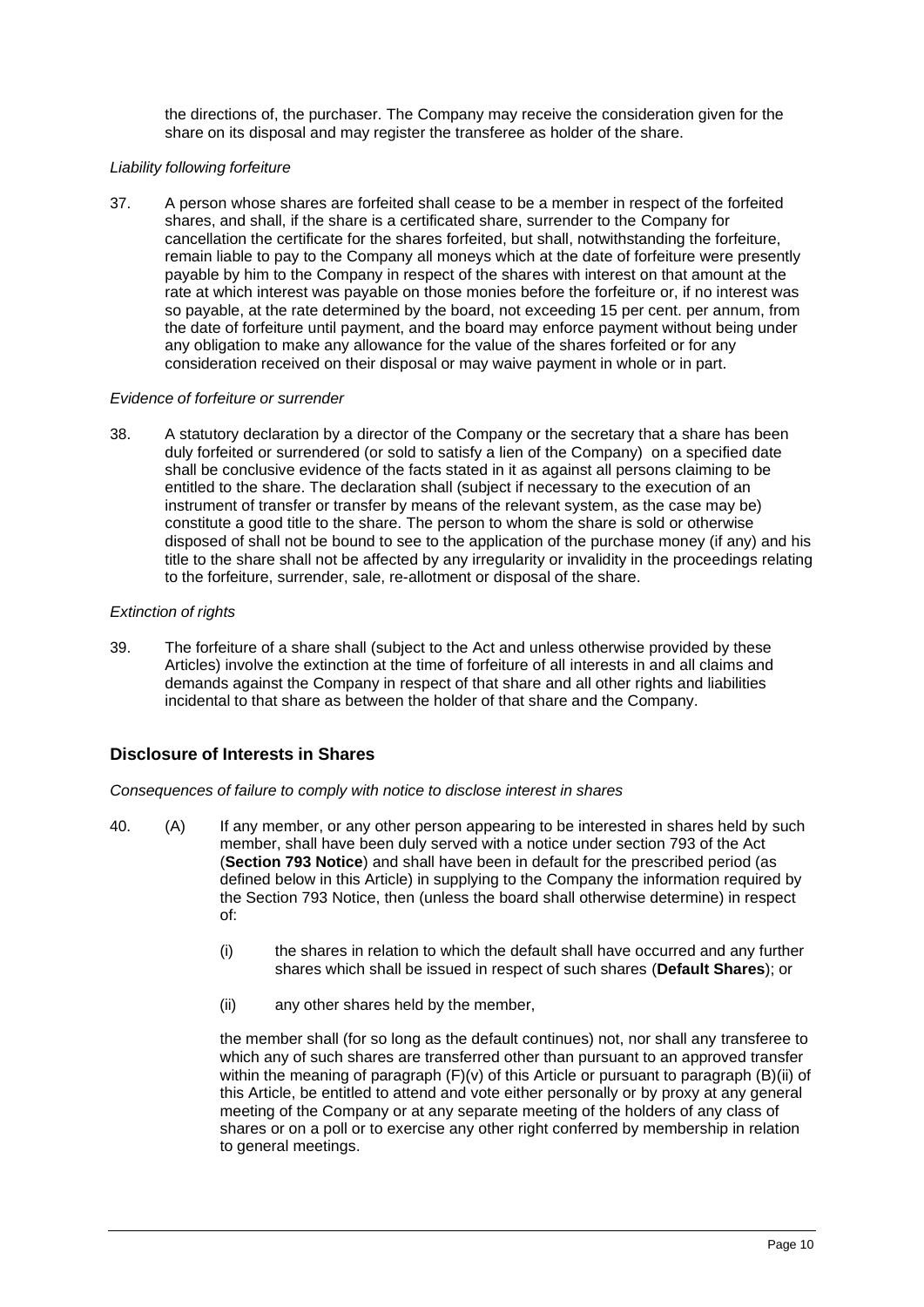- (B) Where the Default Shares represent at least 0.25 per cent in nominal value of the issued shares of any class of shares (calculated exclusive of treasury shares), the board may, in its absolute discretion, by notice (a **Direction Notice**) to such member direct that:
	- (i) all or any part of any dividend or any other moneys which would otherwise be payable in respect of the Default Shares shall (in whole or any part thereof) be retained by the Company without any liability to pay interest thereon, and the member shall not be entitled to elect, pursuant to Article 173, to receive shares instead of any such dividend, but any dividend or other moneys withheld shall be paid to the member as soon as practicable following receipt by the Company of the information requested by the Section 793 Notice or after the Direction Notice ceases to have effect pursuant to paragraph (E) of this Article; and/or
	- (ii) no transfer of any of the shares held by such member shall be registered unless:
		- (a) the member is not himself in default as regards supplying the information requested and the transfer is of part only of the member's holding and, when presented for registration, is accompanied by a certificate by the member in a form satisfactory to the board to the effect that after due and careful enquiry the member is, from time to time, satisfied that none of the shares which are the subject of the transfer are Default Shares; or
		- (b) the transfer is an approved transfer; or
		- (c) registration of the transfer is required by the Uncertificated Securities Regulations,

and for the purpose of enforcing any direction pursuant this paragraph (B), the Direction Notice may require the relevant member to change the Default Shares which are uncertified shares to certificated shares by the time stated in the Direction Notice, and may also state that the member may not change any of the Default Shares which are certificated shares to uncertificated shares, and if the member does not comply with the Direction Notice, the board may authorise any person to instruct the Operator to change the relevant Default Shares which are uncertificated shares to certificated shares.

- (C) The Company shall send to each other person appearing to be interested in the shares which shall be the subject of any Direction Notice a duplicate copy of the Direction Notice. No Direction Notice shall be invalidated by any omission or neglect in sending or non-receipt of a Direction Notice or any duplicate copy.
- (D) Any Direction Notice shall have effect in accordance with the terms of such Direction Notice for so long as the default in respect of which such Direction Notice shall be issued shall continue and shall cease to have effect only upon the board so determining (such determination to be made within one week immediately following the default being duly remedied) and notice of such determination shall be sent forthwith to the member.
- (E) Any Direction Notice shall cease to have effect in relation to any shares which are transferred by such member by means of an approved transfer or in accordance with paragraph (B)(ii) of this Article.
- (F) For the purposes of this Article: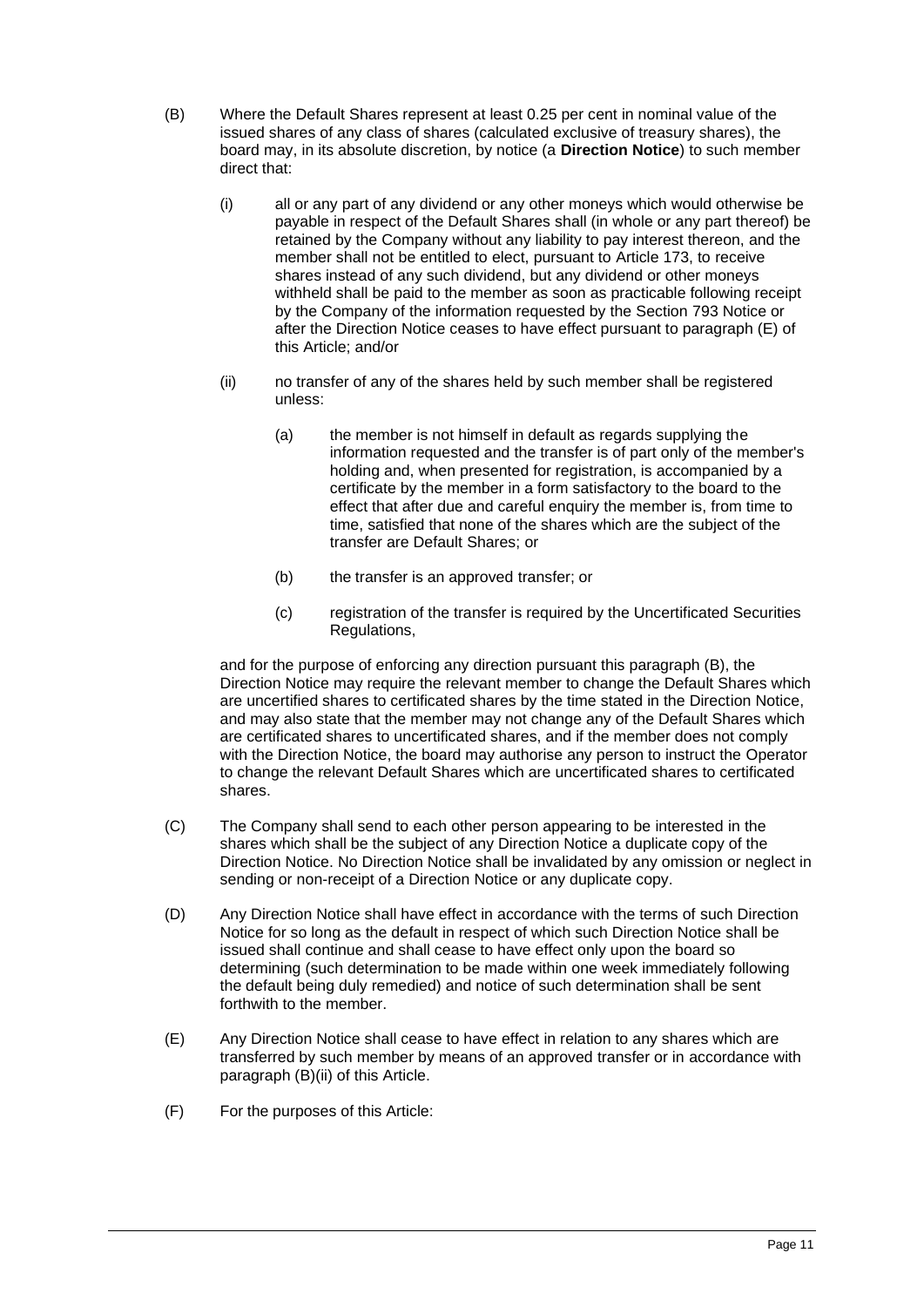- (i) a person shall be treated as appearing to be interested in any shares if the member holding such shares has been served with a Section 793 Notice and either:
	- (a) the member shall have named such person as being so interested; or
	- (b) (after taking into account the response of the member to the Section 793 Notice and any other relevant information) the Company knows or has reasonable cause to believe that the person in question is or may be interested in the shares;
- (ii) **interested** shall be construed as it is for the purpose of section 793 of the Act;
- (iii) reference to a person having failed to give the Company the information required by a notice, or being in default as regards supplying such information, includes:
	- (a) reference to his having failed or refused to give all or any part of it; and
	- (b) reference to his having given information which he knows to be false in a material particular or having recklessly given information which is false in a material particular;
- (iv) the **prescribed period** is the period of 28 days immediately following the date of service of the Section 793 Notice except that if the Default Shares represent at least 0.25 per cent of the issued shares of any class of share at the time the Section 793 Notice shall be given, the prescribed period shall be the period of 14 days immediately following the date of service of the Section 793 Notice; and
- (v) a transfer of shares is an **approved transfer** if the board is satisfied that:
	- (a) the transfer is made pursuant to a sale, in good faith, of the whole of the beneficial ownership of such shares to a party unconnected with the member; or
	- (b) the transfer results from a sale made through a recognised investment exchange or any other stock exchange outside the United Kingdom on which the Company's shares are normally traded; or
	- (c) it is a transfer of shares to an offeror by way or in pursuance of acceptance of a takeover offer (as defined in section 974 of the Act).
- (G) The provisions of this Article are in addition to and shall not limit the provisions of the Act.

# <span id="page-17-0"></span>**Transfer of Shares**

*Method of transfer of certificated and uncertificated shares*

- 41. Subject to such of the restrictions of these Articles as may be applicable:
	- (A) any member may transfer all or any of his certificated shares by an instrument of transfer in any usual form or in any other form which the board may approve; and
	- (B) any member may transfer all or any of his uncertificated shares by means of a relevant system in such manner provided for, and subject as provided in, the Uncertificated Securities Regulations and the rules of any relevant system, and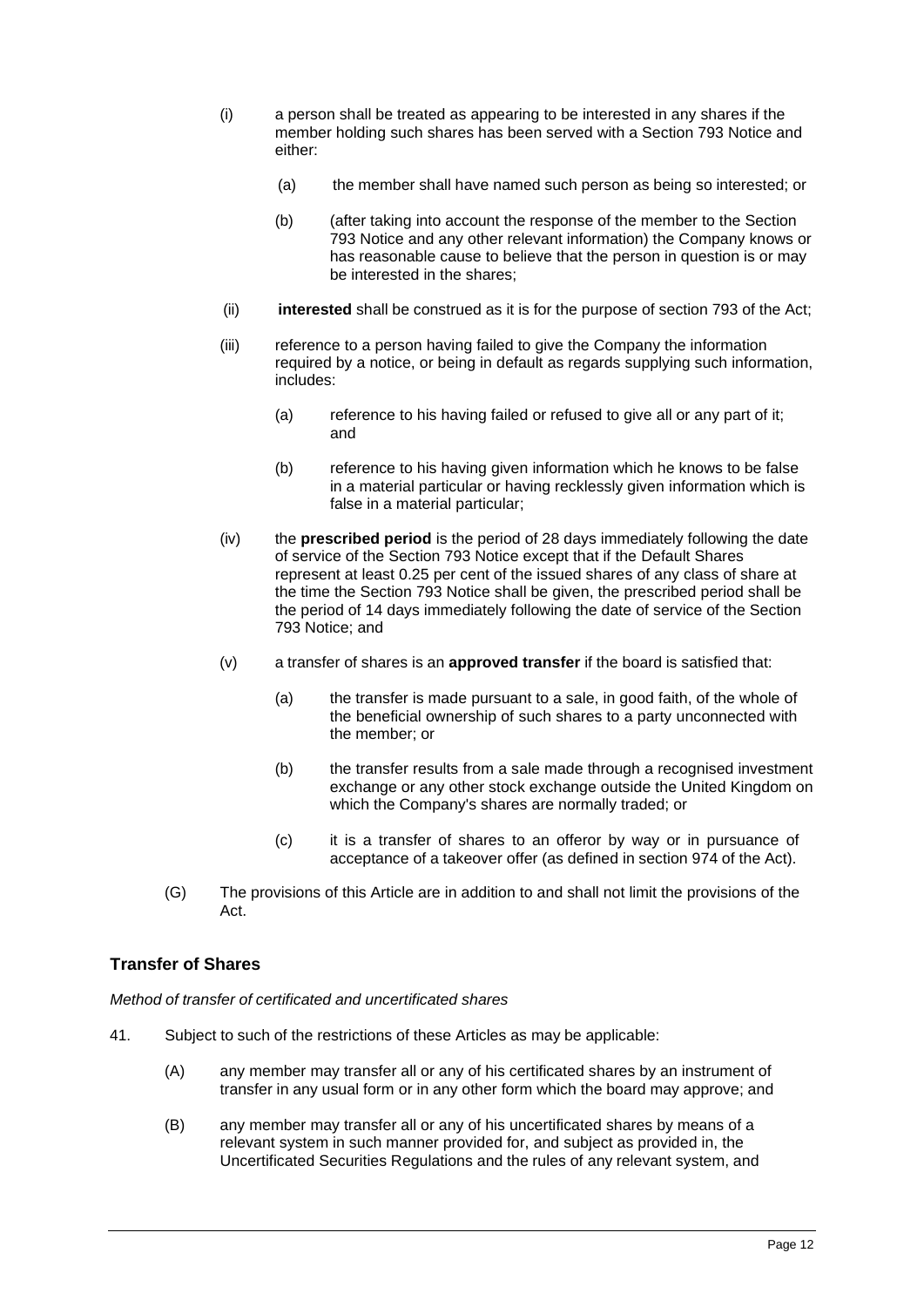accordingly no provision of these Articles shall apply in respect of an uncertificated share to the extent that it requires or contemplates the effecting of a transfer by an instrument in writing or the production of a certificate for the share to be transferred.

#### *Transferor to remain member until transferee registered*

42. The transferor of a share shall be deemed to remain the holder of the share concerned until the name of the transferee is entered in the register in respect of it.

#### *Persons to sign transfer of certificated shares*

43. The instrument of transfer of a certificated share shall be executed by or on behalf of the transferor and, unless the share is a fully paid share, the transferee. An instrument of transfer need not be under seal.

#### *Transfer of partly paid shares*

44. Subject to Article 46, the board may, in its absolute discretion and without giving any reason, decline to register any transfer of any share which is not a fully paid share.

#### *Invalid transfer of shares*

- 45. The board may also decline to register any transfer of a certificated share unless:
	- (A) the instrument of transfer, duly stamped (or duly certified or otherwise shown to the satisfaction of the board to be exempt from stamp duty), is lodged at the place where the register of members of the Company is kept accompanied by the certificate for the shares to which it relates (save in the case of a transfer by a person to whom the Company is not required by law to issue a certificate and to whom a certificate has not been issued) and such other evidence as the board may reasonably require to show the right of the transferor to make the transfer and, if the instrument of transfer is executed by some other person on his behalf, the authority of that person so to do;
	- (B) the instrument of transfer is in respect of only one class of share; and
	- (C) in the case of a transfer to joint holders, the number of joint holders to whom the share is to be transferred does not exceed four.

#### *Transfer of uncertificated shares*

46. If the share to be transferred is an uncertificated share, the board may refuse to register a transfer if the Uncertificated Securities Regulations allow it to do so and must do so where the Uncertificated Securities Regulations so require.

#### *Notice of refusal to register*

- 47. If the board declines to register a transfer it shall send to the transferee notice of the refusal:
	- (A) in the case of a certificated share, within two months after the date upon which the instrument of transfer was lodged with the Company; and
	- (B) in the case of an uncertificated share, within two months of the date on which the Operator's instructions were received by the Company.

#### *No fee payable on registration*

48. No fee shall be charged by the Company for registering any instrument of transfer or other document relating to or affecting the title to any share or for making any other entry in the register.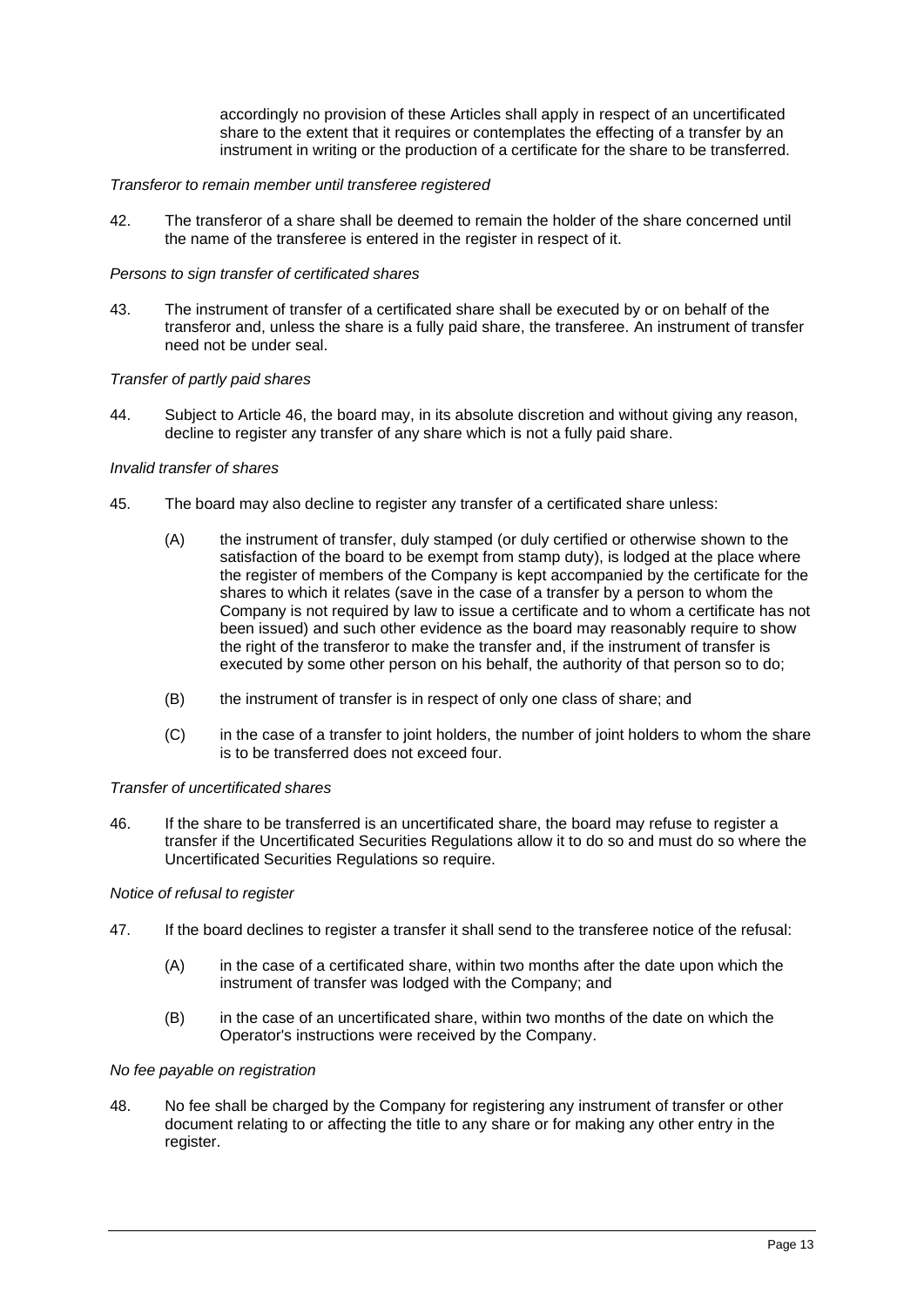## *Retention of transfers*

49. The Company shall be entitled to retain an instrument of transfer which is registered, but an instrument of transfer which the board refuses to register shall (except in the case of fraud) be returned to the person lodging it when notice of the refusal is sent.

### *Renunciation of allotment may be recognised*

50. The board may recognise a renunciation of the allotment of a share by the allottee in favour of some other person following the allotment of the share but prior to any person being entered in the register as the holder of the share.

# <span id="page-19-0"></span>**Transmission of Shares**

### *Transmission*

51. If a member dies, the survivor or survivors where he was a joint holder, and his personal representatives where he was a sole holder or the only survivor of joint holders, shall be the only persons recognised by the Company as having any title to his interest. Nothing in these Articles shall release the estate of a deceased member (whether a sole or joint holder) from any liability in respect of any share held by him.

### *Elections permitted*

52. A person becoming entitled by transmission to a share may, on production of any evidence as to his entitlement required by the board, elect either to become the holder of the share or to have another person nominated by him registered as the transferee. If he elects to become the holder, he shall send notice to the Company to that effect. If he elects to have another person registered and the share is a certificated share, he shall execute an instrument of transfer of the share to that person. If he elects to have himself or another person registered and the share is an uncertificated share, he shall take any action the board may require (including without limitation the execution of any document and the giving of any instruction by means of a relevant system) to enable himself or that person to be registered as the holder of the share. The board may at any time send a notice requiring the person to elect either to be registered himself or to transfer the share. If the notice is not complied with within 60 days, the board may after the expiry of that period withhold payment of all dividends or other moneys payable in respect of the share until the requirements of the notice have been complied with. All the provisions of these Articles relating to the transfer of, and registration of transfers of, shares shall apply to the notice or instrument of transfer as if it were an instrument of transfer executed by the member and the death or bankruptcy of the member or other event giving rise to the transmission had not occurred.

#### *Rights of persons entitled by transmission*

53. A person becoming entitled by transmission to a share shall, on production of any evidence as to his entitlement required by the board and subject to the requirements of Article 52, have the same rights in relation to the share as he would have had if he were the holder of the share. That person may give a discharge for all dividends and other monies payable in respect of the share, but he shall not, before being registered as the holder of the share, be entitled in respect of it to receive notice of, or to attend or vote at, any meeting of the Company, or to receive notice of, or to attend or vote at, any separate meeting of the holders of any class of shares in the Company or to exercise any other right conferred by membership in relation to general meetings.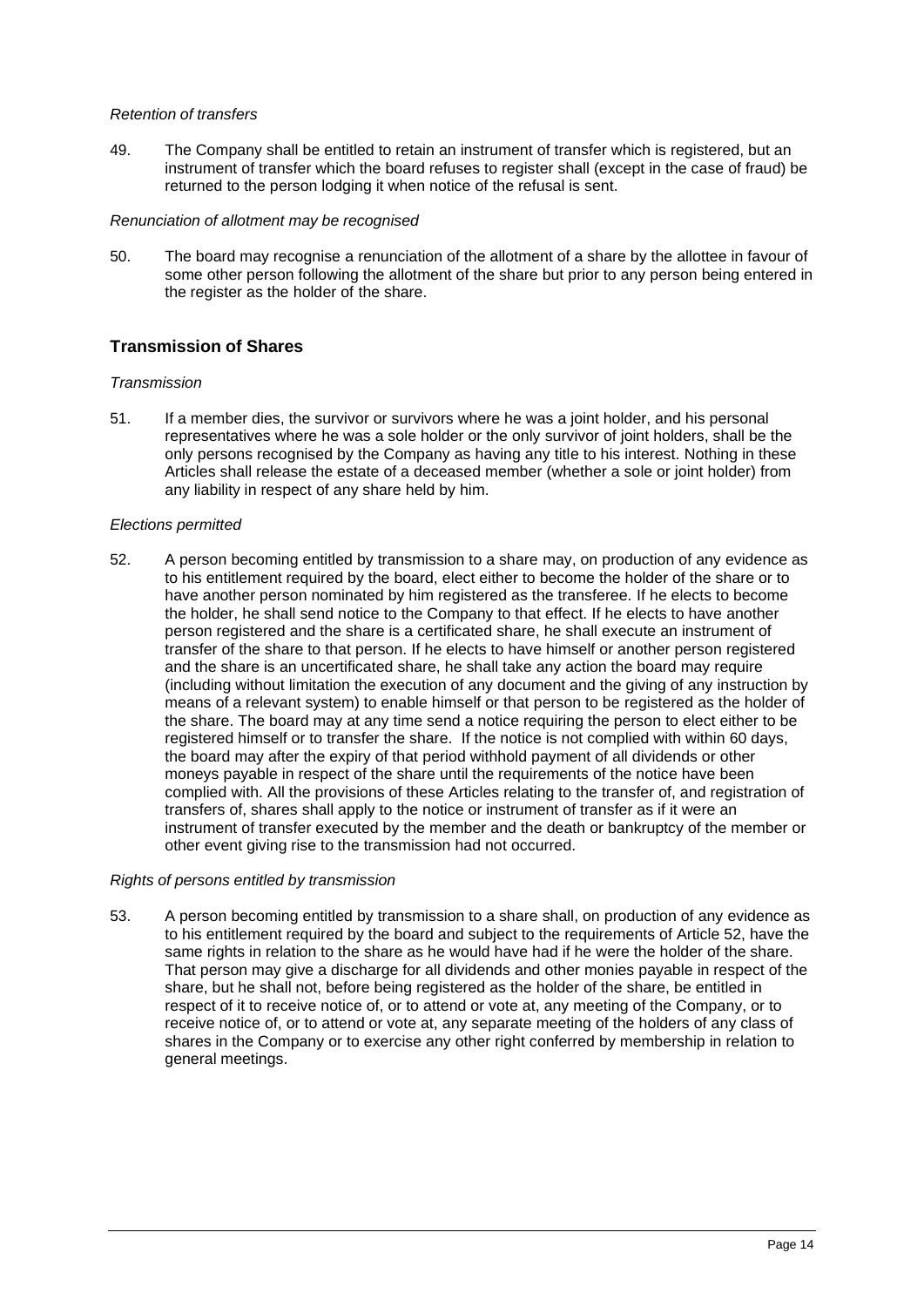# <span id="page-20-0"></span>**Untraced Shareholders**

### *Power to dispose of shares of untraced shareholders*

- 54. The Company shall be entitled to sell, at the best price reasonably obtainable, any share of a member or any share to which a person is entitled by transmission if:
	- (A) for a period of 12 years ending with the date of publication of the advertisements referred to in Article 54(B) (or, if published on different dates, the first date) (the **relevant period**) at least three cash dividends in respect of the shares in question have been declared and no cash dividend has either been claimed by presentation to the paying bank of the relevant cheque or warrant or been satisfied by the transfer of funds to a bank account designated by the holder of, or person entitled by transmission to, the shares or by the transfer of funds by means of a relevant system at any time during the relevant period;
	- (B) the Company shall as soon as practicable after expiry of the relevant period have inserted advertisements both in a national daily newspaper and in a newspaper circulating in the area of the last known address of such member or other person giving notice of its intention to sell the shares;
	- (C) during the relevant period and the period of three months following the publication of the advertisement referred to in Article 54(B) (or, if published on different dates, the first date) the Company has received no indication either of the whereabouts or of the existence of such member or person; and
	- (D) if the shares are listed or admitted to trading on a recognised investment exchange, notice has been sent to the relevant listing authority or recognised investment exchange of the Company's intention to make such sale before the publication of the advertisements.

#### *Power to dispose of additional shares*

55. The Company shall also be entitled to sell at the best price reasonably obtainable at the time of sale any additional shares in the Company issued during the relevant period in respect of any share to which Article 54 applies (or in respect of any share so issued), if the criteria in Article 54(A) to (D) are satisfied in relation to the additional shares.

# *Transfer on sale*

- 56. To give effect to any sale pursuant to Articles 54 and 55, the board may:
	- (A) if the shares are certificated shares, authorise any person to execute an instrument of transfer in respect of the shares sold to, or in accordance with the directions of, the purchaser; or
	- (B) if the shares are uncertificated shares, the board may exercise any of the Company's powers under Article 23 to effect the sale to, or in accordance with the directions of the purchaser.

#### *Effectiveness of transfer*

57. An instrument of transfer executed by that person in accordance with Article 56(A) shall be as effective as if it had been executed by the holder of, or person entitled by transmission to, the shares. An exercise by the Company of its powers in accordance with Article 56(B) shall be as effective as if exercised by the registered holder of or person entitled by transmission to the shares. The transferee shall not be bound to see to the application of the purchase monies, and his title to the shares shall not be affected by any irregularity in, or invalidity of, the proceedings in relation to the sale. The board shall be entitled to register such transfer notwithstanding that a certificate representing the shares in question has not been produced.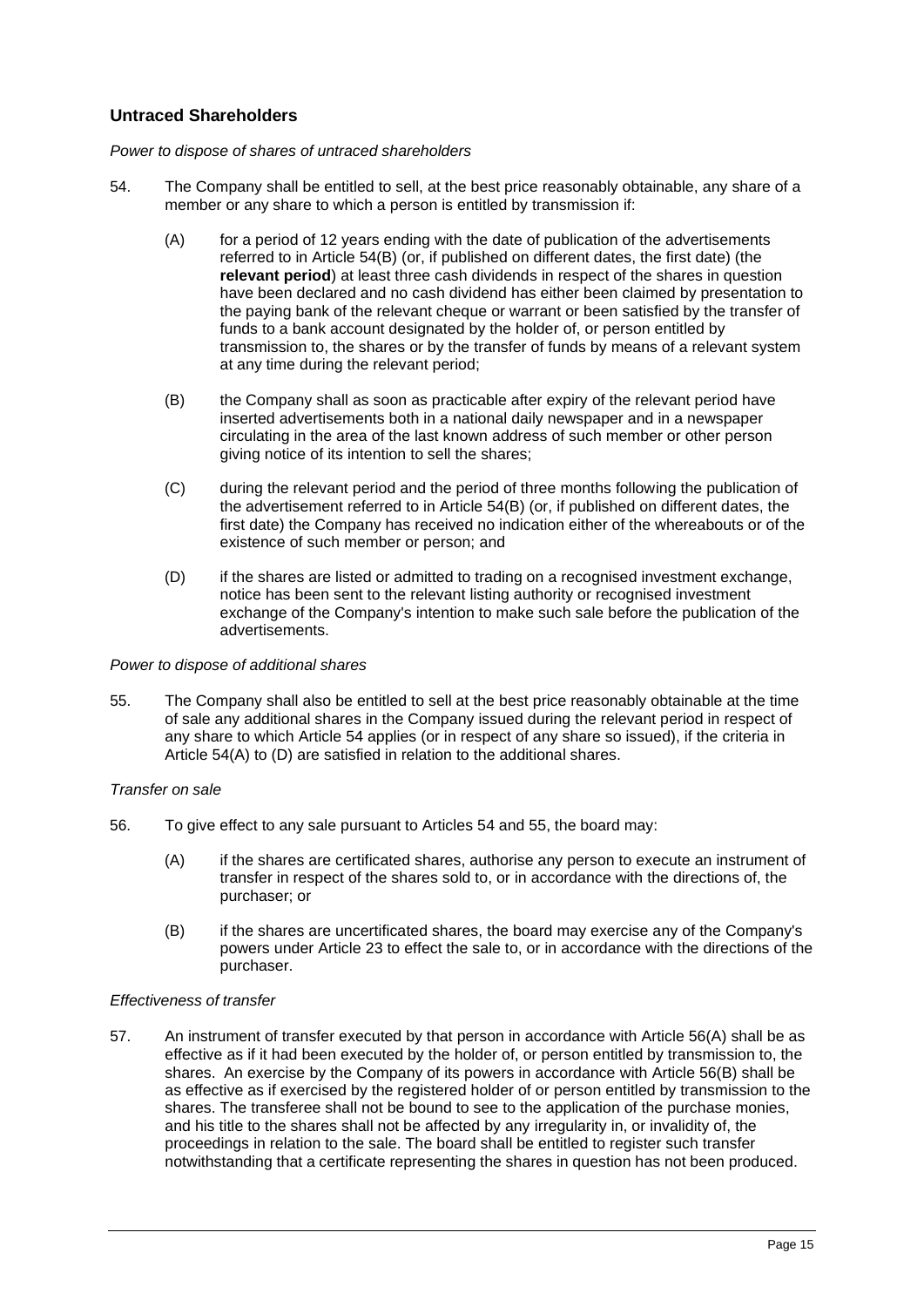## *Proceeds of sale*

58. The net proceeds of sale shall belong to the Company which shall be obliged to account to the former member or other person previously entitled for an amount equal to the proceeds. The Company shall enter the name of such former member or other person in the books of the Company as a creditor for that amount until forfeited under this Article. In relation to the debt, no trust is created and no interest is payable. The Company shall not be required to account for any money earned on the net proceeds of sale, which may be used in the Company's business or invested in such a way as the board from time to time thinks fit. If no valid claim for the money has been received by the Company during a period of six years from the date on which the relevant shares were sold by the Company under this Article, the money will be forfeited and will belong to the Company.

# <span id="page-21-0"></span>**Alteration of Share Capital**

#### *Sub-division*

59. Any resolution authorising the company to sub-divide its shares or any of them may determine that, as between the shares resulting from the sub-division, any of them may have any preference or advantage or be subject to any restriction as compared with the others.

### *Fractions arising*

- 60. (A) Whenever as a result of a consolidation, consolidation and sub-division or sub-division of shares any members would become entitled to fractions of a share, the board may deal with the fractions as it thinks fit. In particular, the board may sell the shares representing the fractions for the best price reasonably obtainable (or at any other price approved by the Company by special resolution) to any person (including, subject to the provisions of the Act, the Company) and distribute the net proceeds of sale (subject to the retention by the Company of any amounts so small that the cost of distribution would be disproportionate to the amounts involved) in due proportion among those members and the board may authorise some person to transfer or deliver the shares to, or in accordance with the directions of, the purchaser. For the purposes of effecting the sale, the board may arrange for the shares representing the fractions to be entered in the register as certificated shares. The person to whom any shares are transferred or delivered shall not be bound to see to the application of the purchase money nor shall his title to the shares be affected by any irregularity in, or invalidity of, the proceedings relating to the sale.
	- (B) Subject to the Act, when the board consolidates or sub-divides shares, it can treat certificated and uncertificated shares which a member holds as separate shareholdings.

# <span id="page-21-1"></span>**General Meetings**

#### *Types of general meeting*

61. Any general meeting of the Company other than an annual general meeting shall be called a general meeting.

## *Convening general meetings*

62. The board shall convene and the Company shall hold general meetings as annual general meetings in accordance with the requirements of the Act. The board may convene a general meeting whenever it thinks fit.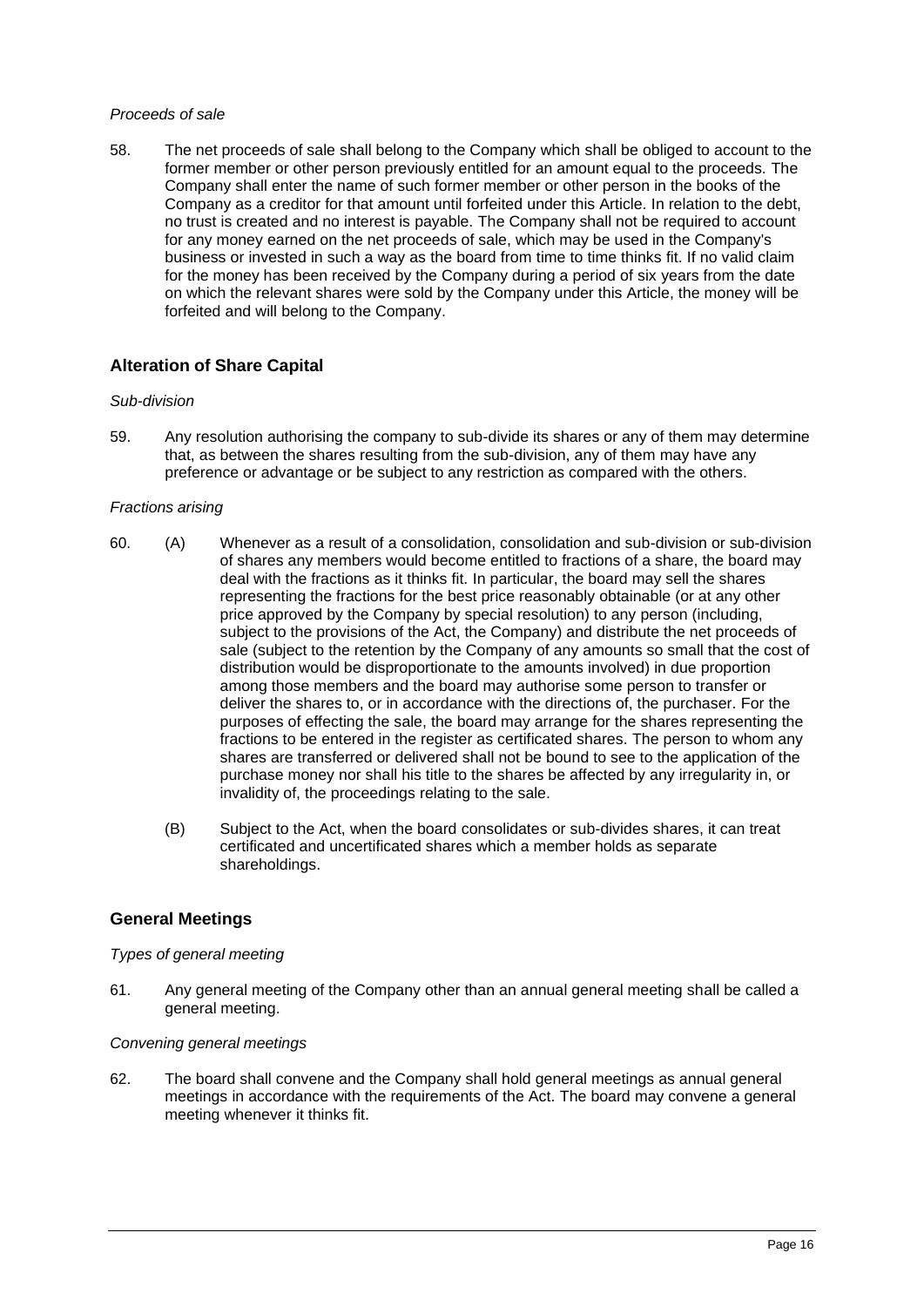#### *Class meetings*

63. The provisions of these Articles relating to general meetings of the Company shall, with any necessary modifications, apply to every separate general meeting of the holders of any class of shares convened otherwise than in connection with the variation or abrogation of the rights attached to the shares of that class. For this purpose, a general meeting at which no holder of a share other than an ordinary share may, in his capacity as a member, attend or vote shall also constitute a separate general meeting of the holders of the ordinary shares.

# <span id="page-22-0"></span>**Notice of General Meetings**

#### *Contents of notice*

64. The notice (including any notice given by means of a website) shall specify the place, day and time of the meeting (including any satellite meeting place arranged for the purposes of Article 69, which shall be identified as such in the notice) and the general nature of the business to be transacted, and there shall appear with reasonable prominence in the notice a statement that a member entitled to attend and vote is entitled to appoint a proxy or proxies to attend and to speak and vote instead of him and that a proxy need not be a member of the Company. If the notice is made available by means of a website it must be available until the conclusion of the meeting. The notice convening an annual general meeting shall specify the meeting as such. The notice convening a meeting to pass a special resolution shall specify the intention to propose the resolution as a special resolution.

#### *Recipients of notice*

65. Notice of every general meeting shall be given to all members other than any who, under the provisions of these Articles, or the terms of issue of the shares they hold, are not entitled to receive such notices from the Company and also to the directors and auditors.

#### *Accidental omission to send notice*

66. The accidental omission to send any notice of a meeting or the accidental omission to send any document relating to a meeting, including any in electronic form or by electronic means, or, in cases where appointments of proxy are sent out with the notice, the accidental omission to send any such appointment of proxy to, or the non-receipt of notice of a meeting or such appointment of proxy by, any person entitled to receive notice shall not invalidate the proceedings at that meeting.

#### *Change in date/place and/or time of meeting*

- 67. If, after the sending of notice of a general meeting but before the meeting is held, or after the adjournment of a general meeting but before the adjourned meeting is held (whether or not notice of the adjourned meeting is required), the board considers that it is impractical or undesirable for any reason to hold the meeting on the date or at the time or place specified in the notice convening the meeting, it may postpone or move the meeting to another date, time and/or place. In this case:
	- (A) no new notice of the meeting need be sent, but the board shall, if practicable, advertise the date, time and place of the meeting in at least two national newspapers in the United Kingdom and shall make arrangements for notices of the change of place and/or postponement to appear at the original place and/or at the original time; and
	- (B) an appointment of proxy will be valid if it is received as required by these Articles not less than 48 hours (or such shorter time as the board may determine) before the time appointed for holding the re-arranged meeting.

The board may also postpone or move the re-arranged meeting under this Article.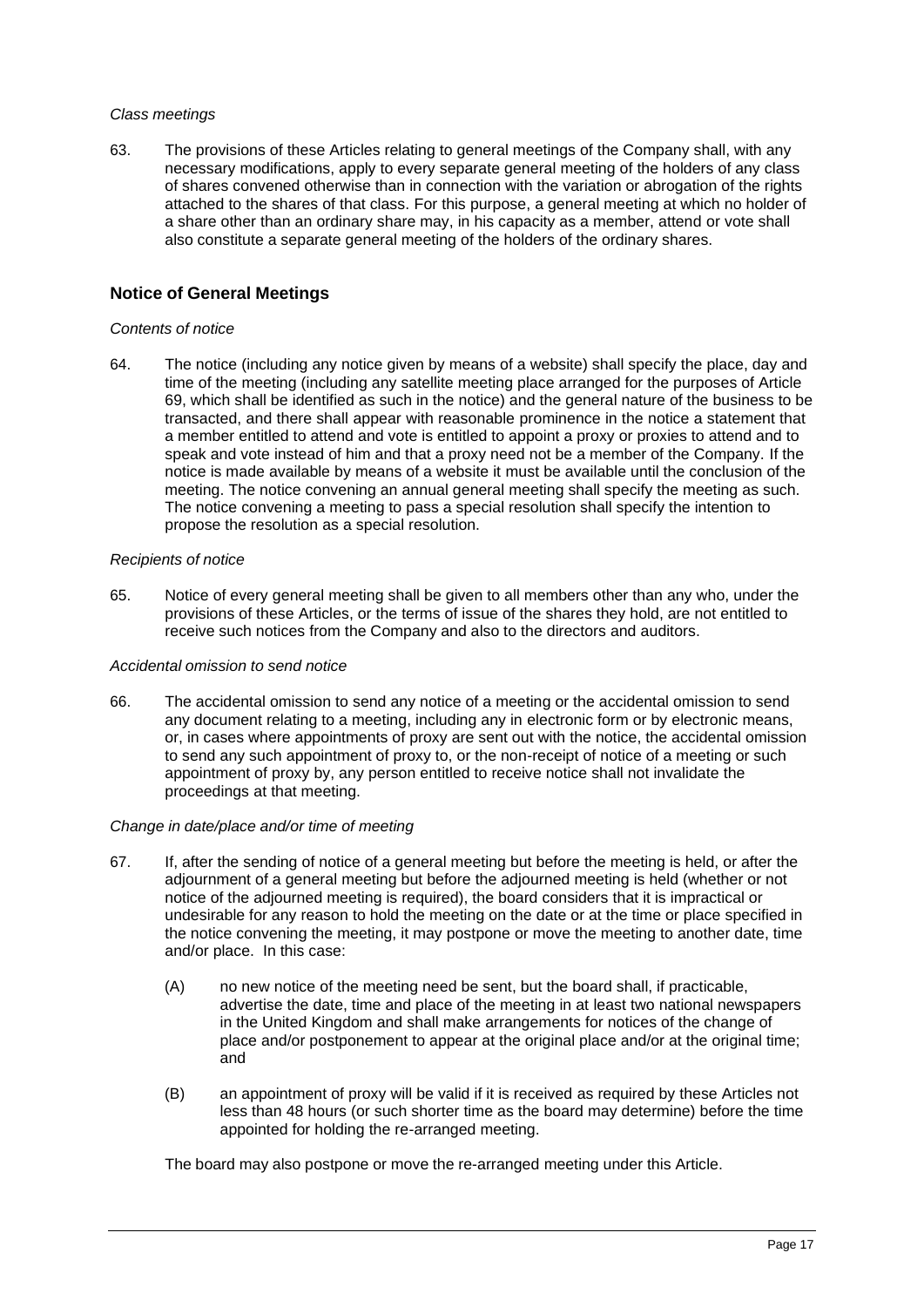# *Security*

68. The board and, at any general meeting, the chairman may make any arrangement and impose any requirement or restriction it or he considers appropriate to ensure the safety and security of those attending a general meeting including, without limitation, requirements for evidence of identity to be produced by those attending the meeting, the searching of their personal property and the restriction of items that may be taken into the meeting place. The board and, at any general meeting, the chairman are entitled to refuse entry to, or to eject from the meeting, a person who refuses to comply with these arrangements, requirements or restrictions.

## *General meetings at more than one place*

- 69. The board may, including without limitation for the purpose of controlling the level of attendance at any place specified for the holding of a meeting, make such arrangements as it considers appropriate, including enabling persons entitled to attend a general meeting to do so by simultaneous attendance and participation at a satellite meeting place anywhere in the world. The members present in person or by proxy at satellite meeting places shall be counted in the quorum for, and entitled to vote at, the general meeting in question, and that meeting shall be duly constituted and its proceedings valid if the chairman of the meeting is satisfied that adequate facilities are available throughout the general meeting to ensure that members attending at all the meeting places are able to:
	- (A) participate in the business for which the meeting has been convened;
	- (B) hear and see all persons who speak (whether by the use of microphones, loudspeakers, audio-visual communications equipment or otherwise) in the principal meeting place and any satellite meeting place; and
	- (C) be heard and seen by all other persons so present in the same way.

The chairman of the general meeting shall be present at, and the meeting shall be deemed to take place at, the principal meeting place.

#### *Interruption or adjournment where facilities inadequate*

70. If it appears to the chairman of the meeting that the facilities at the principal meeting place or any satellite meeting place have become inadequate for the purposes referred to in Article 69, then the chairman may, without the consent of the meeting, interrupt or adjourn the general meeting. All business conducted at that general meeting up to the time of that adjournment shall be valid. The provisions of Articles 77 and 78 shall apply to that adjournment.

# <span id="page-23-0"></span>**Proceedings at General Meetings**

#### *Quorum*

71. No business shall be transacted at any general meeting unless a quorum is present, but the absence of a quorum shall not preclude the choice or appointment of a chairman of the meeting, which shall not be treated as part of the business of the meeting. Save as otherwise provided by these Articles, two persons present in person or by proxy and entitled to vote on the business to be transacted shall be a quorum.

#### *If quorum not present*

72. If such a quorum is not present within half an hour (or such longer time not exceeding one hour as the chairman of the meeting may decide to wait) after the time appointed for the commencement of the meeting, or if during a meeting such a quorum ceases to be present, the meeting, if convened on the requisition of members, shall be dissolved, and in any other case shall stand adjourned to such other day (being not less than 10 days later, excluding the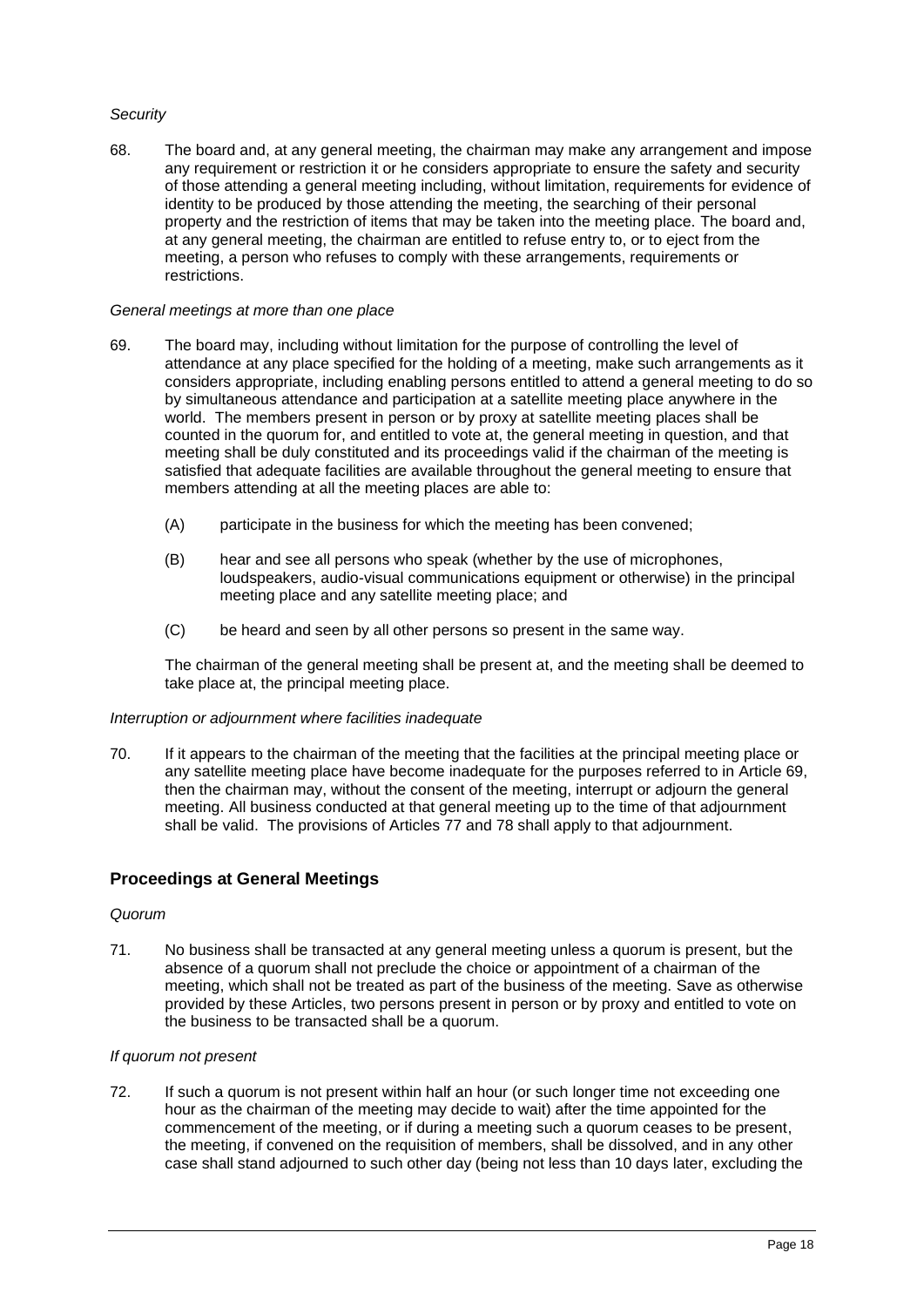day on which the meeting is adjourned and the day for which it is reconvened) and to such time and place as the chairman of the meeting may determine. The adjourned meeting shall be dissolved if a quorum is not present within half an hour after the time appointed for the commencement of the meeting.

#### *Chairman*

73. The chairman (if any) of the board or, in his absence, any deputy chairman shall preside as chairman at every general meeting. If there is no such chairman or deputy chairman, or if at any meeting neither the chairman nor a deputy chairman is present within fifteen minutes after the time appointed for the commencement of the meeting, or if none of them is willing to act as chairman, the directors present shall choose one of their number to act or, if one director only is present, he shall preside as chairman if willing to act. If no director is present within fifteen minutes after the time appointed for the commencement of the meeting, or if each of the directors present declines to act as chairman, the persons present and entitled to vote shall appoint one of their number to be chairman of the meeting. The chairman of a general meeting may nominate any director present at the meeting to propose any resolution or otherwise facilitate the conduct of any business concerning the chairman himself.

#### *Directors and proxies entitled to speak*

74. Each director shall be entitled to attend and speak at any general meeting of the Company and at any separate meeting of the holders of any class of shares notwithstanding he is not a member. Any proxy appointed by a member shall also be entitled to speak (and to vote on a show of hands in accordance with Article 98) at any general meeting of the Company. The chairman of the meeting may invite any person to attend and speak at any general meeting of the Company where he considers that this will assist in the deliberations of the meeting.

#### *Orderly conduct of meeting*

75. The chairman of the meeting shall take such action or give directions for such action to be taken as he thinks fit to promote the orderly conduct of the meeting. The decision of the chairman on points of order, matters of procedure or matters arising incidentally out of the business of the meeting shall be final, as shall be his determination as to whether any point or matter is of such a nature.

#### *Adjournment: chairman's powers*

- 76. The chairman of the meeting may at any time without the consent of the meeting adjourn any meeting (whether or not it has commenced or a quorum is present) to another time and place if it appears to him that:
	- (A) the members entitled to vote and wishing to attend cannot conveniently be accommodated in the place or places appointed for the meeting;
	- (B) the conduct of persons present prevents, or is likely to prevent, the orderly continuation of business; or
	- (C) an adjournment is otherwise necessary so that the business of the meeting may properly be conducted.

In addition, the chairman of the meeting may at any time, with the consent of any meeting at which a quorum is present (and shall if so directed by the meeting), adjourn the meeting to another time and place.

#### *Adjournment: procedures*

77. Any such adjournment may be for such time and to such other place (or, in the case of a meeting held at a principal meeting place and a satellite meeting place, such other places) as the chairman may, in his absolute discretion, determine, notwithstanding that by reason of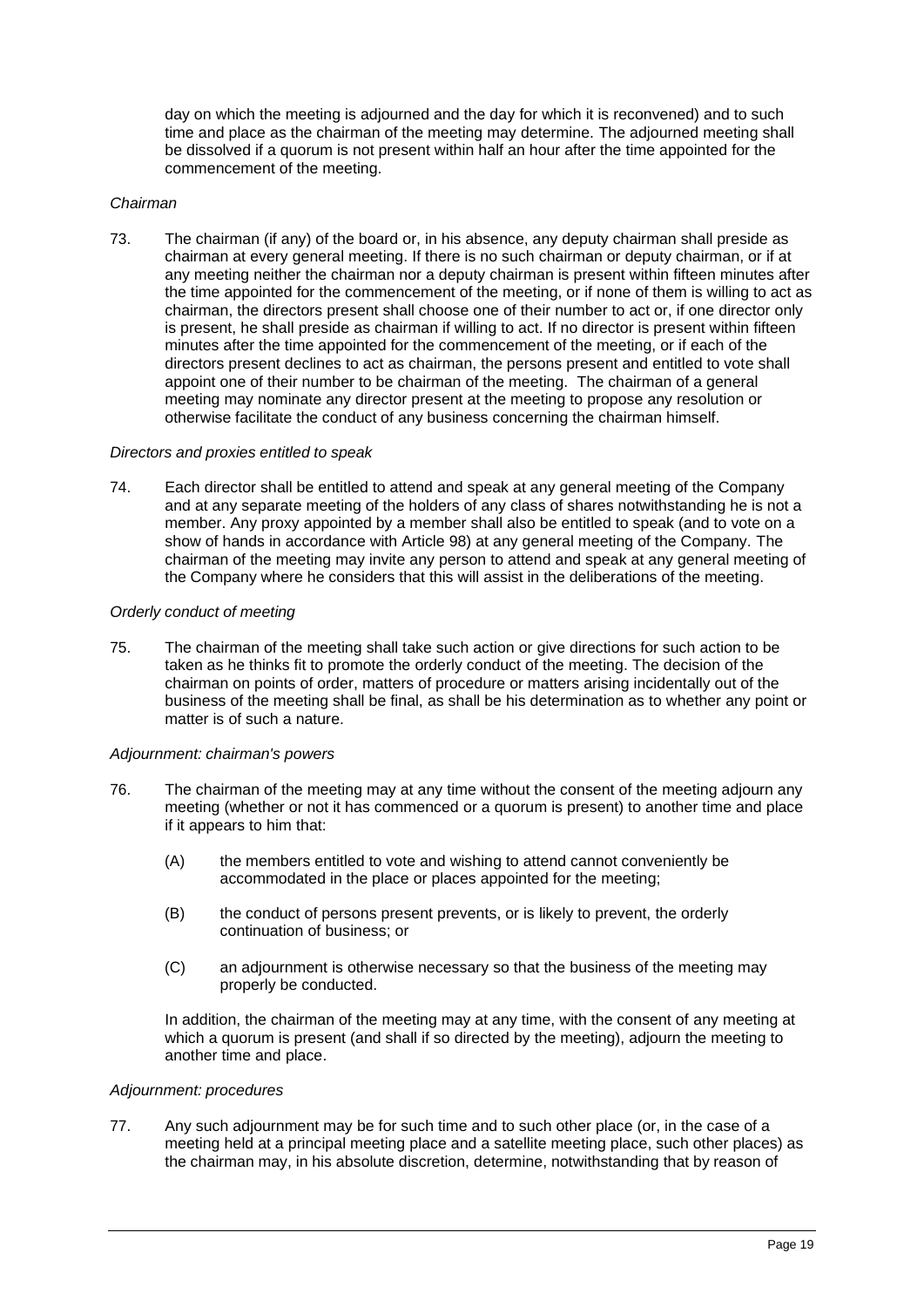such adjournment some members may be unable to be present at the adjourned meeting. Any such member may nevertheless appoint a proxy for the adjourned meeting either in accordance with Articles 96 and 97 or by means of an instrument which, if delivered by him at the meeting which is adjourned to the chairman or the secretary or any director, shall be valid even though it is given at less notice than would otherwise be required by Article 97. No business shall be transacted at any adjourned meeting except business which might properly have been transacted at the meeting had the adjournment not taken place. Any meeting may be adjourned more than once.

### *Adjournment: notice*

78. When a meeting is adjourned for 30 days or more or for an indefinite period, notice shall be sent at least seven clear days before the date of the adjourned meeting specifying the day, time and place (or places, in the case of a meeting held at a principal meeting place and a satellite meeting place) of the adjourned meeting and the general nature of the business to be transacted. Otherwise it shall not be necessary to send any notice of an adjournment or of the business to be transacted at an adjourned meeting.

# <span id="page-25-0"></span>**Amendments to Resolutions**

#### *Permitted amendments*

79. In the case of a resolution duly proposed as a special resolution, no amendment thereto (other than an amendment to correct a patent error) may be considered or voted upon and in the case of a resolution duly proposed as an ordinary resolution, no amendment thereto (other than an amendment to correct a patent error) may be considered or voted upon unless either at least 2 working days prior to the time appointed for holding the meeting or adjourned meeting at which such ordinary resolution is to be proposed, notice in writing of the terms of the amendment and intention to move the same has been lodged at the office or the chairman of the meeting in his absolute discretion decides that it may be considered or voted upon. With the consent of the chairman of the meeting, an amendment may be withdrawn by its proposer before it is put to the vote.

#### *Amendment ruled out of order*

80. If an amendment is proposed to any resolution under consideration but is in good faith ruled out of order by the chairman, the proceedings on the substantive resolution shall not be invalidated by any error in such ruling.

# <span id="page-25-1"></span>**Voting**

#### *Votes attaching to shares*

- 81. Subject to any special terms as to voting upon which any shares may be issued or may at the relevant time be held and to any other provisions of these Articles, members shall be entitled to vote at a general meeting whether on a show of hands or on a poll as provided in the Act. For this purpose:
	- (A) where a proxy is given discretion as to how to vote on a show of hands, this shall be treated as an instruction by the relevant member to vote in the way in which the proxy elects to exercise that discretion; and
	- (B) on a show of hands, every proxy present who has been duly appointed by one or more members entitled to vote on the resolution has one vote, except that if the proxy has been duly appointed by more than one member entitled to vote on the resolution and is instructed by one or more of those members to vote for the resolution and by one or more others to vote against it, or is instructed by one or more of those members to vote in one way and is given discretion as to how to vote by one or more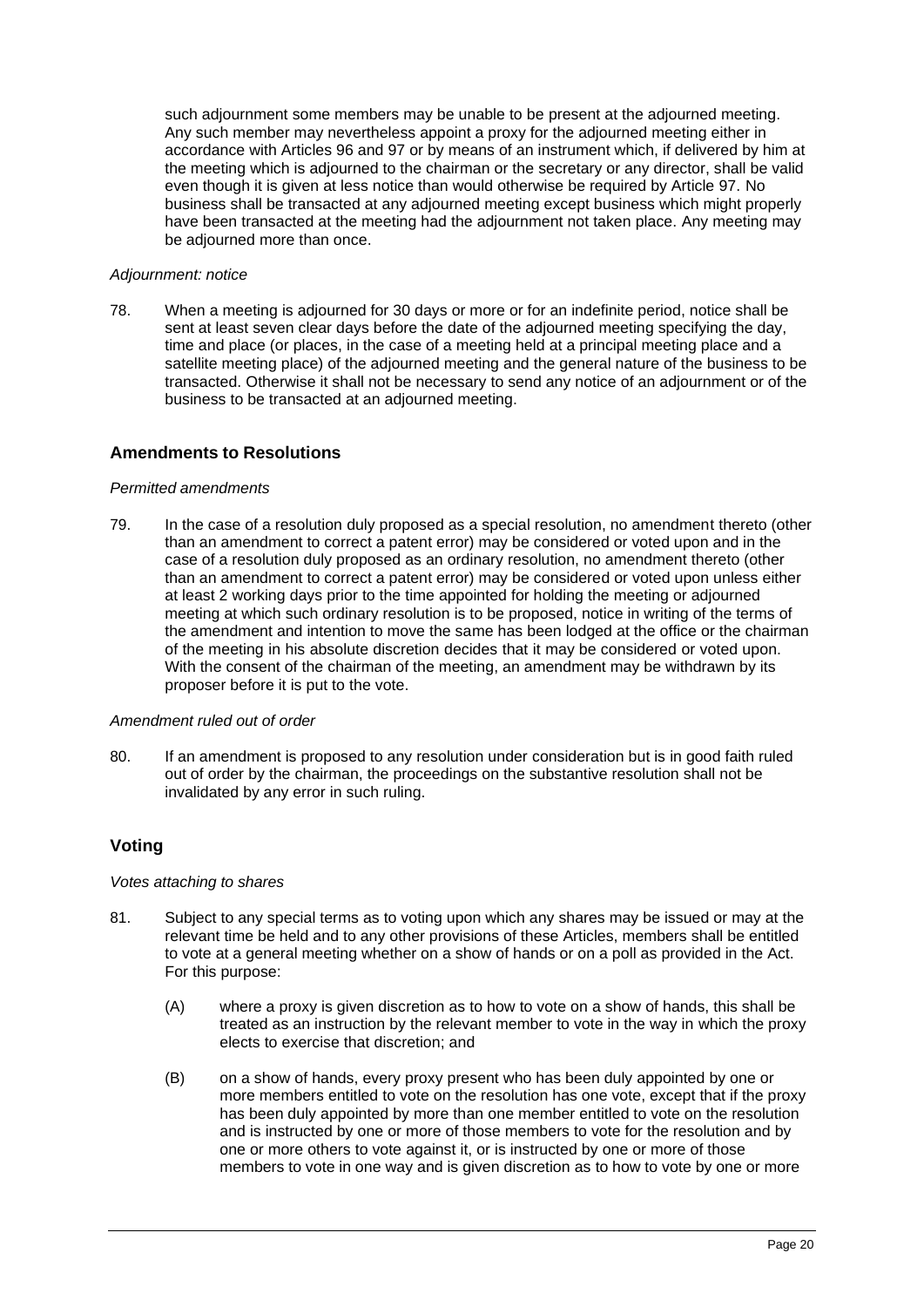others (and wishes to use that discretion to vote in the other way) he has one vote for and one vote against the resolution.

#### *Special resolution effective as ordinary resolution*

82. Where for any purpose an ordinary resolution of the Company is required, a special resolution will also be effective.

#### *Methods of voting*

- 83. A resolution put to the vote of a general meeting shall be decided on a show of hands unless (before or on the declaration of the result of the show of hands or on the withdrawal of any other demand for a poll) a poll is demanded. Subject to the provisions of the Act, a poll may be demanded by:
	- (A) the chairman of the meeting; or
	- (B) at least five members present in person or by proxy and entitled to vote; or
	- (C) any member or members present in person or by proxy and representing in the aggregate not less than 10 per cent of the total voting rights of all members having the right to attend and vote at the meeting (excluding any voting rights attached to any shares in the Company held as treasury shares); or
	- (D) any member or members present in person or by proxy and holding shares conferring a right to attend and vote at the meeting on which there have been paid up sums in the aggregate equal to not less than 10 per cent of the total sum paid up on all shares conferring that right (excluding sums paid up on any shares in the Company held as treasury shares).

#### *Poll before show of hands*

84. The chairman of the meeting can also demand a poll before a resolution is put to the vote on a show of hands.

#### *Declaration of result*

85. Unless a poll is so demanded and the demand is not withdrawn, a declaration by the chairman that a resolution, on a show of hands, has been carried, carried unanimously, carried by a particular majority, not carried, not carried by a particular majority, or lost shall be conclusive evidence of the fact without proof of the number or proportion of the votes recorded for or against the resolution.

#### *Conduct of poll*

86. Subject to Article 88, a poll shall be taken in such manner (including the use of ballot or voting papers or tickets or electronic means, or any combination thereof) as the chairman directs. The chairman may, and shall if required by the meeting, appoint scrutineers (who need not be members) and fix a time and place for declaring the result of the poll. The result of the poll shall be deemed to be the resolution of the meeting at which the poll was demanded.

#### *Withdrawal of demand for poll*

87. The demand for a poll may be withdrawn before the poll is taken, but only with the consent of the chairman. A demand so withdrawn shall not be taken to have invalidated the result of a show of hands declared before the demand was made. If the demand for a poll is withdrawn, the chairman or any other member entitled may demand a poll.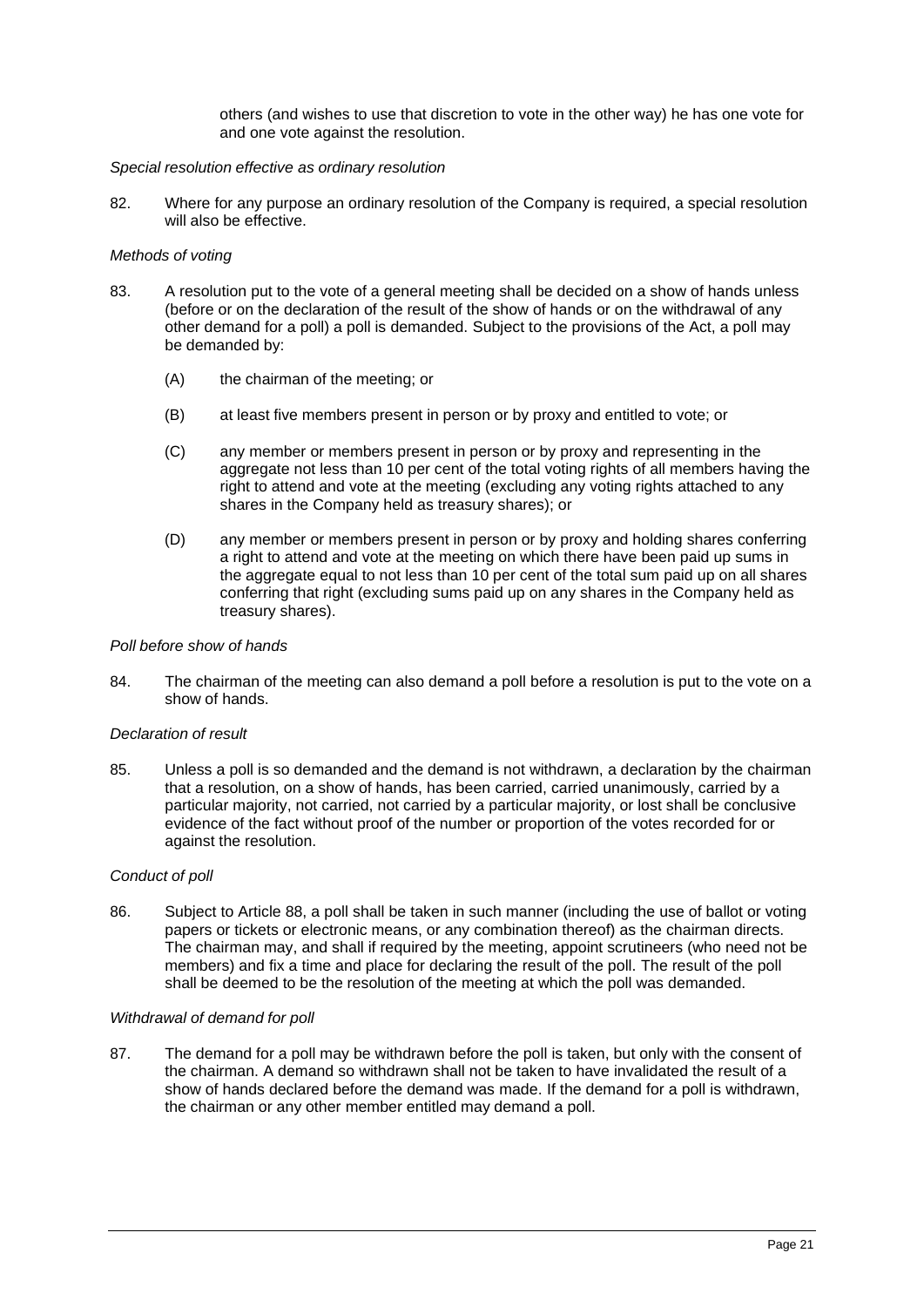## *When poll to be taken*

88. A poll demanded on the election of a chairman, or on a question of adjournment, shall be taken immediately. A poll demanded on any other question shall be taken either at the meeting or at such time (not being later than 30 days after the date of the demand) and place as the chairman directs. It shall not be necessary (unless the chairman otherwise directs) for notice to be given of a poll.

### *Meeting to continue after demand for poll*

89. The demand for a poll shall not prevent the continuance of a meeting for the transaction of any business other than the question on which the poll has been demanded. If a poll is demanded before the declaration of the result of a show of hands and the demand is duly withdrawn, the meeting shall continue as if the demand had not been made.

### *Casting of votes on a poll*

90. On a poll, votes may be given either personally or by proxy and a person entitled to more than one vote need not use all his votes or cast all the votes he uses in the same way. Unless his appointment otherwise provides, the proxy may vote or abstain at his discretion on any matter coming before the meeting on which proxies are entitled to vote.

### *Votes of joint holders*

91. In the case of joint holders of a share the vote of the senior who tenders a vote, whether in person or by proxy, shall be accepted to the exclusion of the votes of the other joint holders. For this purpose seniority shall be determined by the order in which the names stand in the register in respect of the joint holding.

### *Member under incapacity*

92. A member in respect of whom an order has been made by any competent court or official on the ground that he is or may be suffering from mental disorder or is otherwise incapable of managing his affairs may vote at any general meeting of the Company or at any separate general meeting of the holders of any class of shares in the Company and may exercise any other right conferred by membership in relation to general meetings by or through any person authorised in such circumstances to do so on his behalf (and that person may vote in person or by proxy), provided that evidence to the satisfaction of the board of the authority of the person claiming to exercise the right to vote or such other right has been received at the office (or at such other place as may be specified in accordance with these Articles for the receipt of appointments of proxy in writing which are not in electronic form) not later than the last time at which such an appointment should have been received in order to be valid for use at that meeting or on the holding of that poll.

#### *Calls in arrears*

93. No member shall, unless the board otherwise determines, be entitled in respect of any share held by him to attend or vote (either personally or by proxy) at any general meeting of the Company or at any separate general meeting of the holders of any class of shares in the Company or upon a poll or to exercise any other right conferred by membership in relation to general meetings or polls unless all calls or other sums presently payable by him in respect of that share have been paid.

#### *Objections and errors in voting*

- 94. If:
	- (A) any objection shall be raised to the qualification of any voter; or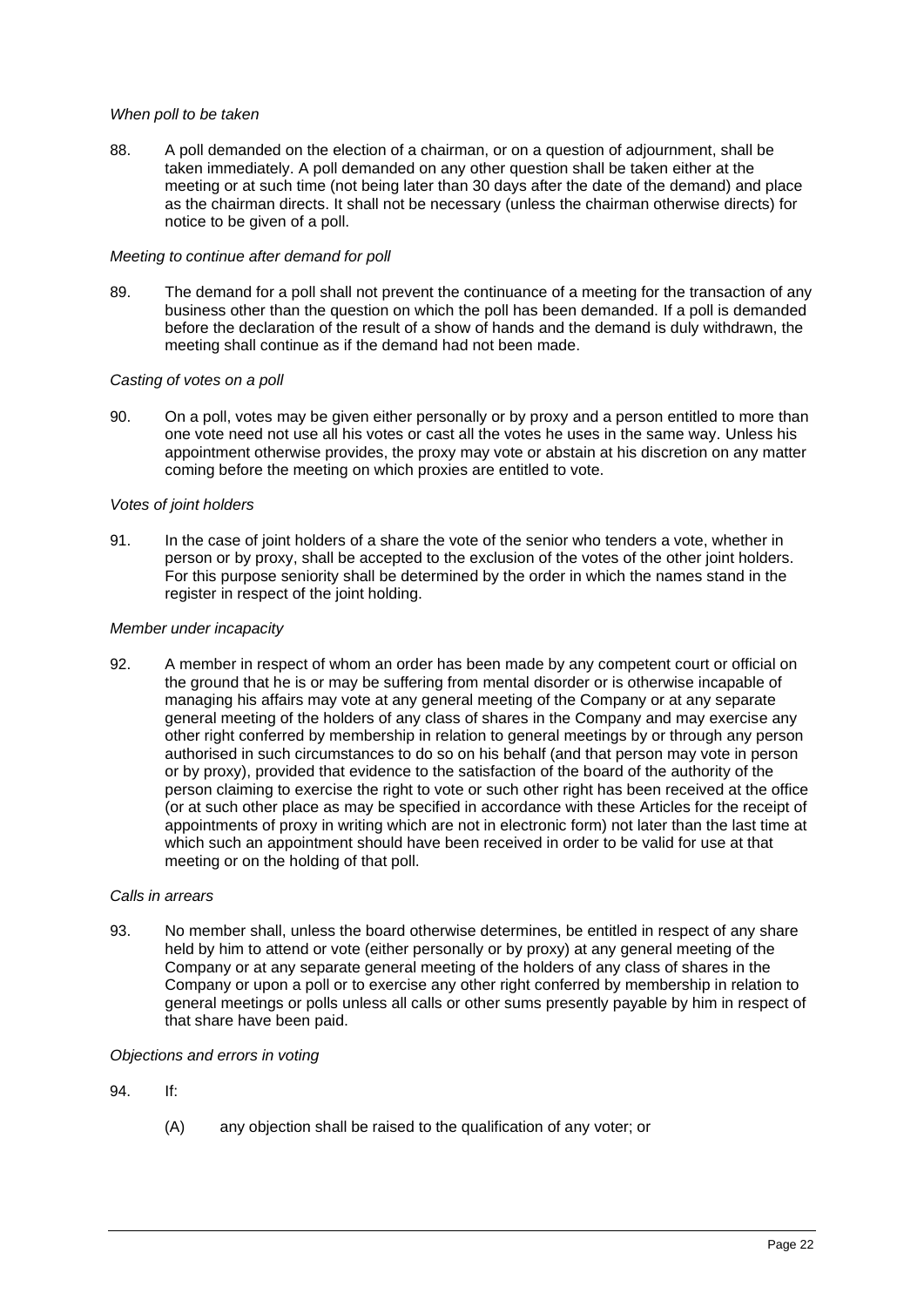- (B) any votes have been counted which ought not to have been counted or which might have been rejected; or
- (C) any votes are not counted that ought to have been counted,

the objection or error shall not vitiate the decision of the meeting or adjourned meeting or poll on any resolution unless it is raised or pointed out at the meeting or, as the case may be, the adjourned meeting or poll at which the vote objected to is given or tendered or at which the error occurs. Any objection or error shall be referred to the chairman of the meeting and shall only vitiate the decision of the meeting on any resolution if the chairman decides that the same may have affected the decision of the meeting. The decision of the chairman on such matters shall be conclusive.

# <span id="page-28-0"></span>**Proxies**

#### *Identity and number of proxies*

95. A proxy need not be a member of the Company. A member may appoint more than one proxy to attend on the same occasion and if he does he shall specify the number of shares in respect of which each proxy is entitled to exercise the related votes. If a member appoints more than one proxy and the proxy forms appointing those proxies would give those proxies the apparent right to exercise votes on behalf of the member in general meeting over more shares than are held by the member, then each of those proxy forms will be invalid and none of the proxies so appointed will be entitled to attend, speak or vote at the relevant general meeting. The appointment of a proxy shall not preclude a member from attending and voting in person at the meeting or poll concerned.

### *Method of proxy appointment*

- 96. Subject to Article 97, an instrument appointing a proxy shall be in writing in any usual or common form or in any other form which the board may approve and:
	- (A) in the case of an individual shall be signed by the appointor or his attorney or authenticated in accordance with Article 188; and
	- (B) in the case of a corporation shall be either given under its common seal or signed on its behalf by an attorney or a duly authorised officer of the corporation or authenticated in accordance with Article 188.

Any signature on or authentication of such instrument need not be witnessed. Where an instrument appointing a proxy is signed or authenticated in accordance with Article 188 on behalf of the appointor by an attorney, the letter or power of attorney or a duly certified copy thereof must (failing previous registration with the Company) be lodged with the instrument of proxy pursuant to Article 97, failing which the instrument may be treated as invalid.

#### *Receipt of proxies*

- 97. (A) The appointment of a proxy must:
	- (i) in the case of an appointment made in hard copy form, be received at the office (or such other place in the United Kingdom as may be specified by the company for the receipt of appointments of proxy in hard copy form) not less than 48 hours (or such shorter time as the board may determine) before the time appointed for holding the meeting or adjourned meeting at which the person named in the appointment proposes to vote;
	- (ii) in the case of an appointment made by electronic means, be received at the address specified by the company for the receipt of appointments of proxy by electronic means no less than 48 hours (or such shorter time as the board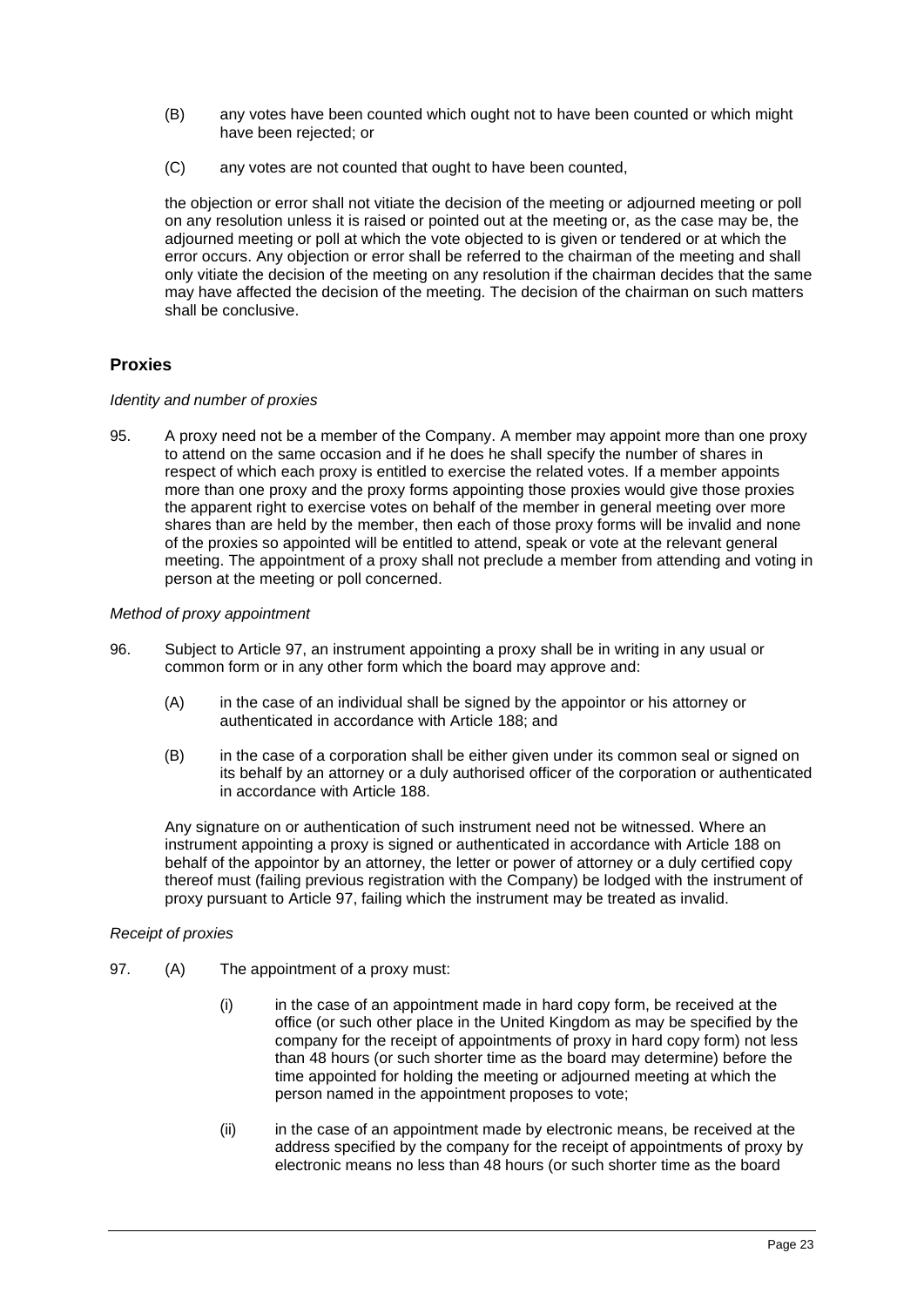may determine) before the time appointed for holding the meeting or adjourned meeting at which the person named in the appointment proposes to vote. The board may treat any such instruction or notification purporting or expressed to be sent on behalf of a holder of a share as sufficient evidence of the authority of the person sending the instruction to send it on behalf of that holder;

- (iii) in the case of a poll taken more than 48 hours after it was demanded, be received as aforesaid not less than 24 hours (or such shorter time as the board may determine) before the time appointed for the taking of the poll;
- (iv) in the case of a poll taken following the conclusion of a meeting or adjourned meeting but not more than 48 hours after it was demanded, be received as aforesaid before the end of the meeting at which it was demanded (or at such later time as the board may determine),

and an appointment of a proxy which is not, or in respect of which the authority or copy thereof is not, received in a manner so permitted shall be invalid. When two or more valid but differing appointments of a proxy are received in respect of the same share for use at the same meeting or poll, the one which is last received (regardless of its date or of the date of its signature) shall be treated as replacing and revoking the others as regards that share, if the company is unable to determine which was last received, none of them shall be treated as replacing and revoking the others as regards that share, if the Company is unable to determine which was last received, none of them shall be treated as valid in respect of that share. The proceedings at a general meeting shall not be invalidated where an appointment of a proxy in respect of that meeting is sent in electronic form as provided in these articles, but because of a technical problem it cannot be read by the recipient.

(B) The board may at its discretion determine that in calculating the periods mentioned in this Article and Article 67(B) no account shall be taken of any part of any day of a daythis is not a working day.

# *Rights of proxy*

98. An instrument appointing a proxy shall be deemed to include the right to demand or join in demanding a poll and the proxy shall be entitled to speak at the meeting and to vote on a show of hands and on a poll.

# *Revocation of proxy*

99. A vote cast by or poll demanded by a proxy shall not be invalidated by the previous death or insanity of the principal or by the revocation or previous determination of the appointment of the proxy or of the authority under which the appointment was made provided that no intimation in hard copy form or in electronic form or by telephone of such death, insanity or revocation shall have been received by the Company at the address or one of the addresses specified under Article 97 (subject to any conditions attached to the use of a particular address imposed under that Article) or, if no address was specified, at the office 48 hours or such lesser time as the board may determine before the commencement of the meeting or adjourned meeting or (in the case of a poll taken otherwise than at or on the same day as the meeting or adjourned meeting) the time appointed for the taking of the poll at which the vote is cast. The board may establish such procedures as they deem appropriate to receive and verify the validity and acceptance of the revocation of proxy.

# *Duration of proxy appointment*

100. No appointment of a proxy shall be valid after 12 months have elapsed from the date of its receipt save that, unless the contrary is stated in it, an appointment of a proxy shall be valid for use at an adjourned meeting or a poll after a meeting or an adjourned meeting even after 12 months, if it was valid for the original meeting.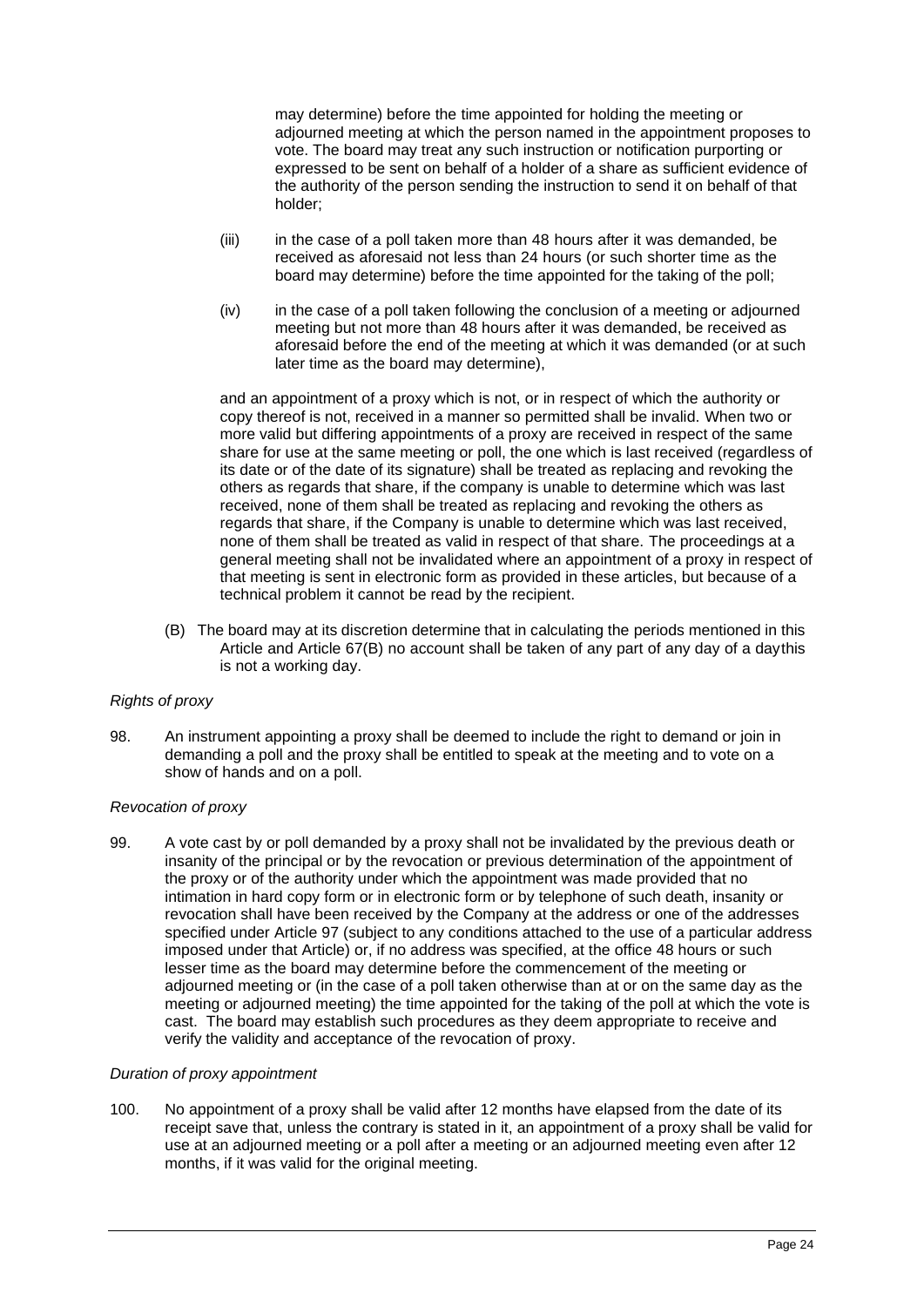#### *Invitations to appoint proxy*

101. The board may at the expense of the Company send instruments of proxy to members by post or otherwise (with or without provision for their return prepaid) for use at any general meeting or at any separate meeting of the holders of any class of shares, either in blank or nominating in the alternative any one or more of the board or any other person. If, for the purpose of any meeting, invitations to appoint as proxy a person, or one of a number of persons specified in the invitations, are issued at the Company's expense, they shall (without prejudice to any other provision of these Articles or the Act permitting the board to cease or suspend sending notices or other circulars to a member) be issued to all the members entitled to be sent a notice of the meeting and to vote at it. The accidental omission to send such an instrument or give such an invitation to, or the non-receipt by, any member entitled to attend and vote at a meeting shall not invalidate the proceedings at that meeting.

# <span id="page-30-0"></span>**Representation of Corporations at Meetings**

### *Corporate representatives*

102. Any corporation which is a member of the Company may by resolution of its directors or other governing body authorise such person or persons as it thinks fit to act as its representative or representatives at any meeting of the Company or of any class of members of the Company. The person so authorised shall be entitled to exercise the same powers on behalf of such corporation as the corporation could exercise if it were an individual member of the Company and such corporation shall for the purposes of these Articles be deemed to be present in person at any such meeting if a person so authorised is present thereat.

### *Determination of authority*

103. A vote cast by or poll demanded by the duly authorised representative of a corporation shall not be invalidated by the previous determination of the authority of that representative provided that no intimation in hard copy form or in electronic form or by telephone of such determination of authority shall have been received by the Company at the address or one of the addresses specified under Article 97 (subject to any conditions attached to the use of a particular address imposed under that Article) or, if no address was specified, at the office 48 hours or such lesser time as the board may determine before the commencement of the meeting or adjourned meeting or (in the case of a poll taken otherwise than at or on the same day as the meeting or adjourned meeting) the time appointed for the taking of the poll at which the vote is cast.

# <span id="page-30-1"></span>**Appointment and Retirement of Directors**

#### *Number of directors*

104. Unless otherwise determined by ordinary resolution, the number of directors (other than alternate directors) shall be not less than three nor more than fifteen in number.

#### *Share qualification*

105. A director shall not be required to hold any shares of the Company by way of qualification. A director who is not a member of the Company shall nevertheless be entitled to attend and speak at general meetings.

## *Power of Company to appoint directors*

106. Subject to the provisions of these Articles, the Company may by ordinary resolution appoint any person who is willing to act to be a director, either to fill a vacancy or as an addition to the existing board, but so that the total number of directors shall not at any time exceed any maximum number fixed by or in accordance with these Articles.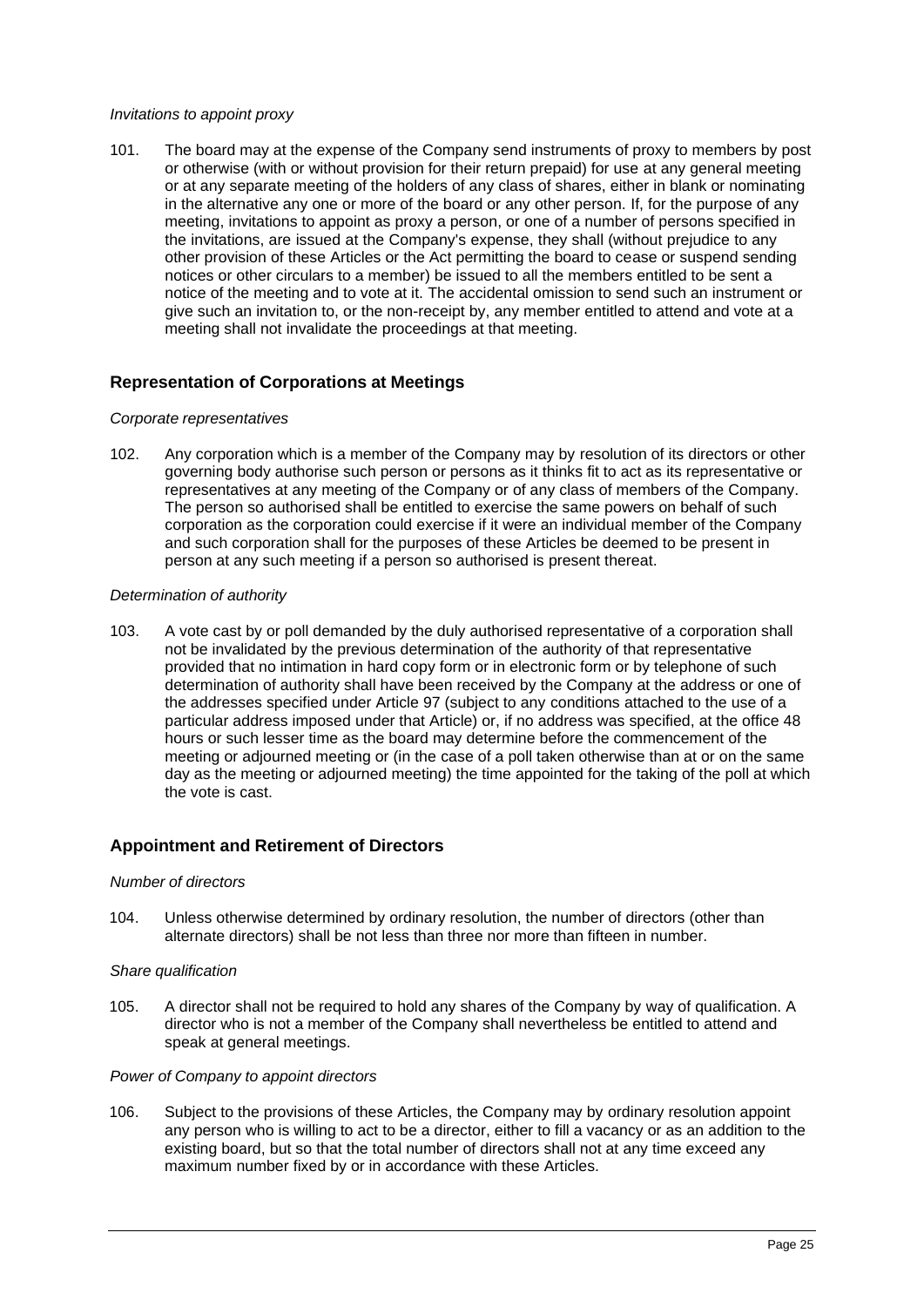# *Appointment by board*

107. Subject to the provisions of these Articles, the board may appoint any person who is willing to act to be a director, either to fill a vacancy or as an addition to the existing board, but so that the total number of directors shall not at any time exceed any maximum number fixed by or in accordance with these Articles. Any director so appointed shall retire at the next annual general meeting and shall then be eligible for re-appointment but shall not be taken into account in determining the directors or the number of directors who are to retire by rotation at that meeting.

#### *Number of directors to retire at annual general meeting*

- 108. At each annual general meeting:
	- (A) any director who was appointed or last re-appointed a director at or before the annual general meeting held in the third calendar year before the current year shall retire by rotation; and
	- (B) such further directors (if any) shall retire by rotation as would bring the number retiring by rotation up to one-third of the number of directors in office at the date of the notice of meeting (or, if their number is not a multiple of three, the number nearest to but not greater than one-third).

Notwithstanding paragraphs (A) and (B) of this Article, no director shall be required to retire at an annual general meeting if he has retired at the annual general meeting in either of the two immediately preceding years.

### *Which directors to retire*

109. The directors to retire by rotation shall include (so far as necessary to obtain the number required) any director who wishes to retire and not offer himself for re-appointment. Any further directors so to retire shall be those of the other directors subject to retirement by rotation who have been longest in office since their last re-appointment or appointment and so that, as between persons who became or were last re-appointed directors on the same day, those to retire shall (unless they otherwise agree among themselves) be determined by lot. A retiring director shall be eligible for re-appointment.

#### *Filling a vacancy and when director deemed to be re-appointed*

- 110. The Company at the meeting at which a director retires under any provision of these Articles may by ordinary resolution fill the office being vacated by appointing thereto the retiring director or some other person eligible for appointment. If no such resolution is passed, the retiring director shall be deemed to have been re-appointed except in any of the following cases:
	- (A) where at such meeting it is expressly resolved not to fill such office or a resolution for the re-appointment of such director is put to the meeting and lost;
	- (B) where such director has given notice in writing to the Company that he is unwilling to be re-appointed;
	- (C) where the failure to pass such a resolution is due to the moving of a resolution in contravention of Article 111.

The retirement shall not have effect until the conclusion of the meeting except where a resolution is passed to appoint some other person in place of the retiring director or a resolution for his re-appointment is put to the meeting and lost, and accordingly a retiring director who is re-appointed or deemed to have been re-appointed will continue in office without a break.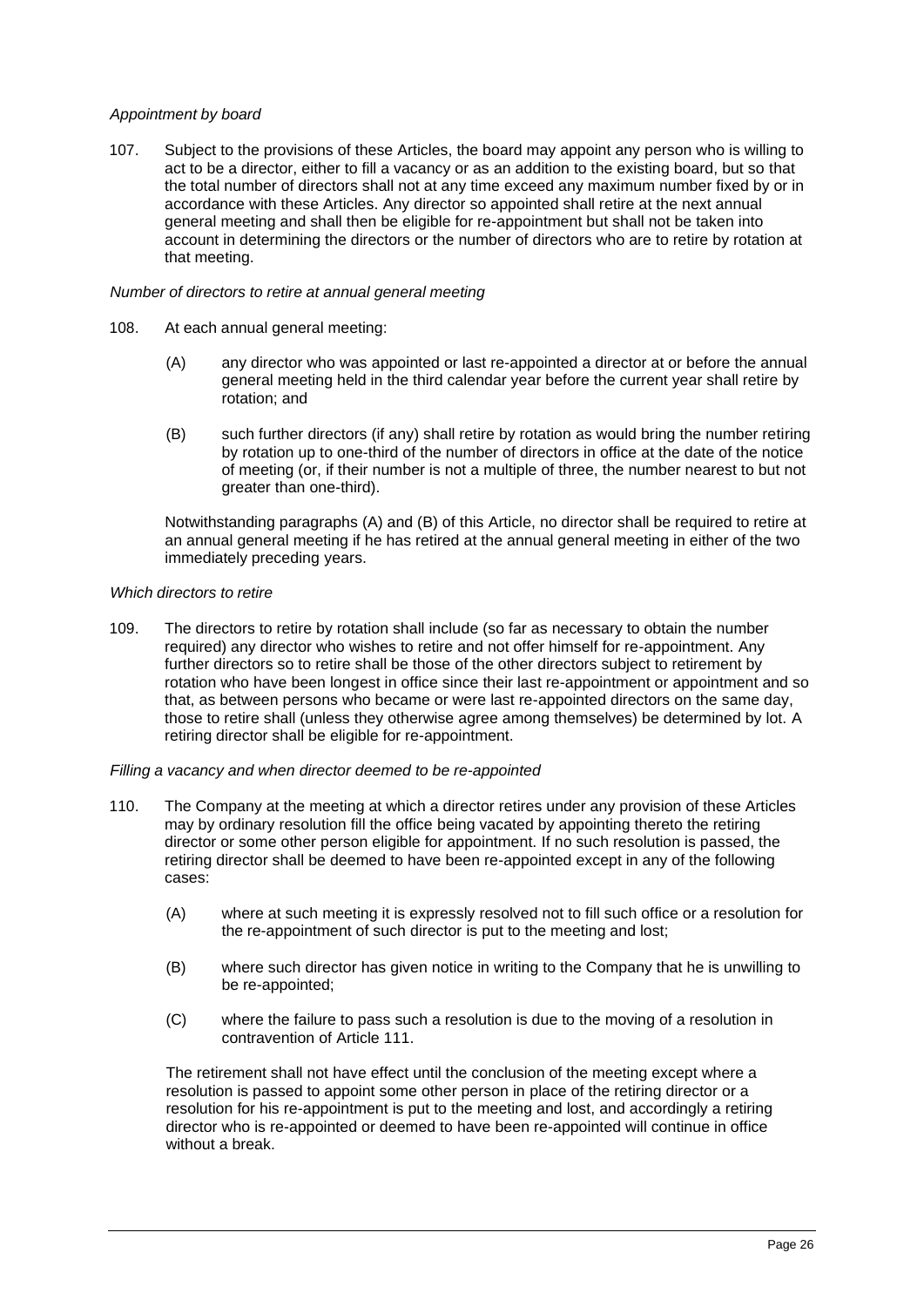#### *Separate resolutions on appointment*

111. A resolution for the appointment of two or more persons as directors by a single resolution shall not be moved at any general meeting unless a resolution that it shall be so moved has first been agreed to by the meeting without any vote being given against it; and any resolution moved in contravention of this provision shall be void.

### *Power of Company to remove directors*

112. In addition to any power of removal conferred by the Act, the Company may by ordinary resolution of which special notice has been given remove any director before the expiration of his period of office (notwithstanding any provision of these Articles or of any agreement between the Company and such director, but without prejudice to any claim he may have for damages for breach of any such agreement) and may (subject to these Articles) by ordinary resolution appoint another person who is willing to act to be a director in his place.

### *Eligibility for appointment*

- 113. No person other than a director retiring at the meeting (whether by rotation or otherwise) shall be appointed or re-appointed a director at any general meeting unless:
	- (A) he is recommended by the board; or
	- (B) not less than seven nor more than forty-two days before the day appointed for the meeting, notice executed by a member qualified to vote at the meeting (not being the person to be proposed) has been given to the secretary at the office of the intention to propose that person for appointment or re-appointment together with confirmation in writing by that person of his willingness to be appointed or re-appointed; the notice shall give the particulars of that person which would (if he were appointed or reappointed) be required to be included in the Company's register of directors.

#### *Termination of appointment*

- 114. The office of a director shall be vacated if:
	- (A) he ceases to be a director by virtue of any provisions of the Act or these Articles or he becomes prohibited by law from being a director; or
	- (B) he resigns his office by notice in writing left at the office or he offers in writing to resign and the directors resolve to accept such offer; or
	- (C) he has a bankruptcy order made against him or compounds with his creditors generally or applies to the court for an interim order under section 253 of the Insolvency Act 1986 in connection with a voluntary arrangement under that Act; or
	- (D) in the United Kingdom or elsewhere an order is made by any court claiming jurisdiction in that behalf on the ground (however formulated) of mental disorder for his detention or for the appointment of a guardian or for the appointment of a receiver or other person (by whatever name called) to exercise powers with respect to his property or affairs; or
	- (E) he is absent without the permission of the board from meetings of the board (whether or not an alternate director appointed by him attends) for six consecutive months and the board resolves that his office is vacated; or
	- (F) he is requested to resign from office by notice served upon him signed by not less than three quarters of the other directors (and in calculating the number of directors who are required to make such a request to the director, (i) an alternate director appointed by him acting in his capacity as such shall be excluded; and (ii) a director and any alternate director appointed by him and acting in his capacity as such shall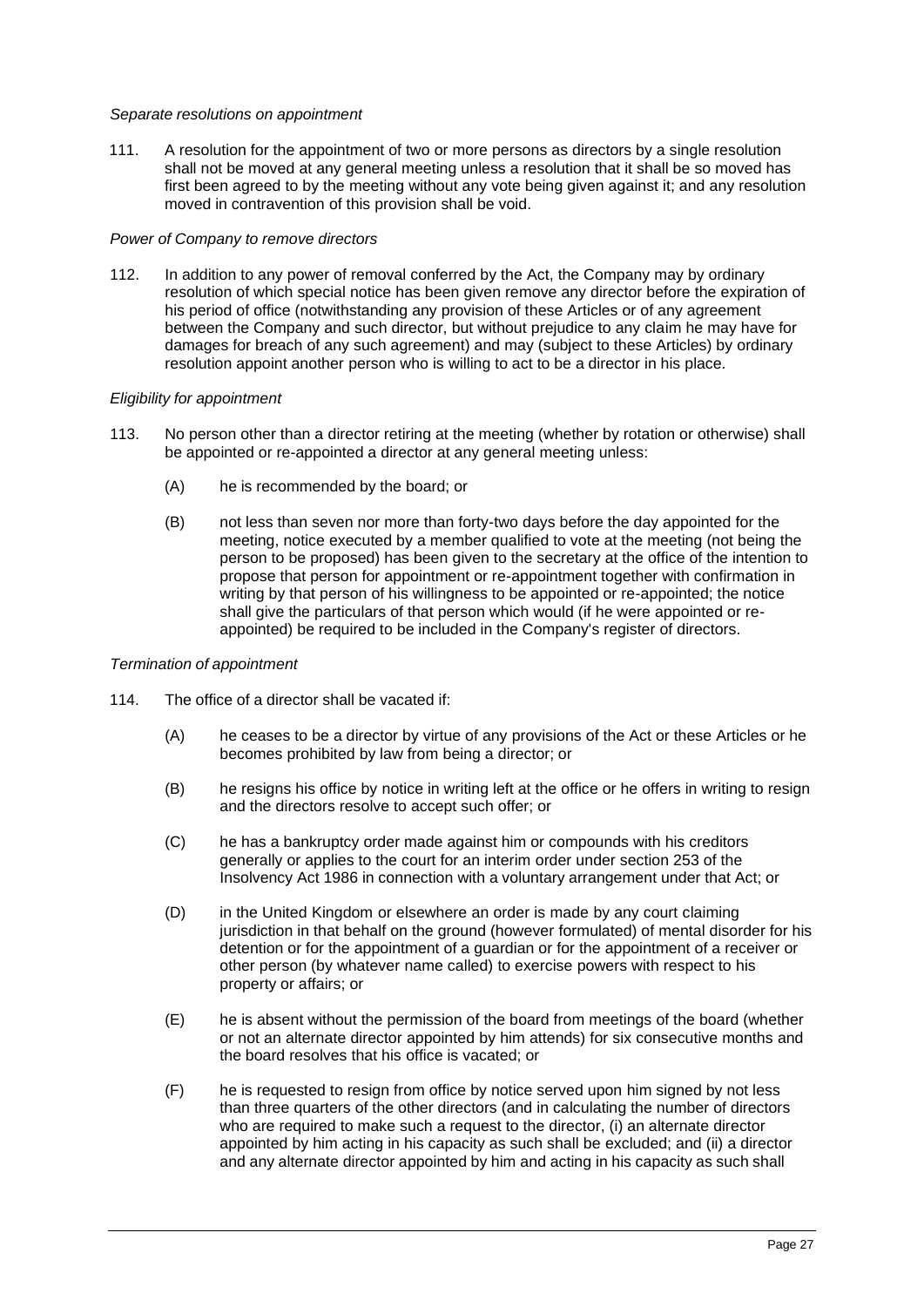constitute a single director for this purpose, so that the request of either shall be sufficient).

If the office of a director is vacated for any reason, he shall cease to be a member of any committee or sub-committee of the board.

# <span id="page-33-0"></span>**Alternate Directors**

#### *Power to appoint alternates*

115. Each director may appoint any person to be his alternate and may at his discretion remove an alternate director so appointed. If the alternate director is not already a director, the appointment, unless previously approved by the board, shall have effect only upon and subject to its being so approved. Any appointment or removal of an alternate director shall be effected by notice in writing signed by the appointor and delivered to or received at the office or tendered at a meeting of the board, or in any other manner approved by the board. An alternate director shall not be required to hold any shares of the Company and shall not be counted in reckoning the maximum and minimum number of directors allowed or required by Article 104. An alternate director shall be entitled (subject to his giving to the Company an address within the United Kingdom at which notices may be served upon him) to receive notice of all meetings of the board or of committees of the board of which his appointor is a member. An alternate director who is absent from the United Kingdom shall also be entitled (subject to his giving to the Company an address at which notices may be served upon him overseas) to receive notice of all meetings of the board or of committees of the board of which his appointor is a member. He shall also be entitled to attend and vote as a director at any such meeting at which the director appointing him is not personally present and at such meeting to exercise and discharge all the functions, powers, rights and duties of his appointor as a director and for the purposes of the proceedings at such meeting the provisions of these Articles shall apply as if he were a director.

#### *Alternates to be subject to these Articles*

116. An alternate director shall (except as regards power to appoint an alternate and remuneration) be subject in all respects to the provisions of these Articles relating to directors and shall during his appointment be an officer of the Company. An alternate director shall alone be responsible to the Company for his acts and defaults and shall not be deemed to be the agent of or for the director appointing him. An alternate director may be paid expenses and shall be entitled to be indemnified by the Company to the same extent as if he were a director. An alternate director shall not be entitled to receive from the Company any fee in his capacity as an alternate director but the Company shall, if so requested in writing by the appointor, pay to the alternate director any part of the fees or remuneration otherwise due to the appointor.

#### *Alternates representing more than one director*

117. A director or any other person may act as an alternate director to represent more than one director. Every person acting as an alternate director shall have one vote for each director for whom he acts as alternate, in addition to his own vote if he is also a director but he shall count as only one for the purposes of determining whether a quorum is present. Signature by an alternate director of any resolution in writing of the board or a committee of the board shall, unless the notice of his appointment provides to the contrary, be as effective as signature by his appointor.

#### *Termination of appointment*

- 118. An alternate director shall cease to be an alternate director:
	- (A) if his appointor ceases for any reason to be a director except that, if at any meeting any director retires by rotation or otherwise but is re-appointed at the same meeting,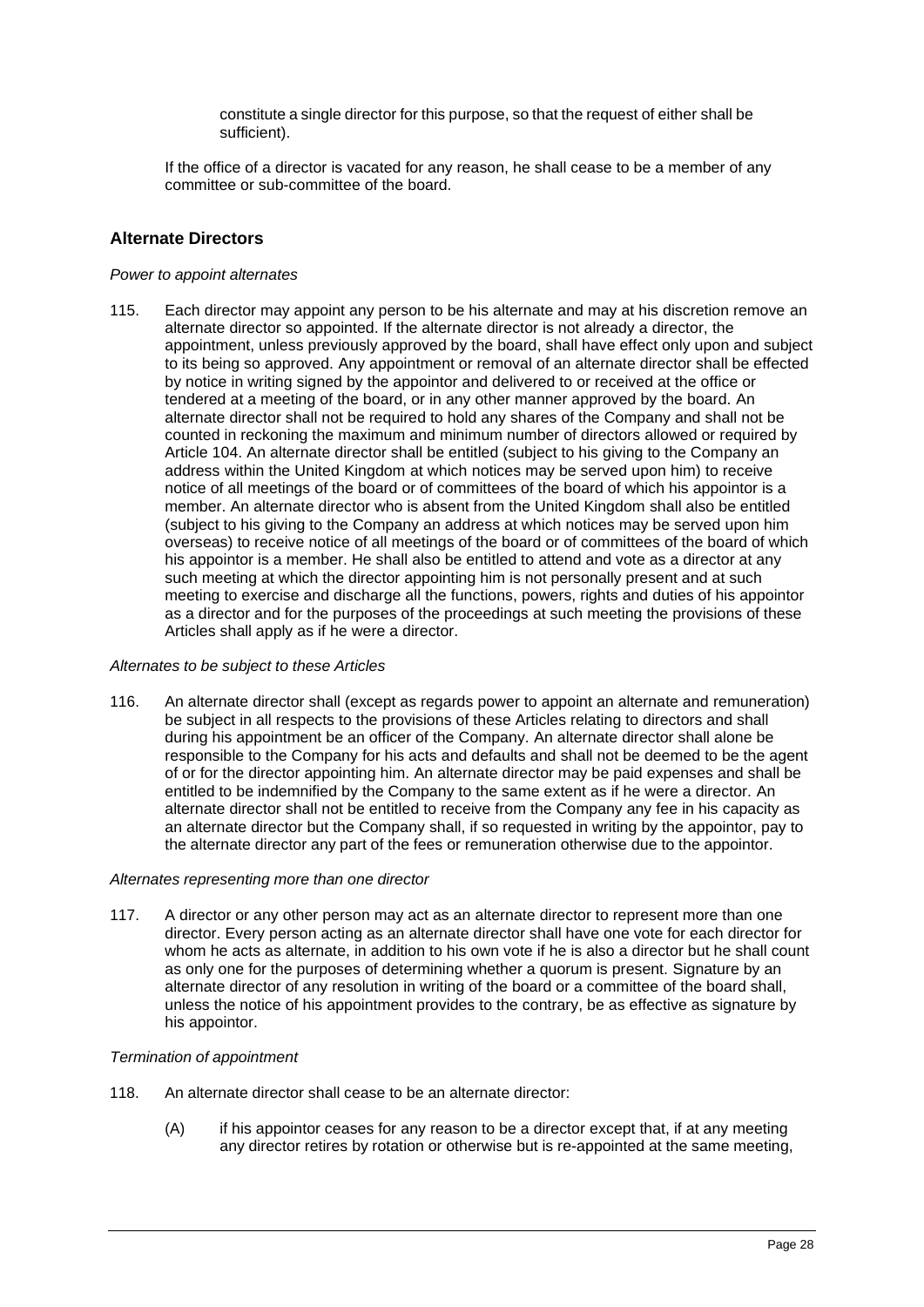any appointment made by him pursuant to Article 115 which was in force immediately before his retirement shall remain in force as though he had not retired; or

- (B) on the happening of any event which if he were a director would cause him to vacate his office as director; or
- (C) if he resigns his office by notice in writing to the Company.

## <span id="page-34-0"></span>**Non-Executive Directors**

### *Arrangements with non-executive directors*

119. Subject to the provisions of the Act, the board may enter into, vary and terminate an agreement or arrangement with any director who does not hold executive office for the provision of his services to the Company. Any such agreement or arrangement may be made on such terms as the board determines.

#### *Ordinary remuneration*

120. The ordinary remuneration of the directors who do not hold executive office for their services (excluding amounts payable under any other provision of these Articles) shall not exceed in aggregate £1,000,000 per annum or such higher amount as the Company may from time to time by ordinary resolution determine. Subject thereto, each such director shall be paid a fee for his services (which shall be deemed to accrue from day to day) at such rate as may from time to time be determined by the board.

#### *Additional remuneration for special services*

121. Any director who does not hold executive office and who performs special services which in the opinion of the board are outside the scope of the ordinary duties of a director may (without prejudice to the provisions of Article 120) be paid such extra remuneration by way of additional fee, salary, commission or otherwise as the board may determine.

# <span id="page-34-1"></span>**Executive Directors**

#### *Appointment to executive office*

122. Subject to the provisions of the Act, the board may appoint one or more of its body to be the holder of any executive office (except that of auditor) in the Company and may enter into an agreement or arrangement with any such director for his employment by the Company or for the provision by him of any services outside the scope of the ordinary duties of a director. Any such appointment, agreement or arrangement may be made on such terms, including without limitation terms as to remuneration, as the board determines. The board may revoke or vary any such appointment but without prejudice to any rights or claims which the person whose appointment is revoked or varied may have against the Company because of the revocation or variation.

### *Termination of appointment to executive office*

123. Any appointment of a director to an executive office shall terminate if he ceases to be a director but without prejudice to any rights or claims which he may have against the Company by reason of such cessation. A director appointed to an executive office shall not cease to be a director merely because his appointment to such executive office terminates.

#### *Emoluments to be determined by board*

124. The emoluments of any director holding executive office for his services as such shall be determined by the board, and may be of any description, including without limitation admission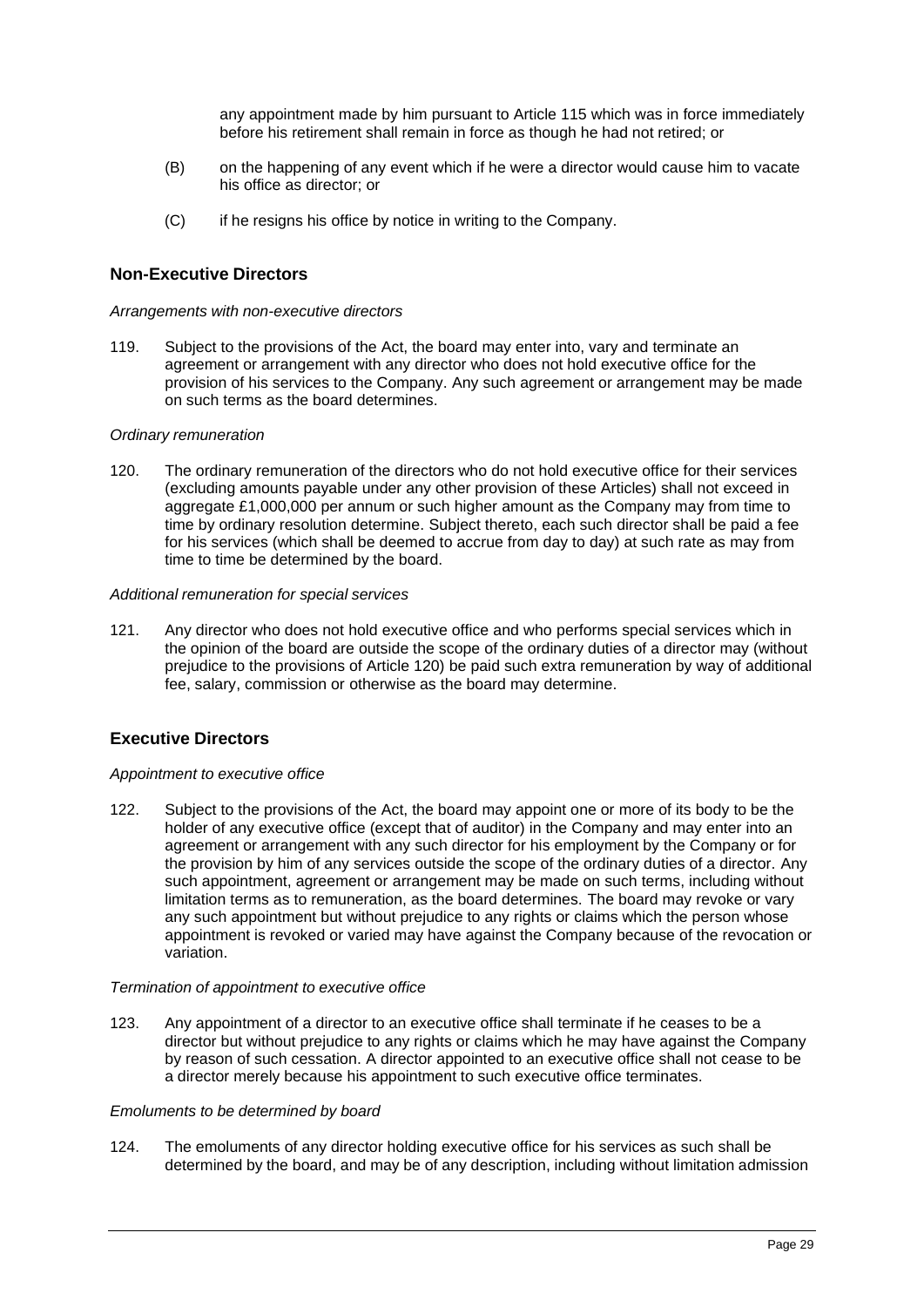to, or continuance of, membership of any scheme (including any share acquisition scheme) or fund instituted or established or financed or contributed to by the Company for the provision of pensions, life assurance or other benefits for employees or their dependants, or the payment of a pension or other benefits to him or his dependants on or after retirement or death.

# <span id="page-35-0"></span>**Directors' Expenses**

### *Directors may be paid expenses*

125. The directors may be paid all travelling, hotel and other expenses properly incurred by them in connection with their attendance at meetings of the board or committees of the board, general meetings or separate meetings of the holders of any class of shares or debentures of the Company or otherwise in connection with the discharge of their duties. The Company may also fund a director's expenditure on defending proceedings and may do anything to enable a director to avoid incurring such expenditure in each case as provided in the Act.

# <span id="page-35-1"></span>**Pensions and Other Benefits**

#### *Gratuities and pensions*

126. The board may (by establishment of, or maintenance of, schemes or otherwise) provide benefits, whether by the payment of gratuities or pensions or by insurance or otherwise, for any past or present director or employee of the Company or any of its subsidiary undertakings or any body corporate associated with, or any business acquired by, any of them, and for any member of his family (including a spouse or a former spouse) or any person who is or was dependent on him, and may (as well before as after he ceases to hold such office or employment) contribute to any fund and pay premiums for the purchase or provision of any such benefit.

#### *Directors not liable to account*

127. No director or former director shall be accountable to the Company or the members for any benefit provided pursuant to these Articles. The receipt of any such benefit shall not disqualify any person from being or becoming a director of the Company.

# <span id="page-35-2"></span>**Director's Interests**

#### *Director may be interested in contract with the Company*

128. Subject to the provisions of the Act, and provided that he has disclosed to the board the nature of any interest of his in accordance with Article 130(D), a director may be party to or in any way interested in any contract or arrangement or transaction to which the Company is a party or in which the Company is in any way interested and he may hold and be remunerated in respect of any office or place of profit (other than the office of auditor of the Company or of any of its subsidiaries) under the Company or any other company in which the Company is in any way interested and he (or any firm of which he is a member) may act in a professional capacity for the Company or any such other company and be remunerated therefor and in any such case (save as otherwise agreed by him) he may retain for his own absolute use and benefit all profits and advantages accruing to him in that capacity or in consequence thereof.

#### *Directors' power to vote on contracts in which they are interested*

129. Save as otherwise provided in these Articles, a director shall not vote on, or be counted in the quorum in relation to, any resolution of the board concerning a matter in which he has an interest which (taken together with any interest of any person connected with him) is to his knowledge a material interest and, if he shall do so, his vote shall not be counted, but this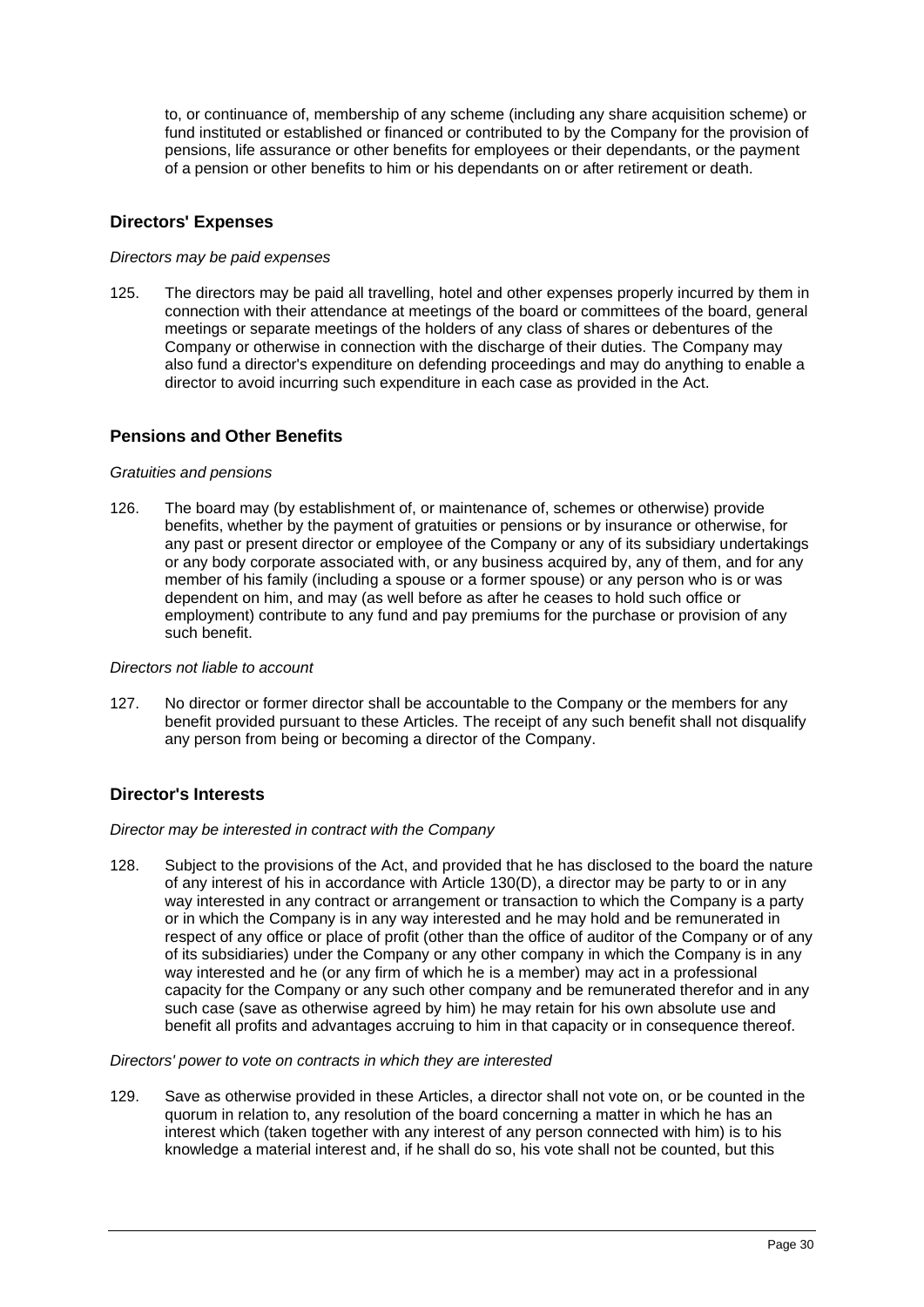prohibition shall not apply to any resolution where that material interest arises only from one or more of the following matters:

- (A) the giving to him of any guarantee, indemnity or security in respect of money lent or obligations undertaken by him or by any other person at the request of or for the benefit of the Company or any of its subsidiaries;
- (B) the giving to a third party of any guarantee, indemnity or security in respect of a debt or obligation of the Company or any of its subsidiaries for which he himself has assumed responsibility in whole or in part under a guarantee or indemnity or by the giving of security;
- (C) the giving to him of any other indemnity where all other directors are being offered indemnities on substantially the same terms;
- (D) the funding by the Company of his expenditure on defending proceedings or the doing by the Company of anything to enable him to avoid incurring such expenditure where all other directors are being offered substantially the same arrangements;
- (E) any proposal concerning an offer of shares or debentures or other securities of or by the Company or any of its subsidiaries for subscription or purchase in which offer he is or may be entitled to participate as a holder of securities or in the underwriting or subunderwriting of which he is to participate;
- (F) any contract in which he is interested by virtue of his interest in shares or debentures or other securities of the Company or by reason of any other interest in or through the Company;
- (G) any contract concerning any other company (not being a company in which the director owns one per cent. or more) in which he is interested directly or indirectly whether as an officer, shareholder, creditor or otherwise howsoever;
- (H) any contract concerning the adoption, modification or operation of a pension fund, superannuation or similar scheme or retirement, death or disability benefits scheme or employees' share scheme which relates to both directors and employees of the Company or of any of its subsidiaries and does not provide in respect of any director as such any privilege or advantage not accorded to the employees to which the fund or scheme relates;
- (I) any contract for the benefit of employees of the Company or of any of its subsidiaries under which he benefits in a similar manner to the employees and which does not accord to any director as such any privilege or advantage not accorded to the employees to whom the contract relates; and
- (J) any proposal concerning any insurance which the Company is empowered to purchase and/or maintain for or for the benefit of any directors of the Company or for persons who include directors of the Company provided that for the purposes of this paragraph insurance shall mean only insurance against liability incurred by a director in respect of any act or omission by him referred to in Article 192 or any other insurance which the Company is empowered to purchase and/or maintain for or for the benefit of any groups of persons consisting of or including directors of the Company.

# *Declaration of directors' interests in contracts*

130. (A) A company shall be deemed to be one in which a director owns one per cent. or more if and so long as (but only if and so long as) he, taken together with any person connected with him, is to his knowledge (either directly or indirectly) the holder of or beneficially interested in one per cent. or more of any class of the equity share capital of that company (excluding any shares of that class in that company held as treasury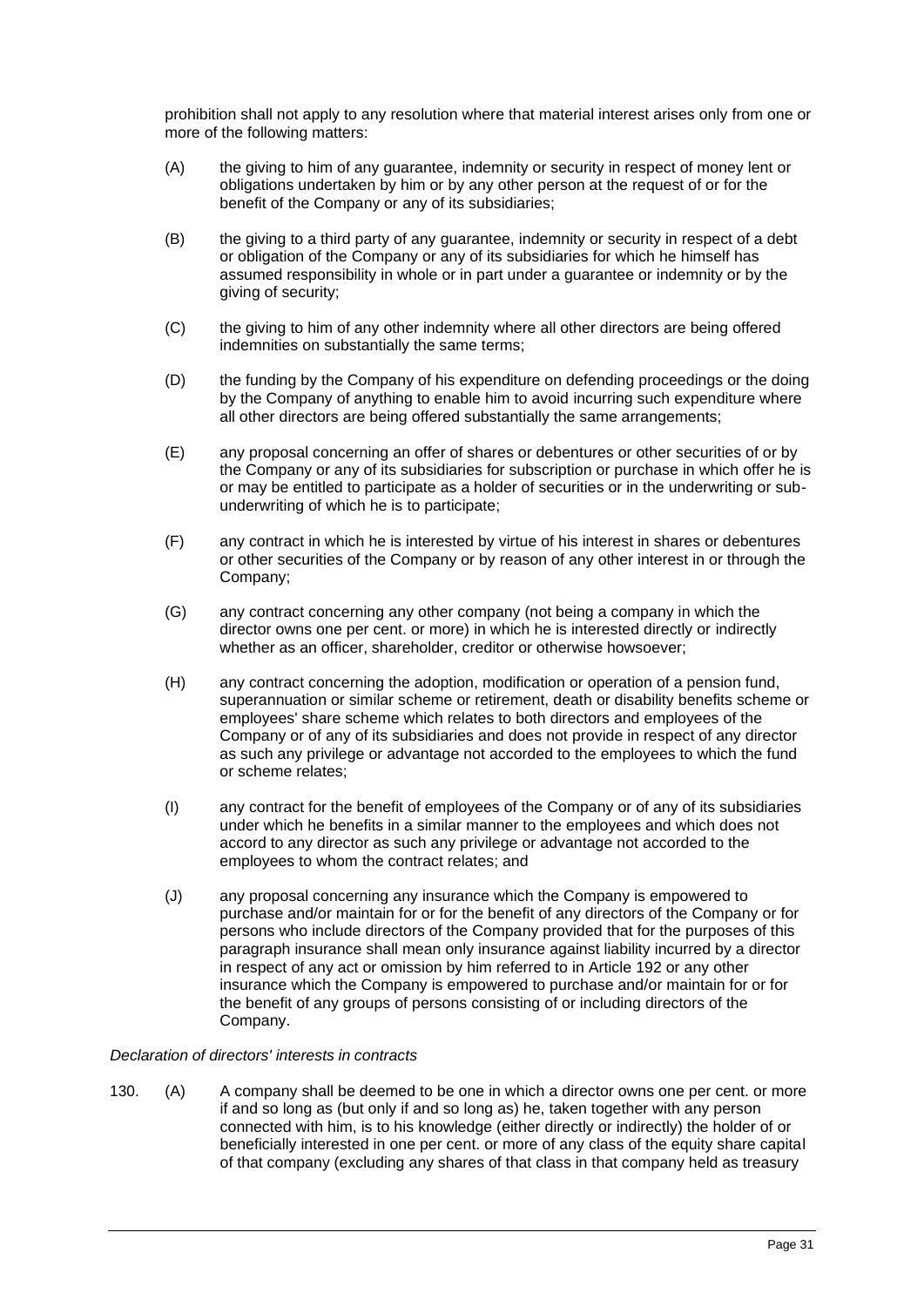shares) or of the voting rights available to members of that company. In relation to an alternate director, an interest of his appointor shall be treated as an interest of the alternate director without prejudice to any interest which the alternate director has otherwise.

- (B) Where a company in which a director owns one per cent. or more is materially interested in a contract, he also shall be deemed materially interested in that contract.
- (C) If any question shall arise at any meeting of the board as to the materiality of the interest of a director (other than the chairman of the meeting) or as to the entitlement of any director (other than the chairman of the meeting) to vote or be counted in the quorum and the question is not resolved by his voluntarily agreeing to abstain from voting or not to be counted in the quorum, the question shall be referred to the chairman of the meeting and his ruling in relation to the director concerned shall be conclusive except in a case where the nature or extent of his interest (so far as it is known to him) has not been fairly disclosed to the board. If any question shall arise in respect of the chairman of the meeting, the question shall be decided by a resolution of the board (for which purpose the chairman of the meeting shall be counted in the quorum but shall not vote on the matter) and the resolution shall be conclusive except in a case where the nature or extent of the interest of the chairman of the meeting (so far as it is known to him) has not been fairly disclosed to the board.
- (D) A director who to his knowledge is in any way, whether directly or indirectly, interested in a contract with the Company shall declare the nature of his interest at the meeting of the board at which the question of entering into the contract is first taken into consideration, if he knows his interest then exists, or in any other case at the first meeting of the board after he knows that he is or has become so interested. For the purposes of this Article, a general notice to the board by a director to the effect that (A) he is a member of a specified company or firm and is to be regarded as interested in any contract which may after the date of the notice be made with that company or firm or (B) he is to be regarded as interested in any contract which may after the date of the notice be made with a specified person who is connected with him, shall be deemed to be a sufficient declaration of interest under this Article in relation to any such contract; provided that no such notice shall be effective unless either it is given at a meeting of the board or the director takes reasonable steps to secure that it is brought up and read at the next board meeting after it is given.
- (E) References in Articles 128 to 131 to a contract include references to any proposed contract and to any transaction or arrangement whether or not constituting a contract.

# *Voting on matters pertaining to directors*

131. A director shall not vote on, or be counted in the quorum in relation to, any resolution of the board concerning his own appointment, or the settlement or variation of the terms or the termination of his own appointment, as the holder of any office or place of profit with the Company or any other company in which the Company is interested but, where proposals are under consideration concerning the appointment, or the settlement or variation of the terms or the termination of the appointment, of two or more directors to offices or places of profit with the Company or any other company in which the Company is interested, a separate resolution may be put in relation to each director and in that case each of the directors concerned shall be entitled to vote and counted in the quorum in respect of each resolution unless it concerns his own appointment or the settlement or variation of the terms or the termination of his own appointment.

#### *Relaxation of provisions and ratification*

132. Subject to the provisions of the Act, the Company may by ordinary resolution suspend or relax the provisions of Articles 128 to 131 to any extent or ratify any contract not properly authorised by reason of a contravention of Articles 128 to 131.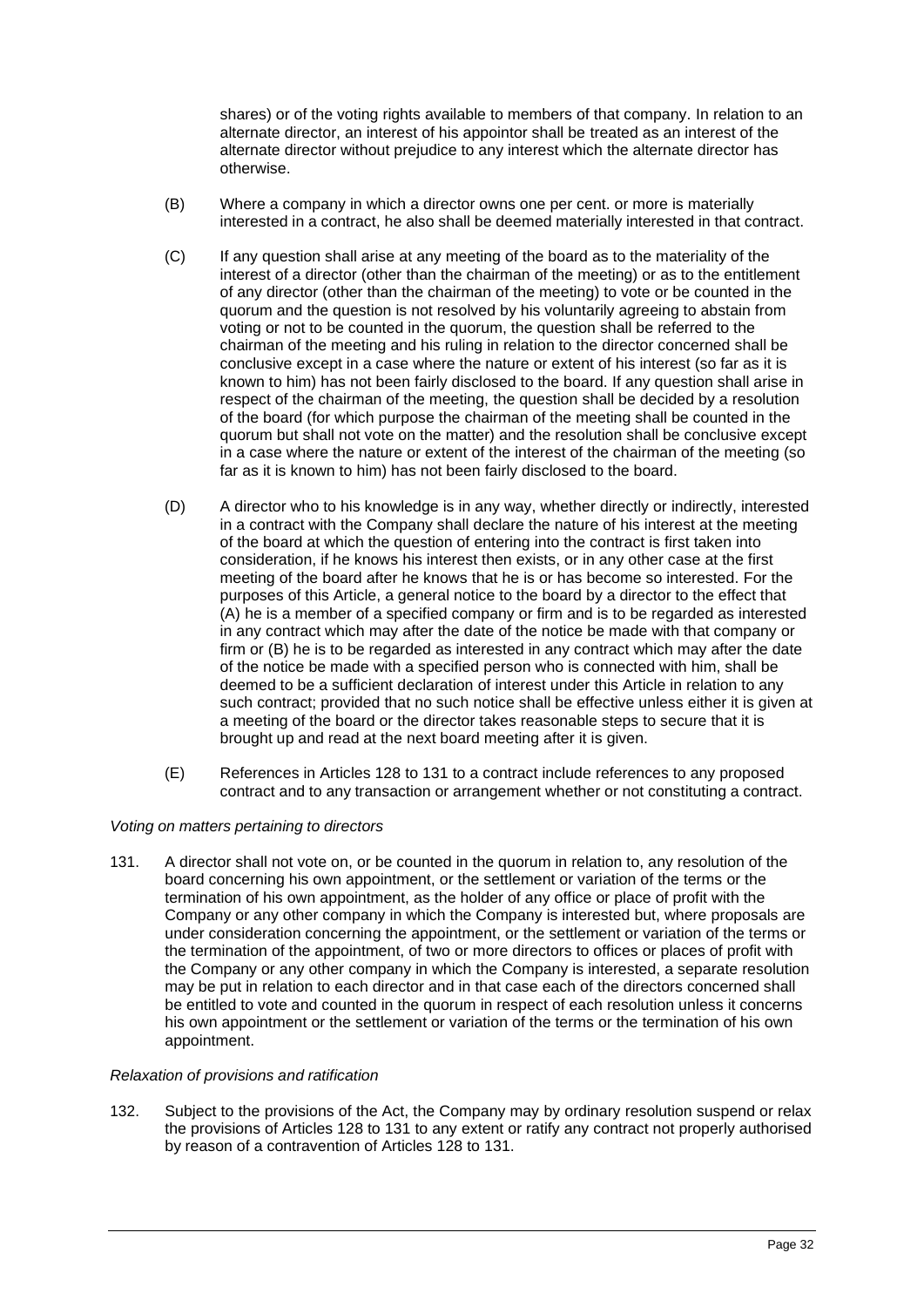#### *Power of directors to authorise conflicts of interest*

- 133. (A) For the purposes of section 175 of the Act, the board shall have the power to authorise any matter which would or might otherwise constitute or give rise to a breach of the duty of a director under that section to avoid a situation in which he has, or can have, a direct or indirect interest that conflicts, or possibly may conflict, with the interests of the Company.
	- (B) Authorisation of a matter under this Article shall be effective only if:
		- (i) the matter in question shall have been proposed in writing for consideration at a meeting of the directors, in accordance with the board's normal procedures or in such other manner as the directors may approve;
		- (ii) any requirement as to the quorum at the meeting of the directors at which the matter is considered is met without counting the director in question and any other interested director (together the **Interested Directors**); and
		- (iii) the matter was agreed to without the Interested Directors voting or would have been agreed to if the votes of the Interested Directors had not been counted.
	- (C) Any authorisation of a matter pursuant to this Article shall extend to any actual or potential conflict of interest which may reasonably be expected to arise out of the matter so authorised.
	- (D) Any authorisation of a matter under this Article shall be subject to such conditions or limitations as the board may determine, whether at the time such authorisation is given or subsequently, and may be terminated by the board at any time. A director shall comply with any obligations imposed on him by the board pursuant to any such authorisation.
	- (E) A director shall not, save as otherwise agreed by him, be accountable to the Company for any benefit which he (or a person connected with him) derives from any matter authorised by the board under this Article and any contract, transaction or arrangement relating thereto shall not be liable to be avoided on the grounds of any such benefit.

# <span id="page-38-0"></span>**Powers of the Board**

#### *Business to be managed by board*

134. Subject to the provisions of the Act and these Articles and to any directions given by special resolution, the business of the Company shall be managed by the board which may exercise all the powers of the Company, including without limitation the power to dispose of all or any part of the undertaking of the Company. No alteration of these Articles and no such direction shall invalidate any prior act of the board which would have been valid if that alteration had not been made or that direction had not been given. The powers given by this Article shall not be limited by any special power given to the board by these Articles. A meeting of the board at which a quorum is present may exercise all powers exercisable by the board.

# *Exercise by Company of voting rights*

135. The board may exercise the voting power conferred by the shares in any body corporate held or owned by the Company in such manner in all respects as it thinks fit (including without limitation the exercise of that power in favour of any resolution appointing its members or any of them directors of such body corporate, or voting or providing for the payment of remuneration to the directors of such body corporate).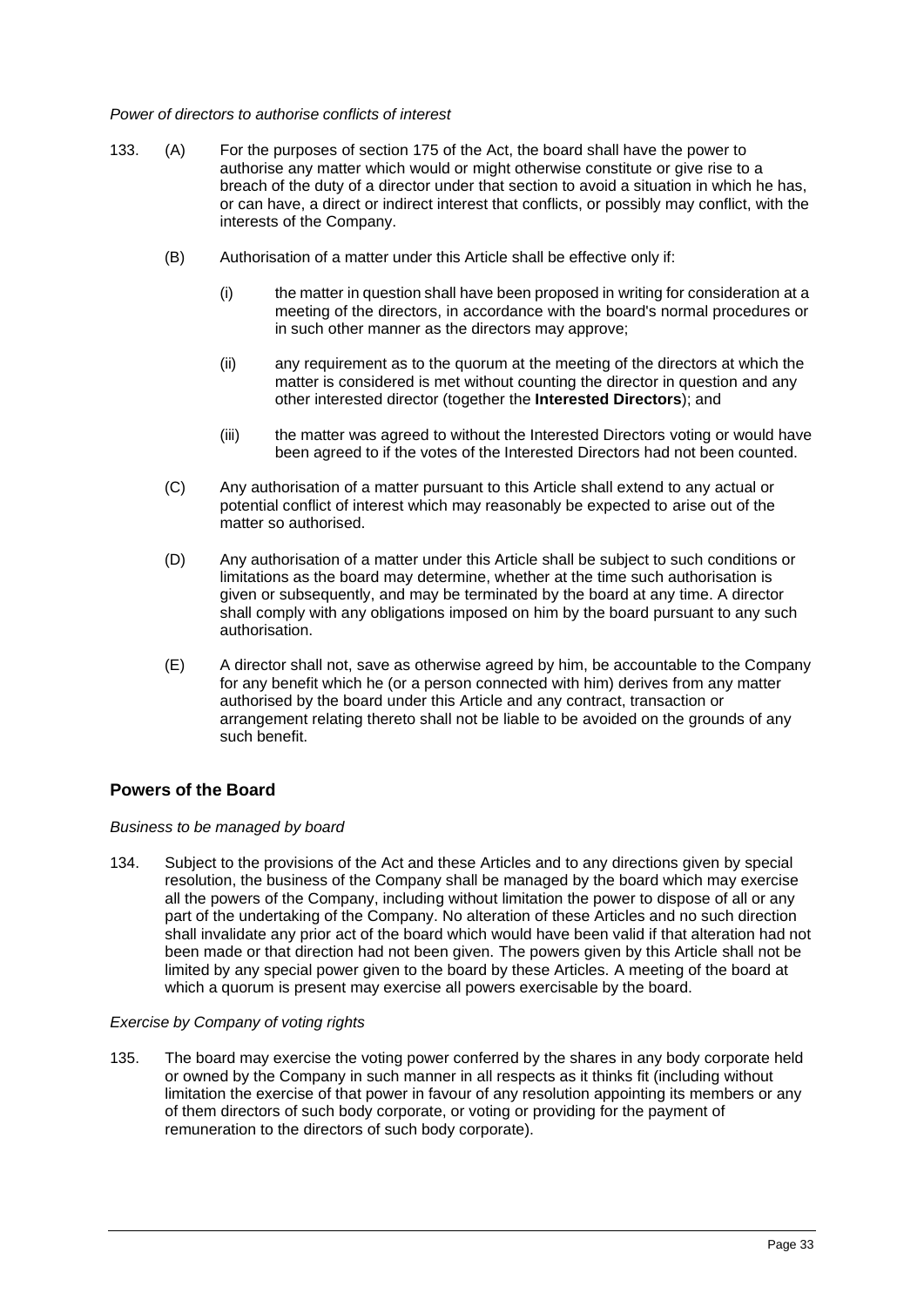# <span id="page-39-0"></span>**Delegation of Powers of the Board**

#### *Committees of the board*

136. The board may delegate any of its powers, authorities and discretions to any committee consisting of one or more directors. The board may also delegate to any director holding any executive office such of its powers, authorities and discretions as the board considers desirable to be exercised by him. Any such delegation shall, in the absence of express provision to the contrary in the terms of delegation, be deemed to include authority to subdelegate to one or more directors (whether or not acting as a committee) or to any employee or agent of the Company all or any of the powers, authorities and discretions delegated and may be made subject to such conditions as the board may specify, and may be revoked or altered. The board may co-opt on to any such committee persons other than directors, who may enjoy voting rights in the committee. The co-opted members shall be less than one-half of the total membership of the committee and a resolution of any committee shall be effective only if a majority of the members present are directors. Subject to any conditions imposed by the board, the proceedings of a committee with two or more members shall be governed by these Articles regulating the proceedings of directors so far as they are capable of applying. The power to delegate contained in this Article shall be effective in relation to the powers, authorities and discretions of the board generally and shall not be limited by the fact that in certain Articles, but not others, express reference is made to particular powers, authorities or discretions being exercised by the board or by a committee authorised by the board.

#### *Local boards etc.*

137. The board may establish local or divisional boards or agencies for managing any of the affairs of the Company, either in the United Kingdom or elsewhere, and may appoint any persons to be members of the local or divisional boards, or any managers or agents, and may fix their remuneration. The board may delegate to any local or divisional board, manager or agent any of the powers, authorities and discretions vested in or exercisable by the board, with power to sub-delegate, and may authorise the members of any local or divisional board, or any of them, to fill any vacancies and to act notwithstanding vacancies. Any appointment or delegation made pursuant to this Article may be made on such terms and subject to such conditions as the board may decide. The board may remove any person so appointed and may revoke or vary the delegation but no person dealing in good faith and without notice of the revocation or variation shall be affected by it.

#### *Agents*

138. The board may, by power of attorney or otherwise, appoint any person to be the agent of the Company for such purposes, with such powers, authorities and discretions (not exceeding those vested in the board) and on such conditions as the board determines, including without limitation authority for the agent to delegate all or any of his powers, authorities and discretions, and may revoke or vary such delegation.

# *Offices including title "director"*

139. The board may appoint any person to any office or employment having a designation or title including the word "director" or attach to any existing office or employment with the Company such designation or title and may terminate any such appointment or the use of any such designation or title. The inclusion of the word "director" in the designation or title of any such office or employment shall not imply that the holder is a director of the Company, and the holder shall not thereby be empowered in any respect to act as, or be deemed to be, a director of the Company for any of the purposes of these Articles.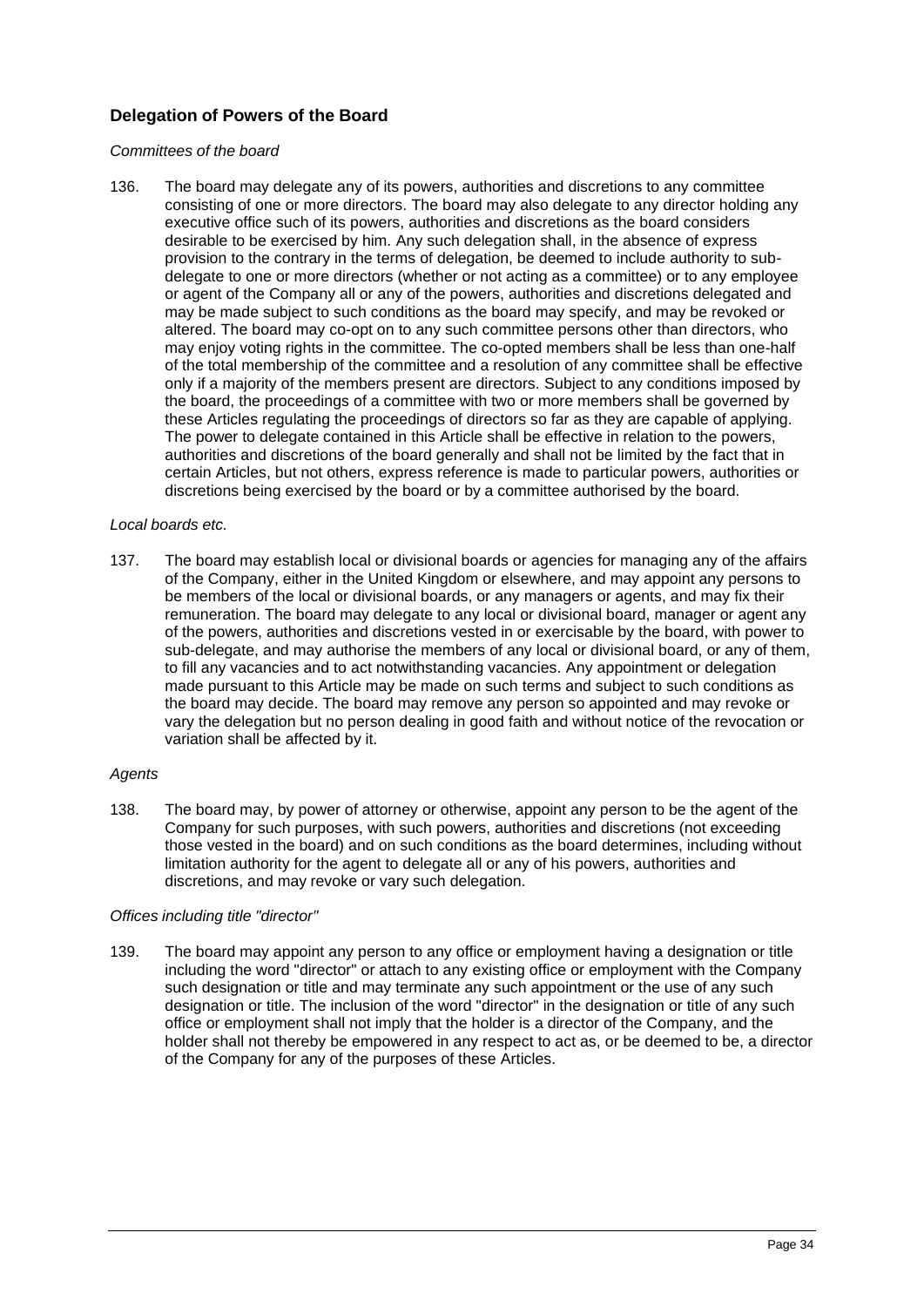# <span id="page-40-0"></span>**Change of Company name**

## *Board can change Company's name*

140. The board may pass a resolution to change the Company's name. The Company must give notice to the registrar in accordance with section 79 of the Act.

# <span id="page-40-1"></span>**Provision for Employees on Cessation of Business**

#### *Provision for employees on cessation of business*

141. The directors may decide to make provision for the benefit of persons employed or formerly employed by the company or any of its subsidiaries (other than a director or former director or shadow director) in connection with the cessation or transfer to any person of the whole or part of the undertaking of the company or that subsidiary.

# <span id="page-40-2"></span>**Borrowing Powers**

### *Power to borrow*

- 142. (A) The board may exercise all the powers of the Company to borrow money and to mortgage or charge all or any part of the undertaking, property and assets (present and future) and uncalled capital of the Company, to issue debentures, debenture stock and other securities and to give security, whether outright or as collateral security, for any debt, liability or obligation of the Company or of any third party.
	- (B) The board shall restrict the borrowings of the Company and exercise all voting and other rights or powers of control exercisable by the Company in relation to its subsidiaries so as to secure (but as regards its subsidiaries only in so far as by the exercise of the rights or powers of control the board can secure) that the aggregate principal amount from time to time outstanding of all net external borrowings by the Company and its subsidiaries shall not at any time without the previous sanction of an ordinary resolution of the Company exceed an amount equal to three times the adjusted capital and reserves.

For the purposes of this paragraph of this Article:

- (i) the **adjusted capital and reserves** means the aggregate from time to time of:
	- (a) the amount paid up or credited as paid up on the issued share capital of the Company (including any shares held as treasury shares); and
	- (b) the amount standing to the credit of the reserves of the Group, including any share premium account, capital redemption reserve and credit balance on profit and loss account,

(a) and (b) above as shown by the then latest audited balance sheet of the Group but after:

- (c) deducting from the aggregate amount any debit balance on profit and loss account subsisting at the date of that audited balance sheet except to the extent that a deduction has already been made on that account; and
- (d) making such adjustments as may be appropriate to reflect any variation in the amount of the paid up share capital, share premium account, capital redemption reserve or other reserve since the date of that audited balance sheet.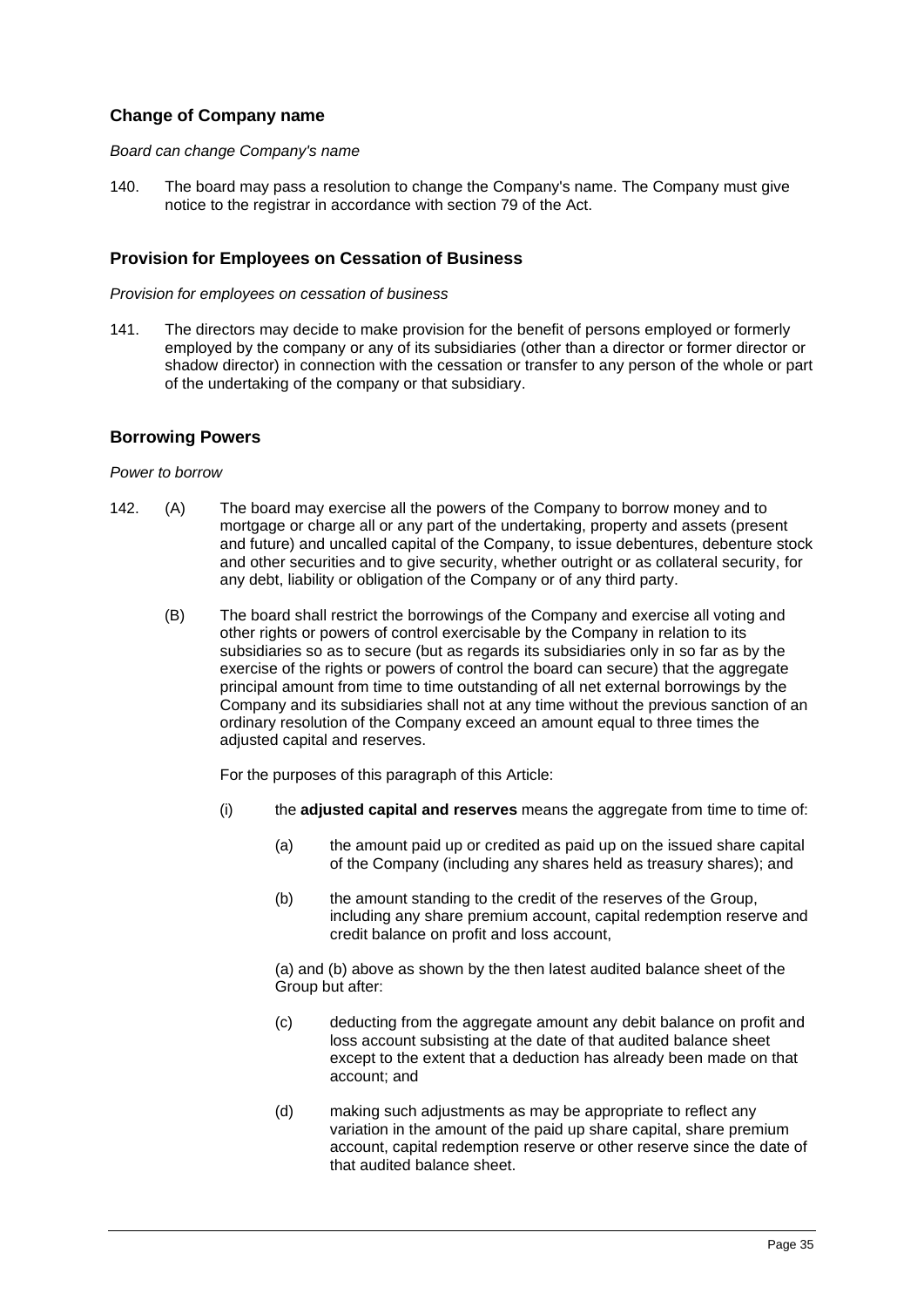If any issue or proposed issue of shares by the Company for cash has been or becomes unconditionally underwritten, then those shares shall be deemed to have been issued and the amount (including any premium) of the subscription monies payable in respect thereof shall (provided such subscription moneys are payable not later than three months after the date of allotment) be deemed to have been paid up on the date when those shares become unconditionally underwritten but only to the extent of the underwriters' liability to the Company in respect of the subscription moneys;

- (ii) **net external borrowings** means external borrowings less:
	- (a) cash at bank and liquid resources; and
	- (b) any other assets which would be included in short term investments,

in each case as shown in a consolidated balance sheet of the Group prepared on the date of the relevant circulation in accordance with the principles with which the then latest audited balance sheet of the Group was prepared;

### (iii) **external borrowings** does not include:

- (a) borrowings owing by one member of the Group to another member of the Group;
- (b) borrowings incurred by any member of the Group for the purpose of repaying within six months of the borrowing the whole or any part of any borrowings of that or any other member of the Group outstanding at the relevant time, pending their application for that purpose within that period;
- (c) borrowings incurred by any member of the Group for the purpose of financing any contracts in respect of which any part of the price receivable under the contract by that or any other member of the Group is guaranteed or insured by the Export Credits Guarantee Department of the Department for Business, Innovation and Skills or by any other governmental department or agency fulfilling a similar function, up to an amount equal to that part of the price receivable under the contract which is so guaranteed or insured;
- (d) borrowings of, or amounts secured on assets of, an undertaking which became a member of the Group after the date as at which the latest audited balance sheet was prepared, to the extent their amount does not exceed their amount immediately after it became such a member; or
- (e) the minority proportion of moneys borrowed by a partly-owned subsidiary undertaking and not owing to another member of the Group equal to the proportion of the issued equity share capital of the subsidiary undertaking which is not attributable directly or indirectly to the Group, and in the case of money borrowed and owing to a partlyowned subsidiary undertaking by another partly-owned subsidiary undertaking the proportion which would otherwise be taken into account under this sub-paragraph shall be reduced by excluding such part of it as is equal to the proportion of the issued equity share capital of the borrowing subsidiary undertaking which is not attributable, directly or indirectly, to the Company;
- (iv) when the aggregate principal amount of borrowings required to be taken into account on any particular date is being ascertained, any particular borrowing then outstanding which is denominated or repayable in a currency other than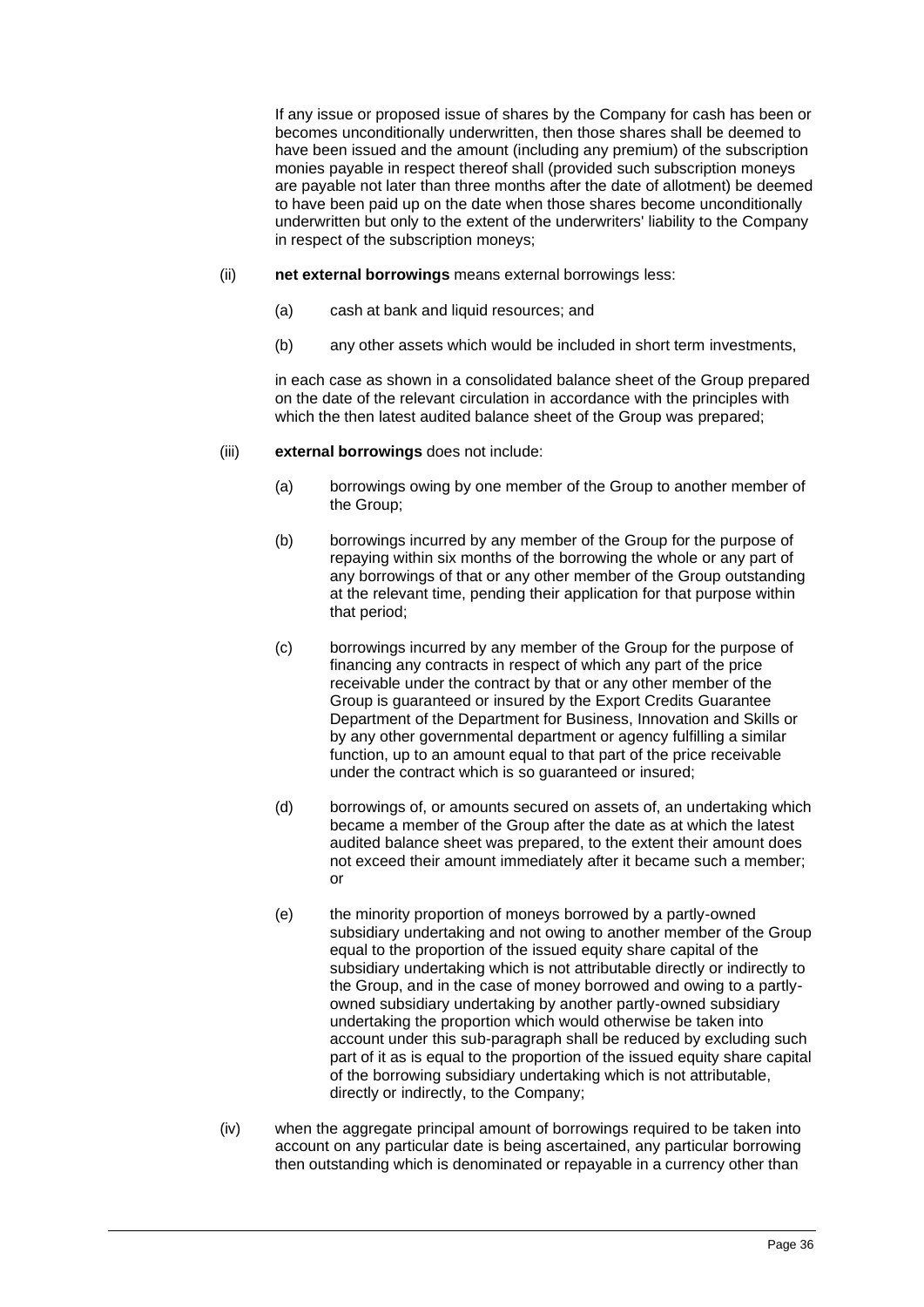sterling shall be notionally converted into sterling at the rate of exchange prevailing in London on the last business day before that date, or if it would result in a lower figure, at the rate of exchange prevailing in London on the last business day six months before that date and so that for these purposes the rate of exchange shall be taken as the spot rate in London recommended by a London clearing bank, selected by the board, as being the most appropriate rate for the purchase by the Company of the currency in question for sterling on the day in question;

- (v) if the amount of the adjusted capital and reserves is being calculated in connection with a transaction involving a company becoming or ceasing to be a member of the Group, the amount is to be calculated as if the transaction had already occurred;
- (vi) **audited balance sheet** means the audited balance sheet of the Company prepared for the purposes of the Act for a financial year unless an audited consolidated balance sheet dealing with the state of affairs of the Group required to be dealt with in group accounts has been prepared for those purposes for the same financial year, in which case it means that audited consolidated balance sheet, and in that case all references to reserves and profit and loss account shall be deemed to be references to consolidated reserves and consolidated profit and loss account respectively;
- (vii) the Company may from time to time change the accounting convention on which the audited balance sheet is based provided that any new convention adopted complies with the requirements of the Act; if the Company should prepare its primary audited balance sheet on the basis of one convention, but a supplementary audited balance sheet on the basis of another, the primary audited balance sheet shall be taken as the audited balance sheet;
- (viii) the **Group** means the Company, its subsidiaries and any other entity the accounts of which are required to be consolidated with the accounts of the Company and its subsidiaries;
- (ix) the **minority proportion** means a proportion equal to the proportion of the issued share capital of a partly-owned member of the Group which is not attributable to a member of the Group; and
- (x) a certificate or report by the auditors as to the amount of the adjusted capital and reserves or the amount of any borrowings or to the effect that the limit imposed by this Article has not been or will not be exceeded at any particular time or times shall be conclusive evidence of that amount or of that fact.

# <span id="page-42-0"></span>**Proceedings of the Board**

# *Convening board meetings*

143. Subject to the provisions of these Articles, the board may regulate its proceedings as it thinks fit. A director may, and the secretary at the request of a director shall, call a meeting of the board. Notice of a board meeting shall be deemed to be properly sent to a director if it is given to him personally or by word of mouth or sent by instrument to him, at his last known address or such other address (if any) as may for the time being be notified by him or on his behalf to the Company for that purpose, or sent in electronic form to such address (if any) for the time being notified by him or on his behalf to the Company for that purpose. A director absent or intending to be absent from the United Kingdom may request the board that notices of board meetings shall during his absence be sent by instrument to him at such address (if any) for the time being notified by him or on his behalf to the Company for that purpose, or sent in electronic form to such address (if any) for the time being notified by him or on his behalf to the Company for that purpose, but such notices need not be sent any earlier than notices sent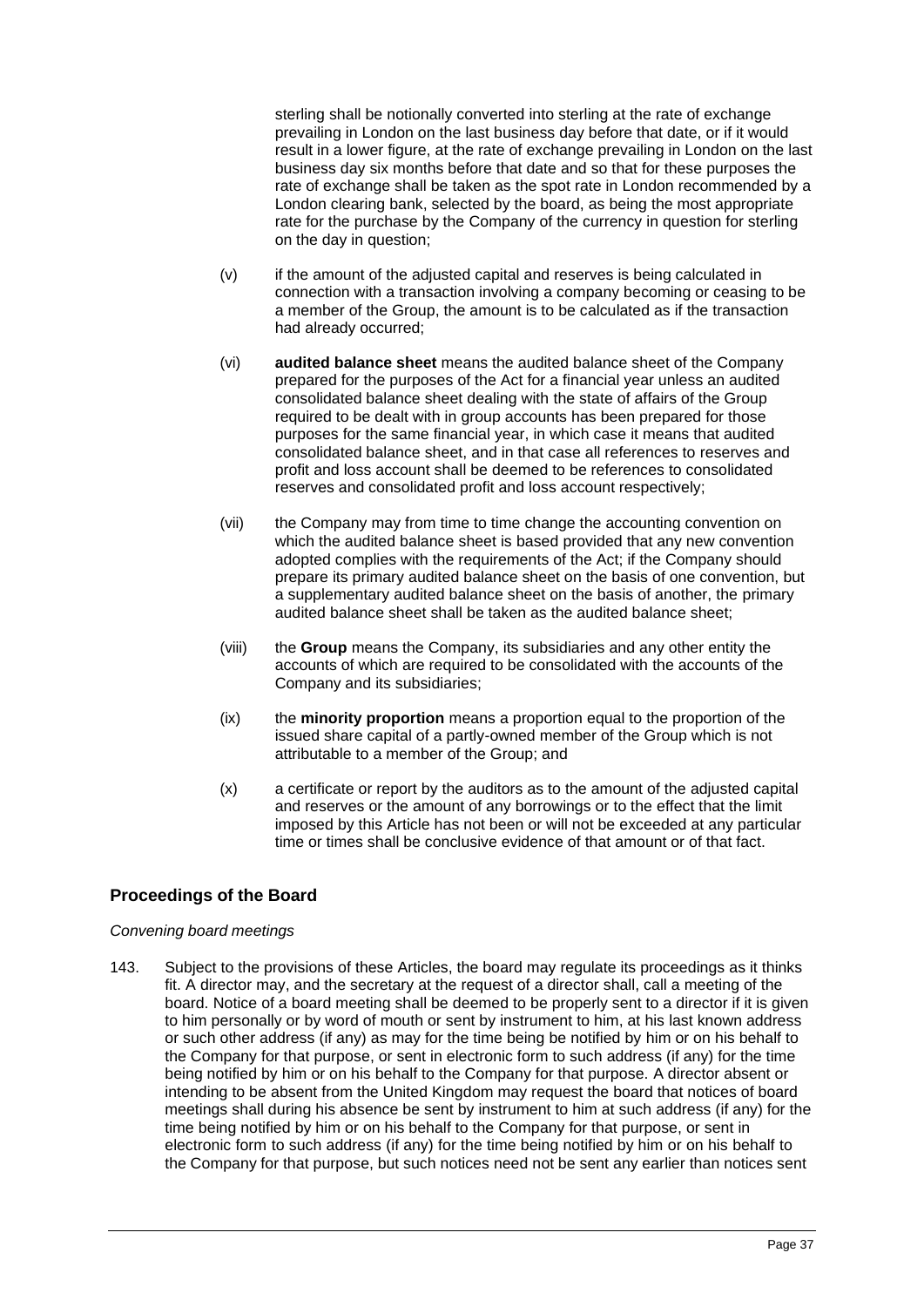to directors not so absent and, if no such request is made to the board, it shall not be necessary to send notice of a board meeting to any director who is for the time being absent from the United Kingdom. No account is to be taken of directors absent from the United Kingdom when considering the adequacy of the period of notice of the meeting. Questions arising at a meeting shall be decided by a majority of votes. In the case of an equality of votes, the chairman shall not have a second or casting vote. Any director may waive notice of a meeting and any such waiver may be retrospective.

# *Quorum*

144. The quorum for the transaction of the business of the board may be fixed by the board and unless so fixed at any other number shall be three. A person who holds office only as an alternate director shall, if his appointor is not present, be counted in the quorum. Any director who ceases to be a director at a board meeting may continue to be present and to act as a director and be counted in the quorum until the termination of the board meeting if no director objects.

### *Power of directors if number falls below minimum*

145. The continuing directors or a sole continuing director may act notwithstanding any vacancies in their number but, if the number of directors is less than the number fixed as the quorum, the continuing directors or director may act only for the purpose of filling vacancies or of calling a general meeting. If there are no directors or director able or willing to act, then any two members (excluding any member holding shares as treasury shares) may summon a general meeting for the purpose of appointing directors.

### *Chairman and deputy chairman*

146. The board may appoint one of their number to be the chairman, and one of their number to be the deputy chairman, of the board and may at any time remove either of them from such office. Unless he is unwilling to do so, the director appointed as chairman, or in his stead the director appointed as deputy chairman, shall preside at every meeting of the board at which he is present. If there is no director holding either of those offices, or if neither the chairman nor the deputy chairman is willing to preside or neither of them is present within five minutes after the time appointed for the meeting, the directors present may appoint one of their number to be chairman of the meeting.

# *Validity of acts of the board*

147. All acts done by a meeting of the board, or of a committee of the board, or by a person acting as a director or alternate director, shall, notwithstanding that it be afterwards discovered that there was a defect in the appointment of any director or any member of the committee or alternate director or that any of them were disqualified from holding office, or had vacated office, or were not entitled to vote, be as valid as if every such person had been duly appointed and was qualified and had continued to be a director or, as the case may be, an alternate director and had been entitled to vote.

#### *Resolutions in writing*

- 148. A resolution in writing executed by all the directors entitled to vote thereon (not being less than the number of directors required to form a quorum of the board) shall be as valid and effective as if it had been passed at a meeting of the board or (as the case may be) a committee of the board duly convened and held. For this purpose:
	- (A) a resolution may be by means of an instrument or in electronic form sent to such address (if any) for the time being notified by the Company for that purpose;
	- (B) a resolution may consist of several instruments or several communications in electronic form, each executed by one or more directors, or a combination of both;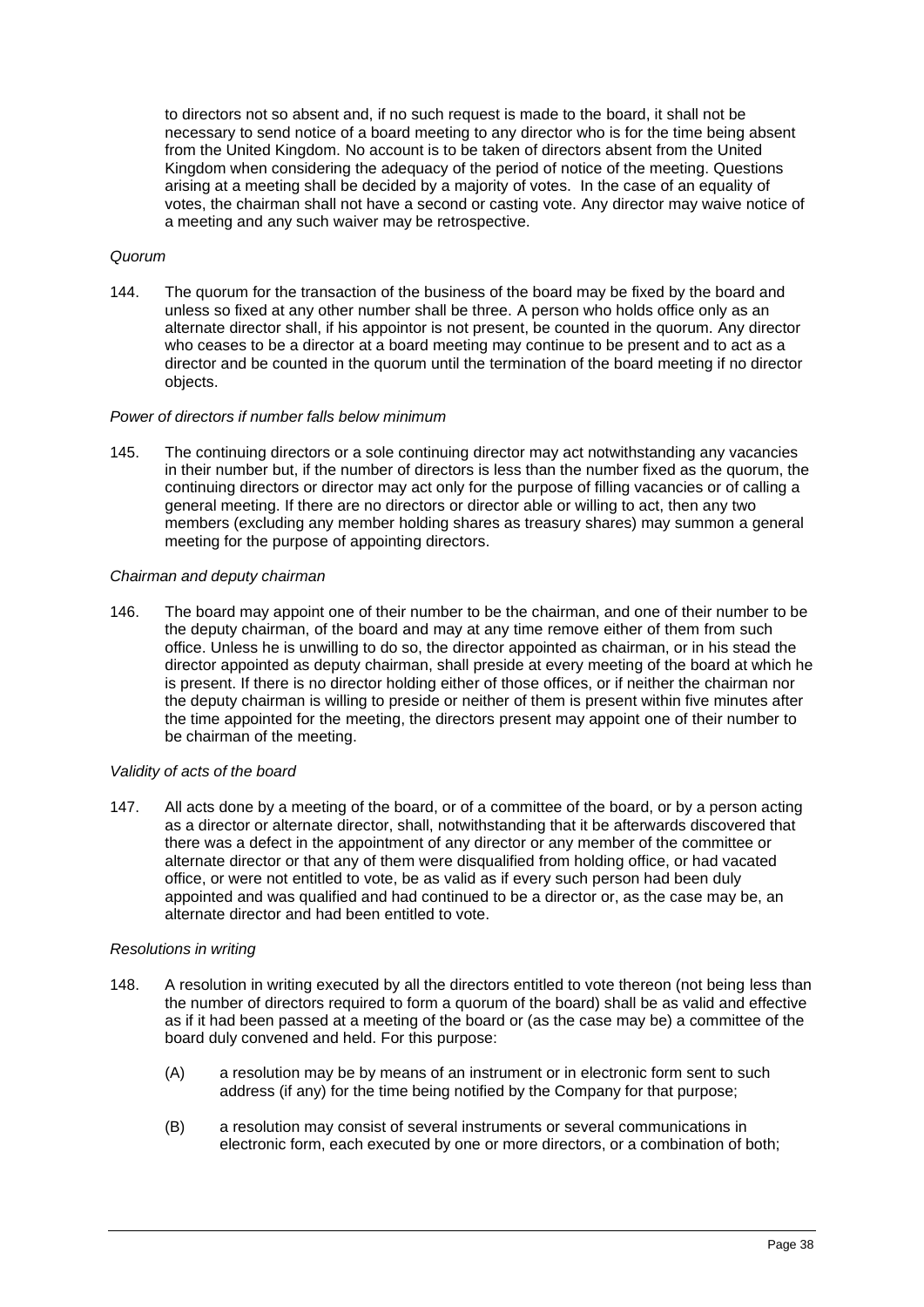- (C) a resolution executed by an alternate director need not also be executed by his appointor; and
- (D) a resolution executed by a director who has appointed an alternate director need not also be executed by the alternate director in that capacity.

### *Meetings by telephone etc.*

149. Without prejudice to the first sentence of Article 143, a person entitled to be present at a meeting of the board or of a committee of the board shall be deemed to be present for all purposes if he is able (directly or by telephonic communication) to speak to and be heard by all those present or deemed to be present simultaneously. A director so deemed to be present shall be entitled to vote and be counted in a quorum accordingly. Such a meeting shall be deemed to take place where it is convened to be held or (if no director is present in that place) where the largest group of those participating is assembled, or, if there is no such group, where the chairman of the meeting is. The word **meeting** in these Articles shall be construed accordingly.

# <span id="page-44-0"></span>**Secretary**

#### *Appointment of secretary and deputy secretaries*

- 150. (A) Subject to the provisions of the Act, the secretary shall be appointed by the board for such term, at such remuneration and on such conditions as it may think fit. Any secretary so appointed may be removed by the board.
	- (B) The board may also appoint one or more deputy secretaries or joint, assistant or acting secretaries for such term and upon such conditions as it thinks fit; any deputy, joint, assistant or acting secretary so appointed may be removed by the board.
	- (C) Any provision of the Act or these Articles requiring or authorising a thing to be done by or to a director and the secretary shall not be satisfied by its being done by or to the same person acting both as director and as, or in place of, the secretary.

# <span id="page-44-1"></span>**Authentication of Documents**

## *Authentication and certification of copies or extracts*

- 151. Any director or the secretary or any other person appointed by the board for the purpose shall have power to authenticate and certify as true copies of and extracts from:
	- (A) any document comprising or affecting the constitution of the Company, whether in physical form or electronic form;
	- (B) any resolution passed by the Company, the holders of any class of shares in the capital of the Company, the board or any committee of the board, whether in physical form or electronic form; and
	- (C) any book, record and document relating to the business of the Company, whether in physical form or electronic form (including without limitation the accounts).

If certified in this way, a document purporting to be a copy of a resolution, or the minutes or an extract from the minutes of a meeting of the Company, the holders of any class of shares in the capital of the Company, the board or a committee of the board, whether in physical form or electronic form, shall be conclusive evidence in favour of all persons dealing with the Company in reliance on it or them that the resolution was duly passed or that the minutes are, or the extract from the minutes is, a true and accurate record of proceedings at a duly constituted meeting.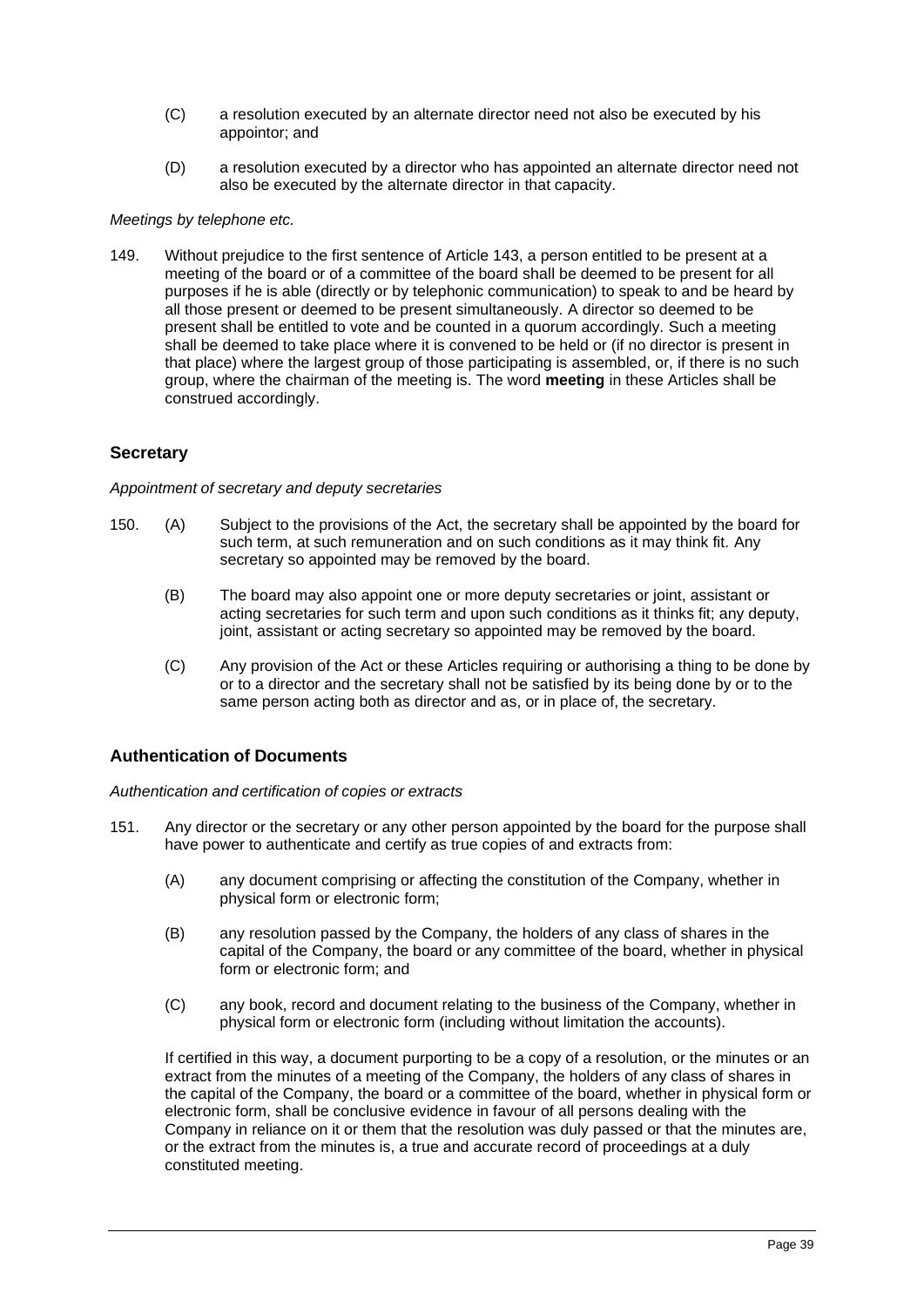# <span id="page-45-0"></span>**Minutes**

*Minutes required to be kept*

- 152. The board shall cause minutes to be made in books kept for the purpose of:
	- (A) all appointments of officers made by the board; and
	- (B) all proceedings at meetings of the Company, the holders of any class of shares in the capital of the Company, the board and committees of the board, including the names of the directors present at each such meeting.

#### *Conclusiveness of minutes*

153. Any such minutes, if purporting to be executed by the chairman of the meeting to which they relate or of the meeting at which they are read, shall be sufficient evidence of the proceedings at the meeting without any further proof of the facts stated in them.

# <span id="page-45-1"></span>**The Seal**

#### *Authority required for execution of deeds*

154. Any instrument executed under seal shall be signed by at least one director or the secretary or any person authorised by the directors for the purpose of signing documents to which the common seal is applied, each in the presence of a witness who attests the signature. Any instrument may be executed under the seal by impressing the seal by mechanical means or by printing the seal or a facsimile of it on the instrument or by applying the seal or a facsimile of it by any other means to the instrument. An instrument executed by a director and the secretary or by two directors or by one director in the presence of a witness who attests the signature and in any such case expressed (in whatever form of words) to be executed by the Company has the same effect as if executed under the seal.

#### *Certificates for shares and debentures*

155. The board may by resolution determine either generally or in any particular case that any certificate for shares or debentures or representing any other form of security may have any signature affixed to it by some mechanical or electronic means, or printed on it or, in the case of a certificate executed under the seal, need not bear any signature.

# <span id="page-45-2"></span>**Registers**

*Overseas and local registers*

156. Subject to the provisions of the Act and the Uncertificated Securities Regulations, the Company may keep an overseas or local or other register in any place, and the board may make, amend and revoke any regulations it thinks fit about the keeping of that register.

# <span id="page-45-3"></span>**Reserves**

#### *Power of board to set aside and apply reserves*

157. The board may from time to time set aside out of the profits of the Company and carry to reserve such sums as it thinks proper which, at the discretion of the board, shall be applicable for any purpose to which the profits of the Company may properly be applied and pending such application may either be employed in the business of the Company or be invested. The board may divide the reserve into such special funds as it thinks fit and may consolidate into one fund any special funds or any parts of any special funds into which the reserve may have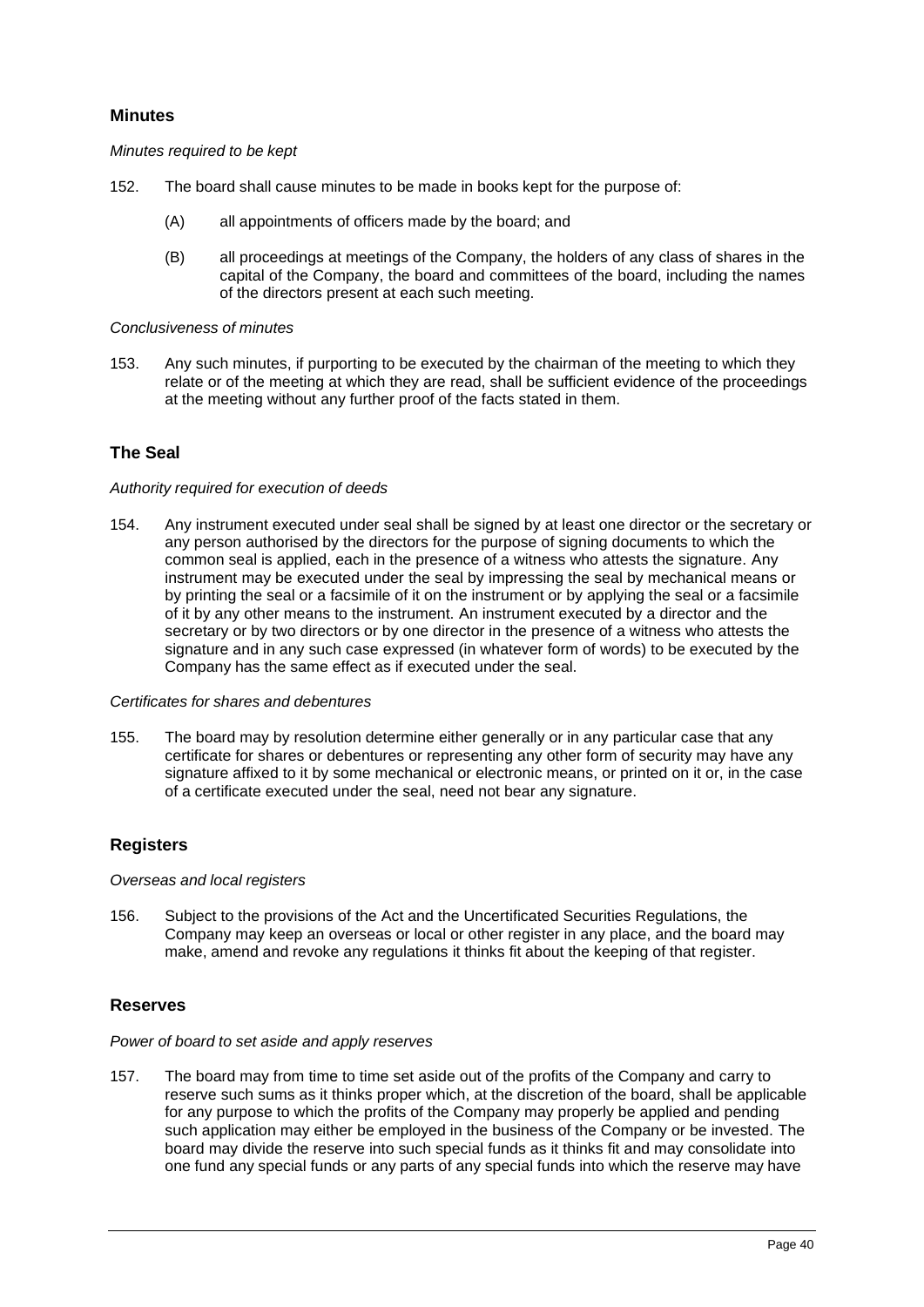been divided. The board may also without placing the same to reserve carry forward any profits. In carrying sums to reserve and in applying the same the board shall comply with the provisions of the Act.

# <span id="page-46-0"></span>**Dividends**

#### *Declaration of dividends*

158. The Company may by ordinary resolution from time to time declare dividends in accordance with the respective rights of the members, but no dividend shall exceed the amount recommended by the board.

#### *Interim dividends*

159. Subject to the provisions of the Act, the board may pay such interim dividends as appear to the board to be justified by the financial position of the Company and may also pay any dividend payable at a fixed rate at intervals settled by the board whenever the financial position of the Company, in the opinion of the board, justifies its payment. If the board acts in good faith, it shall not incur any liability to the holders of any shares for any loss they may suffer in consequence of the payment of an interim or fixed dividend on any other class of shares ranking pari passu with or after those shares.

#### *Apportionment of dividends and payment in different currencies*

- 160. Except in so far as the rights attaching to, or the terms of issue of, any share otherwise provide:
	- (A) all dividends shall be declared and paid according to the amounts paid up on the share in respect of which the dividend is paid, but no amount paid up on a share in advance of calls shall be treated for the purposes of this Article as paid up on the share;
	- (B) all dividends shall be apportioned and paid pro rata according to the amounts paid up on the share during any portion or portions of the period in respect of which the dividend is paid but if any share is allotted or issued on terms providing that it shall rank for dividends as from a particular date, that share shall rank for dividend accordingly; and
	- (C) dividends may be declared or paid in any currency.

The board shall decide, in accordance with Article 163, the basis of conversion for any currency conversions that may be required and how any costs involved are to be met.

#### *Dividends to be paid only out of distributable profits*

161. No dividend shall be paid otherwise than out of profits available for distribution under the provisions of the Act.

#### *Waiver of dividends*

162. The waiver in whole or in part of any dividend on any share by any document (whether or not executed as a deed) shall be effective only if such document is signed by the shareholder (or the person entitled to the share in consequence of the death or bankruptcy of the holder or otherwise by operation of law) and delivered to the Company and if and to the extent that the same is accepted as such or acted upon by the Company.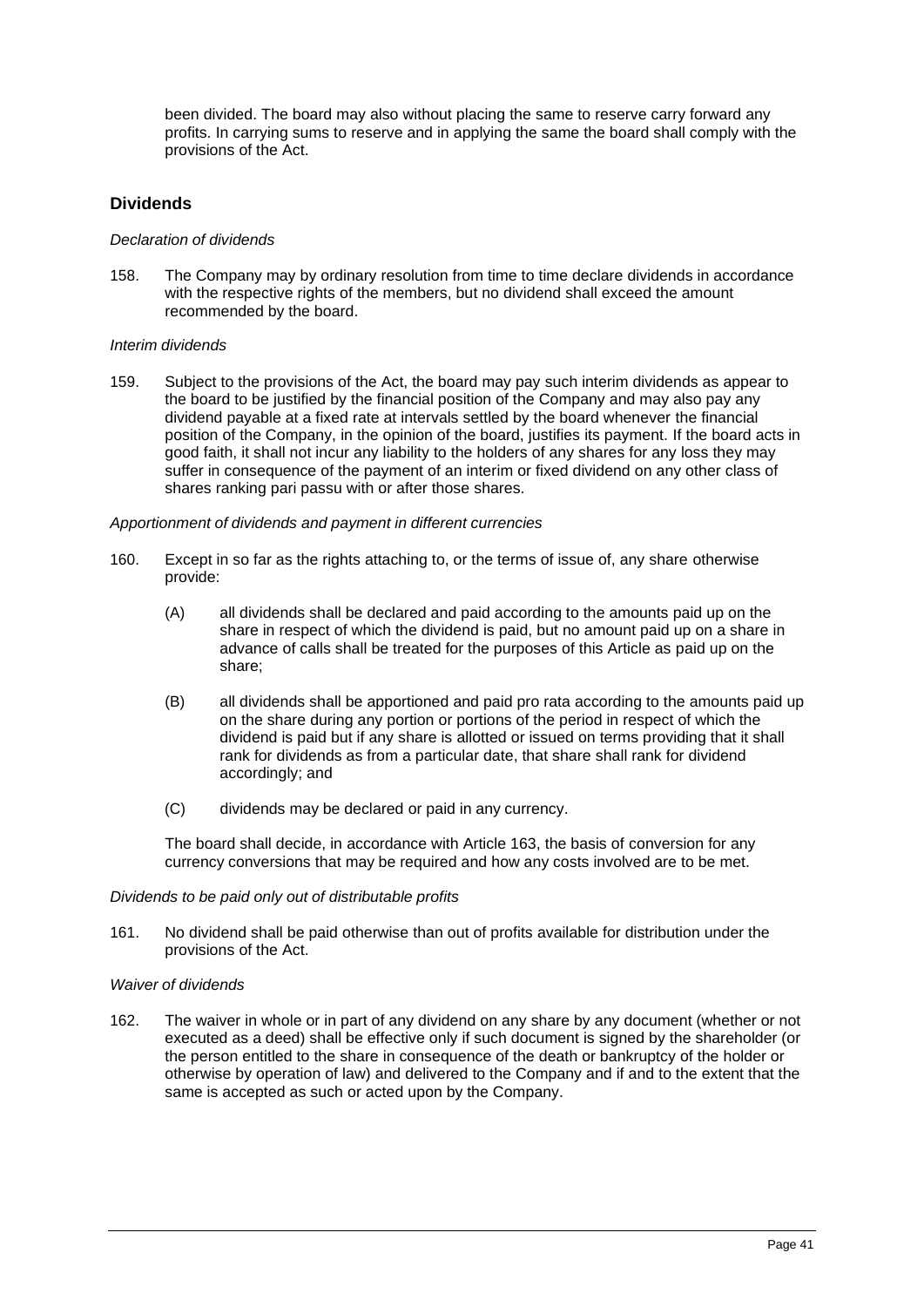## *Currency exchange rate for non-sterling dividends*

- 163. (A) The board may in its discretion make provisions to enable such approved depositaries and/or members as the board shall from time to time determine to receive dividends duly declared in a currency or currencies other than sterling. For the purposes of the calculation of the amount receivable in respect of any dividend, the rate of exchange to be used to determine the foreign currency equivalent of any sum payable as a dividend shall be such market rate selected by the board as it shall consider appropriate prevailing at the close of business in London on the date which is the business day last preceding:
	- (i) in the case of a dividend to be declared by the Company in general meeting, the date on which the board publicly announces its intention to recommend that dividend; and
	- (ii) in the case of any other dividend, the date on which the board publicly announces its intention to pay that dividend.
	- (B) Where an approved depositary has elected or agreed to receive dividends in a foreign currency, the board may in its discretion approve the entering into of arrangements with the approved depositary to enable payment of the dividend in such foreign currency for value on the date on which the relevant dividend is paid, or on such other date as the board may determine.

#### *Board may deduct amounts due to Company*

164. The board may deduct from any dividend or other moneys payable to a member by the Company on or in respect of any shares all sums of money (if any) presently payable by him to the Company on account of calls or otherwise in respect of shares of the Company. Sums so deducted can be used to pay amounts owing to the Company in respect of the shares.

#### *Dividends do not bear interest*

165. Subject to the rights attaching to, or the terms of issue of, any shares, no dividend or other moneys payable by the Company on or in respect of any share shall bear interest against the Company.

# *Method of payment of dividends*

- 166. (A) Any dividend or other sum payable in cash by the Company in respect of a share may be paid by cheque, warrant or similar financial instrument sent by post addressed to the holder at his registered address or, in the case of an approved depositary (subject to the approval of the board), to such persons and addresses as the approved depositary may notify or, in the case of joint holders, addressed to the holder whose name stands first in the register in respect of the shares at his address as appearing in the register or addressed to such person and at such address as the holder or joint holders may in writing direct.
	- (B) Every cheque, warrant or similar financial instrument shall, unless the holder or joint holders otherwise direct, be made payable to the holder or, in the case of joint holders, to the holder whose name stands first on the register in respect of the shares, and shall be sent at his or their risk and payment of the cheque, warrant or similar financial instrument by the financial institution on which it is drawn shall constitute a good discharge to the Company. In addition, any such dividend or other sum may be paid by any bank or other funds transfer system or such other means including, in respect of uncertificated shares, by means of the facilities and requirements of a relevant system and to or through such person as the holder or joint holders may in writing direct and the Company may agree, and the making of such payment shall be a good discharge to the Company and the Company shall have no responsibility for any sums lost or delayed in the course of payment by any such system or other means or where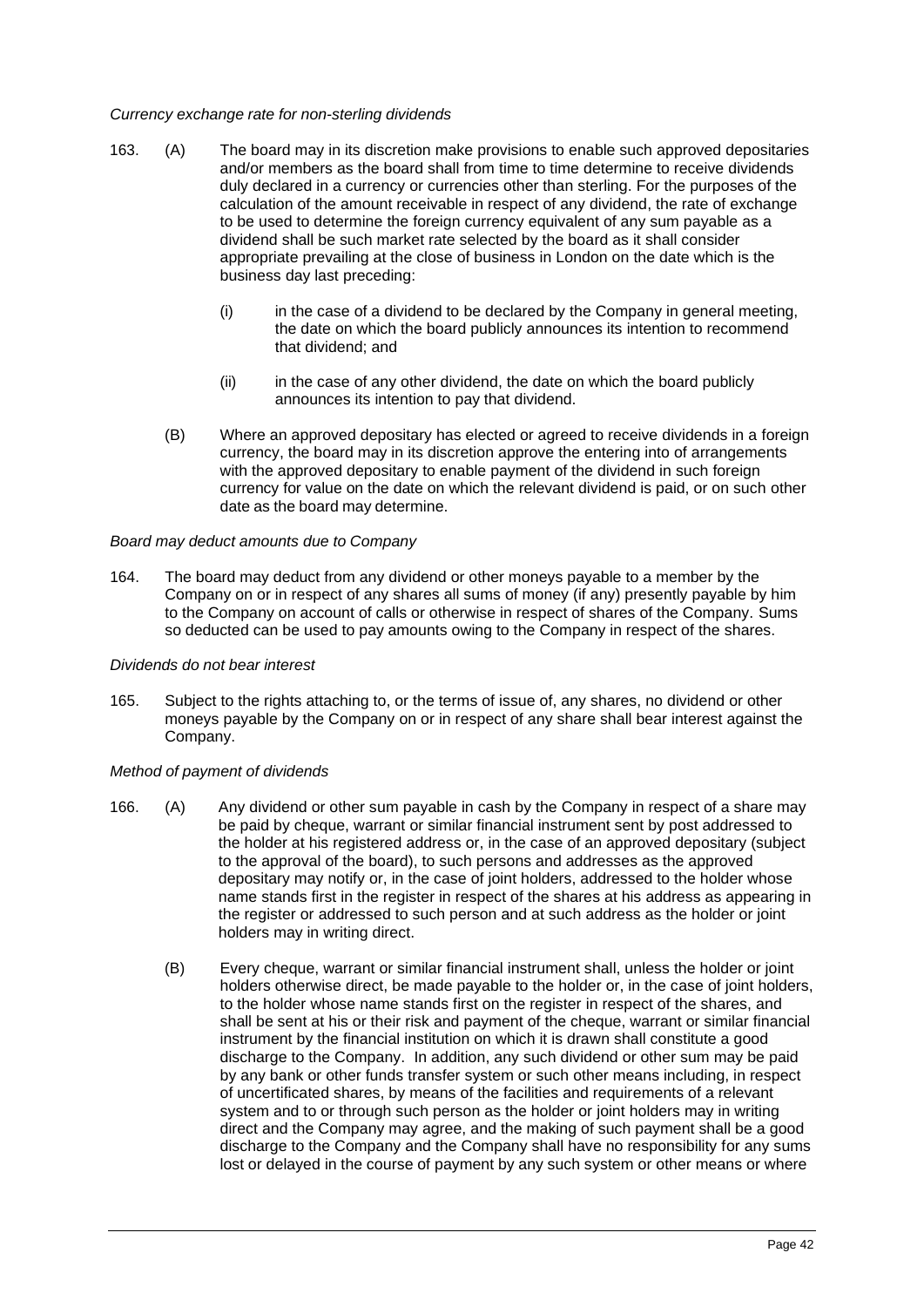it has acted on any such directions, and accordingly payment by any such system or other means shall constitute a good discharge to the Company.

(C) Any one of two or more joint holders may give effectual receipts for any dividends or other moneys payable or property distributable on or in respect of the shares held by them. Where a person is entitled by transmission to a share, any dividend or other sum payable by the Company in respect of the share may be paid as if he were a holder of the share and his address noted in the register were his registered address and where two or more persons are so entitled, any one of them may give effectual receipts for any dividends or other moneys payable or property distributable on or in respect of the shares.

#### *Cessation of dividend payments to lost members*

167. The Company may cease to send any cheque, warrant or similar financial instrument through the post or to employ any other means of payment, including payment by means of a relevant system, for any dividend payable on any shares in the Company which is normally paid in that manner on those shares if in respect of at least two consecutive dividends payable on those shares the cheques, warrants or similar financial instruments have been returned undelivered or remain uncashed during or at the end of the period for which the same are valid or that means of payment has failed. In addition, the Company may cease to send any cheque, warrant or similar financial instrument through the post or may cease to employ any other means of payment if, in respect of one dividend payable on those shares, the cheque, warrant or similar financial instrument has been returned undelivered or remains uncashed during or at the end of the period for which the same is valid or that means of payment has failed and reasonable enquiries have failed to establish any new address or account of the holder. Subject to the provisions of these Articles, the Company must recommence sending cheques, warrants or similar financial instruments or employing such other means in respect of dividends payable on those shares if the holder or person entitled by transmission requests such recommencement in writing.

#### *Unclaimed dividends*

168. All dividends or other sums payable on or in respect of any shares which remain unclaimed may be invested or otherwise made use of by the board for the benefit of the Company until claimed. Any dividend or other sum unclaimed after a period of 12 years from the date when it was declared or became due for payment shall be forfeited and shall revert to the Company unless the board decides otherwise and the payment by the board of any unclaimed dividend or other sum payable on or in respect of a share into a separate account shall not constitute the company a trustee in respect of it.

# *Dividends in specie*

169. Any general meeting declaring a dividend may, upon the recommendation of the board, by ordinary resolution direct that it shall be satisfied wholly or partly by the distribution of assets, and in particular of paid up shares or debentures of any other company, and where any difficulty arises in regard to the distribution the board may settle it as it thinks expedient, and in particular may authorise any person to sell and transfer any fractions or may ignore fractions altogether, and may fix the value for distribution purposes of any assets or any part thereof to be distributed and may determine that cash shall be paid to any members upon the footing of the value so fixed in order to secure equality of distribution and may vest any assets to be distributed in trustees as may seem expedient to the board.

#### *Dividend reinvestment plans*

170. The board may from time to time make available to members the opportunity to participate in a dividend reinvestment plan or similar scheme.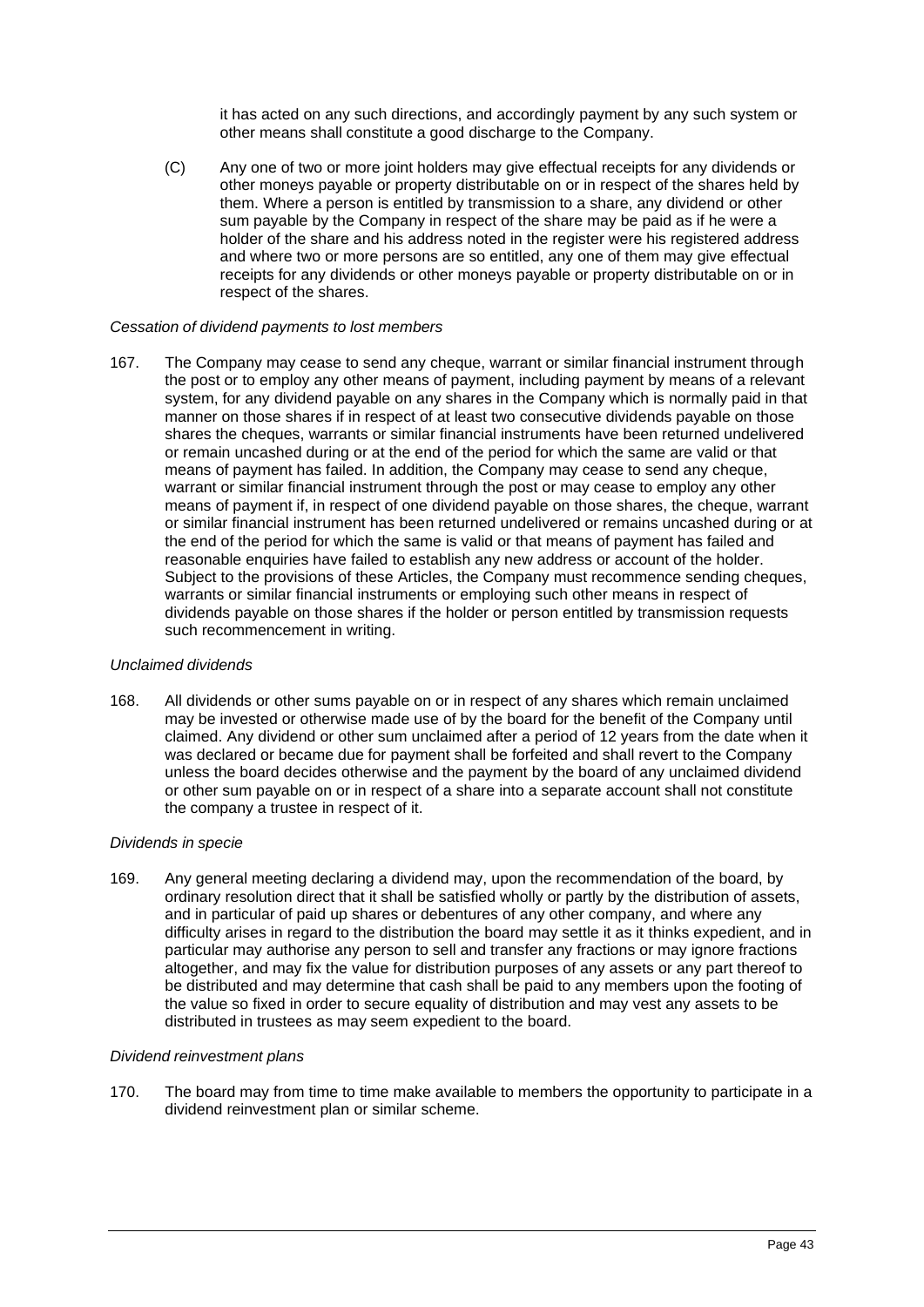# <span id="page-49-0"></span>**Capitalisation of Reserves**

## *Power to capitalise*

- 171. The Company may, upon the recommendation of the board, at any time and from time to time pass an ordinary resolution to the effect that it is desirable to capitalise all or any part of any amount standing to the credit of any reserve or fund (including the profit and loss account) at the relevant time whether or not the same is available for distribution and accordingly that the amount to be capitalised be set free for distribution among the members or any class of members who would be entitled to it if it were distributed by way of dividend and in the same proportions, on the footing that it is applied either in or towards paying up the amounts unpaid at the relevant time on any shares in the Company held by those members respectively or in paying up in full shares, debentures or other obligations of the Company to be allotted and distributed credited as fully paid up among those members, or partly in one way and partly in the other, but so that, for the purposes of this Article:
	- (A) a share premium account and a capital redemption reserve, and any reserve or fund representing unrealised profits, may be applied only in paying up shares of the Company in full; and
	- (B) where the amount capitalised is applied in paying up shares in full, the Company will also be entitled to participate in the relevant distribution in relation to any shares of the relevant class held by it as treasury shares and the proportionate entitlement of the relevant class of members to the distribution will be calculated accordingly.

The board may authorise any person to enter into an agreement with the Company on behalf of the persons entitled to participate in the distribution and the agreement shall be binding on those persons.

### *Arrangements for distribution of capitalised reserves*

172. Where any difficulty arises in regard to any distribution of any capitalised reserve or fund the board may settle the matter as it thinks expedient and in particular may authorise any person to sell and transfer any fractions or may resolve that the distribution should be as nearly as may be practicable in the correct proportion but not exactly so or may ignore fractions altogether, and may determine that cash payments shall be made to any members in order to adjust the rights of all parties, as may seem expedient to the board.

#### *Scrip dividends: authorising resolution*

173. The board may, if authorised by an ordinary resolution of the Company (the **Resolution**), offer any holder of shares the right to elect to receive shares, credited as fully paid, instead of cash in respect of the whole (or some part, to be determined by the board) of all or any dividend specified by the Resolution. The offer shall be on the terms and conditions and be made in the manner specified in Article 174 or, subject to those provisions, specified in the Resolution.

#### *Scrip dividends: procedures*

- 174. The following provisions shall apply to the Resolution and any offer made pursuant to it and Article 173:
	- (A) The Resolution may specify a particular dividend, or may specify all or any dividends declared within a specified period.
	- (B) Each holder of shares shall be entitled to that number of new shares as are together as nearly as possible equal in value to (but not greater than) the cash amount (disregarding any tax credit) of the dividend that such holder elects to forgo (each a **new share**). For this purpose, the value of each new share shall be: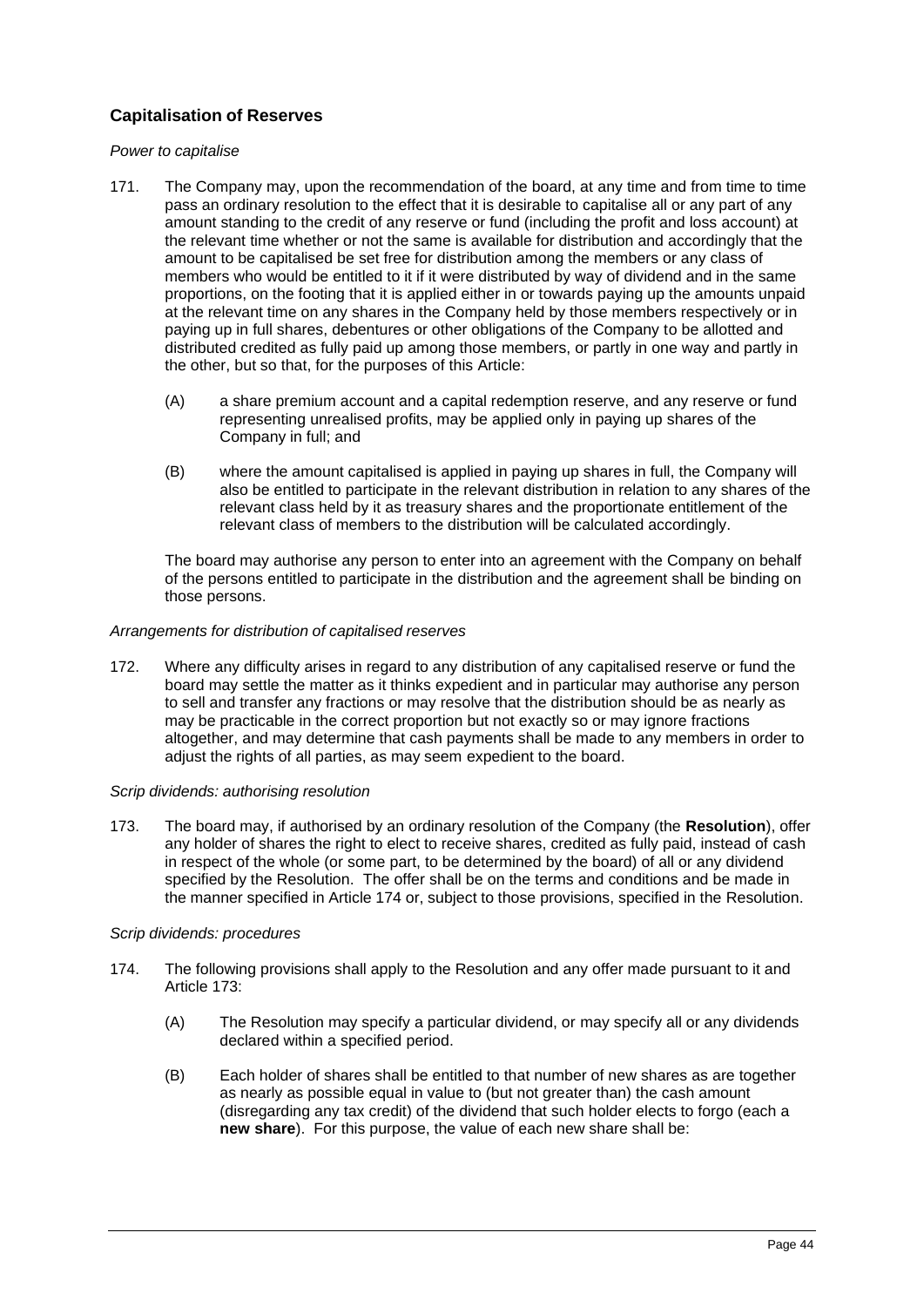(i) equal to the **average quotation** for the Company's ordinary shares, that is, the average of the middle market quotations for those shares on the London Stock Exchange plc, as derived from the Daily Official List, on the day on which such shares are first quoted ex the relevant dividend and the four subsequent dealing days; or

(ii) calculated in any other manner specified by the Resolution, but shall never be less than the par value of the new share. A certificate or report by the auditors as to the value of a new share in respect of any dividend shall be conclusive evidence to that value.

- (C) On or as soon as practicable after announcing that any dividend is to be declared or recommended, the board, if it intends to offer an election in respect of that dividend, shall also announce that intention. If, after determining the basis of allotment, the board decides to proceed with the offer, it shall notify the holders of shares of the terms and conditions of the right of election offered to them, specifying the procedure to be followed and place at which, and the latest time by which, elections or notices amending or terminating existing elections must be delivered in order to be effective.
- (D) The board shall not proceed with any election unless the Company has sufficient reserves or funds that may be capitalised, and the board has authority to allot sufficient shares, to give effect to it after the basis of allotment is determined.
- (E) The board may exclude from any offer any holders of shares where the board believes the making of the offer to them would or might involve the contravention of the laws of any territory or that for any other reason the offer should not have been made to them.
- (F) The dividend (or that part of the dividend in respect of which a right of election has been offered) shall not be payable in cash on shares in respect of which an election has been made (the **elected shares**) and instead such number of new shares shall be allotted to each holder of elected shares as is arrived at on the basis stated in Article 174(B). For that purpose the board shall capitalise out of any amount for the time being standing to the credit of any reserve or fund (including without limitation the profit and loss account), whether or not it is available for distribution, a sum equal to the aggregate nominal amount of the new shares to be allotted and apply it in paying up in full the appropriate number of new shares for allotment and distribution to each holder of elected shares as is arrived at on the basis stated in Article 174(B).
- (G) The new shares when allotted shall rank equally in all respects with the fully paid shares of the same class then in issue except that they shall not be entitled to participate in the relevant dividend.
- (H) No fraction of a share shall be allotted. The board may make such provision as it thinks fit for any fractional entitlements including without limitation payment in cash to holders in respect of their fractional entitlements, provision for the accrual, retention or accumulation of all or part of the benefit of fractional entitlements to or by the Company or to or by or on behalf of any holder or the application of any accrual, retention or accumulation to the allotment of fully paid shares to any holder.
- (I) Unless the board otherwise determines, or unless the Uncertificated Securities Regulations otherwise require, the new shares shall be in uncertificated form (in respect of the member's elected shares which were in uncertificated form on the date of the member's election) and in certificated form (in respect of the member's elected shares which were in certificated form on the date of the member's election).
- (J) The board may do all acts and things it considers necessary or expedient to give effect to the allotment and issue of any share pursuant to this Article or otherwise in connection with any offer made pursuant to this Article and may authorise any person,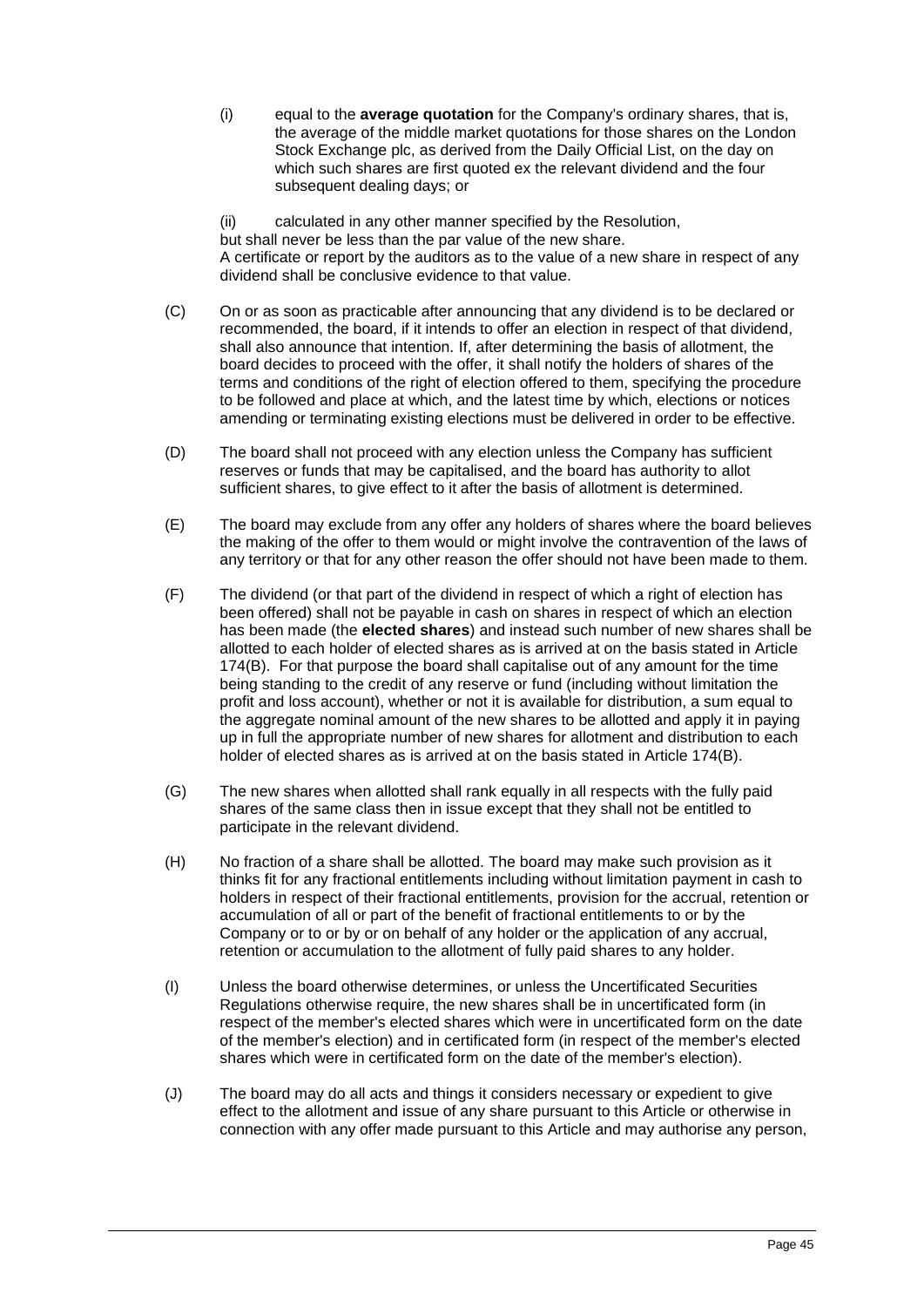acting on behalf of the holders concerned, to enter into an agreement with the Company providing for such allotment or issue and incidental matters. Any agreement made under such authority shall be effective and binding on all concerned.

(K) The board may, at its discretion, amend, suspend or terminate any offer pursuant to this Article.

# <span id="page-51-0"></span>**Record Dates**

*Record dates for dividends etc.*

- 175. Notwithstanding any other provision of these Articles, the Company or the board may:
	- (A) fix any date as the record date for any dividend, distribution, allotment or issue, which may be on or at any time before or after any date on which the dividend, distribution, allotment or issue is declared, paid or made (and the power to fix any such record date shall include the power to fix a time on the chosen date);
	- (B) for the purpose of determining which persons are entitled to attend and vote at a general meeting of the Company, or a separate general meeting of the holders of any class of shares in the capital of the Company, and how many votes such persons may cast, specify in the notice of meeting a time, not more than 48 hours (or such shorter time as the board may determine) before the time fixed for the meeting, by which a person must be entered on the register in order to have the right to attend or vote at the meeting; changes to the register after the time specified by virtue of this Article 175(B) shall be disregarded in determining the rights of any person to attend or vote at the meeting; and
	- (C) for the purpose of sending notices of general meetings of the Company, or separate general meetings of the holders of any class of shares in the capital of the Company, under these Articles, determine that persons entitled to receive such notices are those persons entered on the register at the close of business on a day determined by the Company or the board, which day may not be more than 21 days before the day that notices of the meeting are sent.

# <span id="page-51-1"></span>**Accounts and Accounting Records**

#### *Accounting records to be kept*

176. The board shall cause to be kept accounting records sufficient to show and explain the Company's transactions, and such as to disclose with reasonable accuracy at any time the financial position of the Company at that time, and which accord with the Act.

# *Rights to inspect records*

177. No member shall (as such) have any right to inspect any accounting records or other book or document of the Company except as conferred by statute or authorised by the board or by ordinary resolution of the Company or order of a court of competent jurisdiction.

#### *Sending annual accounts*

178. Subject to the Act, a copy of the Company's annual accounts, together with a copy of the directors' report for that financial year and the auditors' report on those accounts shall, at least 21 clear days before the date of the meeting at which copies of those documents are to be laid in accordance with the provisions of the Act, be sent to every member and to every holder of the Company's debentures of whose address the Company is aware, and to every other person who is entitled to receive notice of meetings from the Company under the provisions of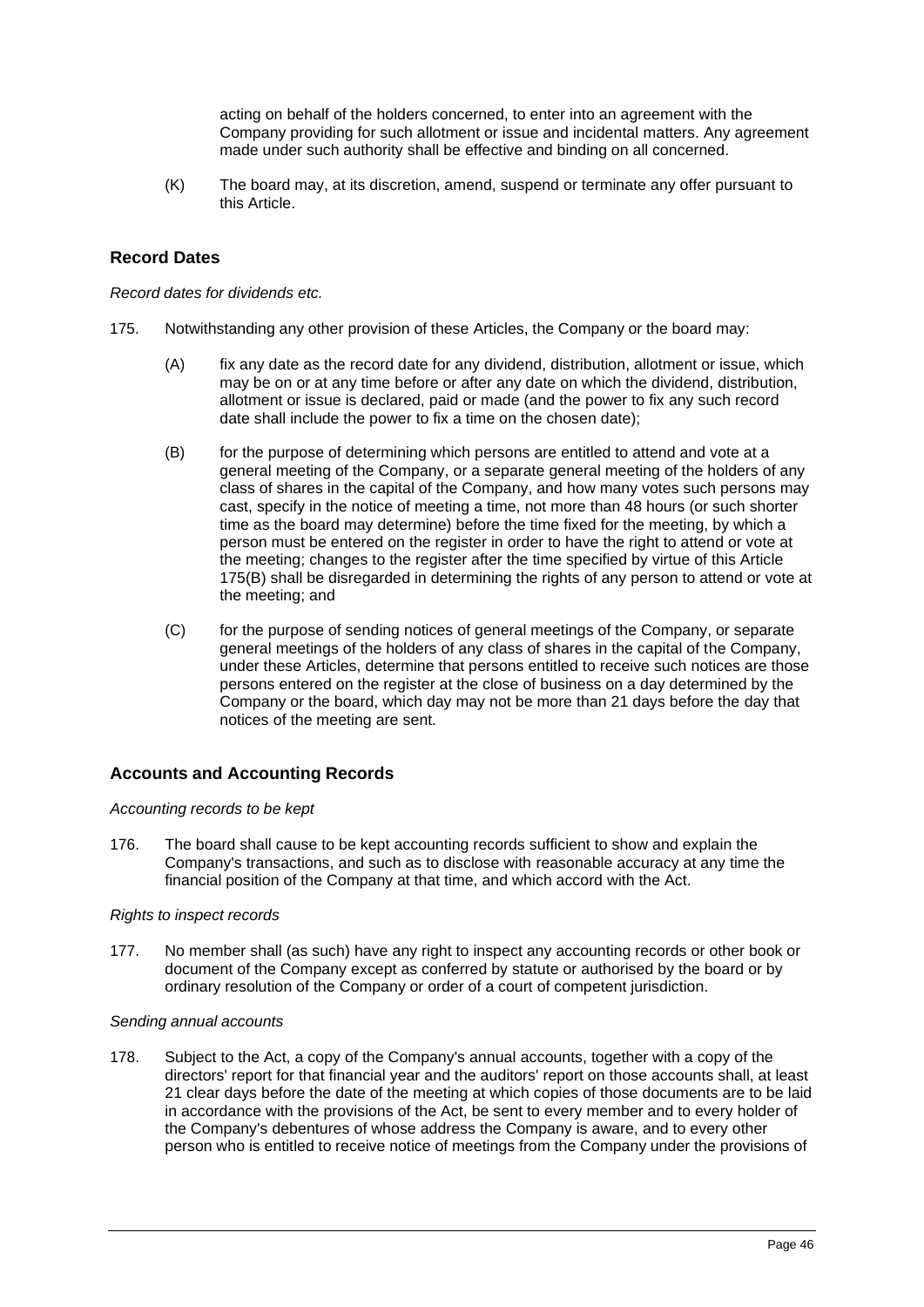the Act or of these Articles or, in the case of joint holders of any share or debenture, to one of the joint holders.

#### *Summary financial statements*

179. Subject to the Act, the requirements of Article 179 shall be deemed satisfied in relation to any person by sending to the person, instead of such copies, a summary financial statement derived from the Company's annual accounts and the directors' report, which shall be in the form and containing the information prescribed by the Act and any regulations made under the Act.

# <span id="page-52-0"></span>**Auditors**

### *Validity of acts*

180. Subject to the provisions of the Act, all acts done by any person acting as an auditor shall, as regards all persons dealing in good faith with the Company, be valid, notwithstanding that there was some defect in his appointment or that he was at the time of his appointment not qualified for appointment.

#### *Rights of auditors*

181. The auditor shall be entitled to attend any general meeting and to receive all notices of and other communications relating to any general meeting which any member is entitled to receive, and to be heard at any general meeting on any part of the business of the meeting which concerns him as auditor.

# **Communication with Members**

#### *Methods of communication: hard copy and electronically*

- 182. (A) The Company may, subject to and in accordance with the Act and these Articles, send or supply all types of notices, documents or information to members in hard copy form, by electronic means and/or by making such notices, documents or information available on a website.
	- (B) The Company Communications Provisions have effect, subject to the provisions of Articles 182 to 184, for the purposes of any notices, documents or information to be sent or supplied by the Company to its members.
	- (C) Any notice, document or information (including a share certificate) which is sent or supplied by the Company in hard copy form, or in electronic form but to be delivered other than by electronic means, and which is sent by pre-paid post and properly addressed shall be deemed to have been received by the intended recipient at the expiration of 24 hours (or, where first class mail is not employed, 48 hours) after the time it was posted, and in proving such receipt it shall be sufficient to show that such notice, document or information was properly addressed, pre-paid and posted.
	- (D) Any notice, document or information which is sent or supplied by the Company by electronic means shall be deemed to have been received by the intended recipient 24 hours after it was transmitted, and in proving such receipt it shall be sufficient to show that such notice, document or information was properly addressed.
	- (E) Any notice, document or information which is sent or supplied by the Company by means of a website shall be deemed to have been received when the material was first made available on the website or, if later, when the recipient received (or is deemed to have received) notice of the fact that the material was available on the website.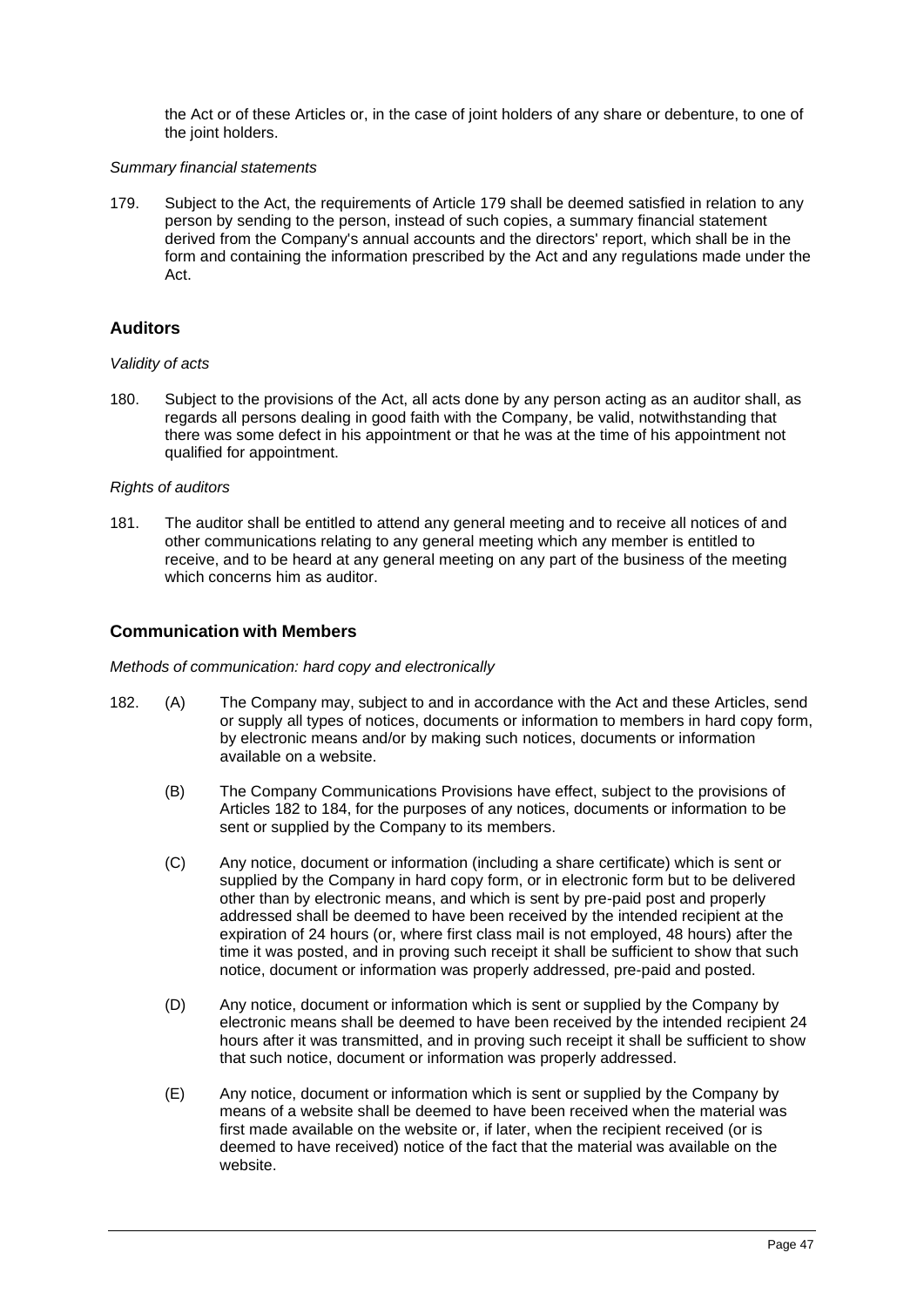- (F) The accidental failure to send, or the non-receipt by any person entitled to, any notice of or other document or information relating to any meeting or other proceeding shall not invalidate the relevant meeting or proceeding.
- (G) The provisions of this Article shall have effect in place of the Company Communications Provisions relating to deemed delivery of notices, documents or information.

### *Joint holders*

183. Anything which needs to be agreed or specified by the joint holders of a share shall for all purposes be taken to be agreed or specified by all the joint holders where it has been agreed or specified by the joint holder whose name stands first in the register in respect of the share. Any notice, document or information which is authorised or required to be sent or supplied to joint holders of a share may be sent or supplied to the joint holder whose name stands first in the register in respect of the share, to the exclusion of the other joint holders. For such purpose, a joint holder having no registered address in the United Kingdom and not having supplied an address within the United Kingdom for the service of notices may, subject to the Act, be disregarded. The provisions of this Article shall have effect in place of the Company Communications Provisions regarding joint holders of shares.

#### *Persons entitled by death, bankruptcy, etc.*

184. A person who claims to be entitled to a share in consequence of the death or bankruptcy of a member or otherwise by operation of law shall supply to the Company (A) such evidence as the board may reasonably require to show his title to the share, and (B) an address at which notices may be sent or supplied to such person, whereupon he shall be entitled to have sent or supplied to him at such address any notice, document or information to which the said member would have been entitled. Any notice, document or information so sent or supplied shall for all purposes be deemed to be duly sent or supplied to all persons interested (whether jointly with or as claiming through or under him) in the share. Save as provided in these Articles, any notice, document or information sent or supplied to the address of any member in pursuance of these Articles shall, notwithstanding that such member be then dead or bankrupt or in liquidation, and whether or not the Company has notice of his death or bankruptcy or liquidation, be deemed to have been duly sent or supplied in respect of any share registered in the name of such member as sole or first-named joint holder. The provisions of this Article shall have effect in place of the company communication provisions regarding the death or bankruptcy of a holder of shares in the Company.

#### *Members located overseas*

185. Subject to the Act, the Company shall not be required to send notices, documents or information to a member who (having no registered address within the United Kingdom) has not supplied to the Company a postal address within the United Kingdom for the service of notices.

#### *Suspension of postal services*

- 186. If at any time by reason of the suspension or curtailment of postal services within the United Kingdom, the Company is unable to give notice by post in hard copy form of a shareholders' meeting, a shareholders' meeting may be convened by:
	- (A) a notice advertised on the same date on its website and in at least two national daily newspapers with appropriate circulation; and
	- (B) giving notice in electronic form to those members who, in accordance with the Act, the Company is able to give notice by electronic means,

and such notice shall be deemed to have been duly served on all members entitled thereto on the day when the advertisement appears or is available on the website. In any such case the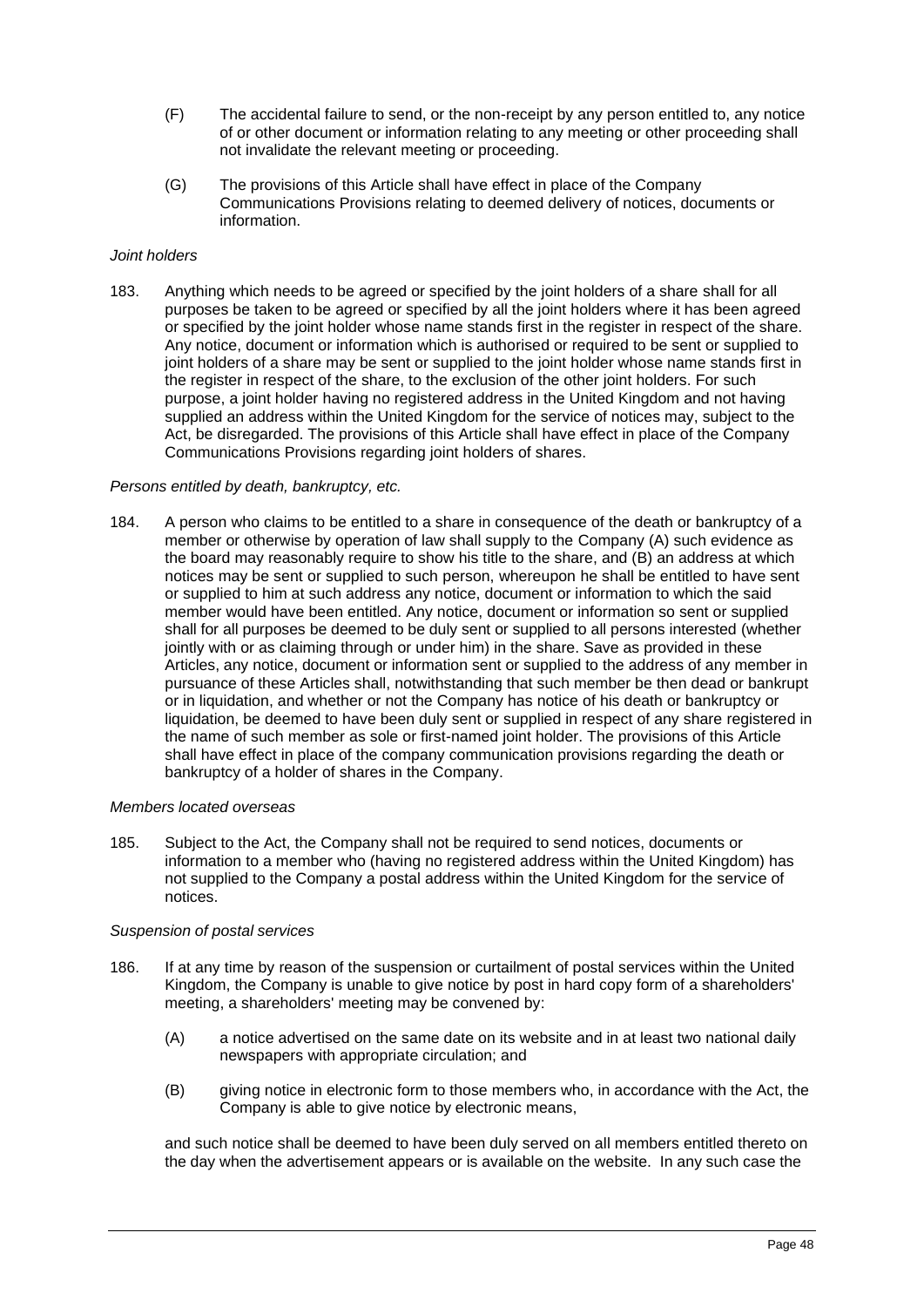Company shall send confirmatory copies of the notice by post if at least seven days prior to the meeting the posting of notices to addresses throughout the United Kingdom again becomes practicable.

#### *Companies Acts override*

187. Nothing in any of Articles 182 to 186 inclusive shall affect any provision of the Act that requires or permits any particular notice, document or information to be sent or supplied in any particular manner.

#### *Electronic authentication*

188. Where these Articles require a notice or other document to be signed or authenticated by a member or other person then any notice or other document sent or supplied in electronic form is sufficiently authenticated in any manner authorised by the Company Communications Provisions or in such other manner as may be approved by the board. The board may designate mechanisms for validating any such notice or other document, and any such notice or other document not so validated by use of such mechanisms shall be deemed not to have been received by the Company.

### **Destruction of Documents**

#### *Power to destroy documents*

- 189. The Company shall be entitled to destroy:
	- (A) all instruments of transfer of shares which have been registered, and all other documents on the basis of which any entry is made in the register, at any time after the expiration of six years from the date of registration;
	- (B) all dividend mandates, variations or cancellations of dividend mandates, and notifications of change of address, at any time after the expiration of two years from the date of recording;
	- (C) all share certificates which have been cancelled at any time after the expiration of one year from the date of the cancellation;
	- (D) all paid dividend warrants and cheques at any time after the expiration of one year from the date of actual payment;
	- (E) all proxy appointments which have been used for the purpose of a poll at any time after the expiration of one year from the date of use; and
	- (F) all proxy appointments which have not been used for the purpose of a poll at any time after one month from the end of the meeting to which the proxy appointment relates and at which no poll was demanded.

*Presumption in relation to destroyed documents*

- 190. It shall conclusively be presumed in favour of the Company that:
	- (A) every entry in the register purporting to have been made on the basis of an instrument of transfer or other document destroyed in accordance with Article 189 was duly and properly made;
	- (B) every instrument of transfer destroyed in accordance with Article 189 was a valid and effective instrument duly and properly registered;